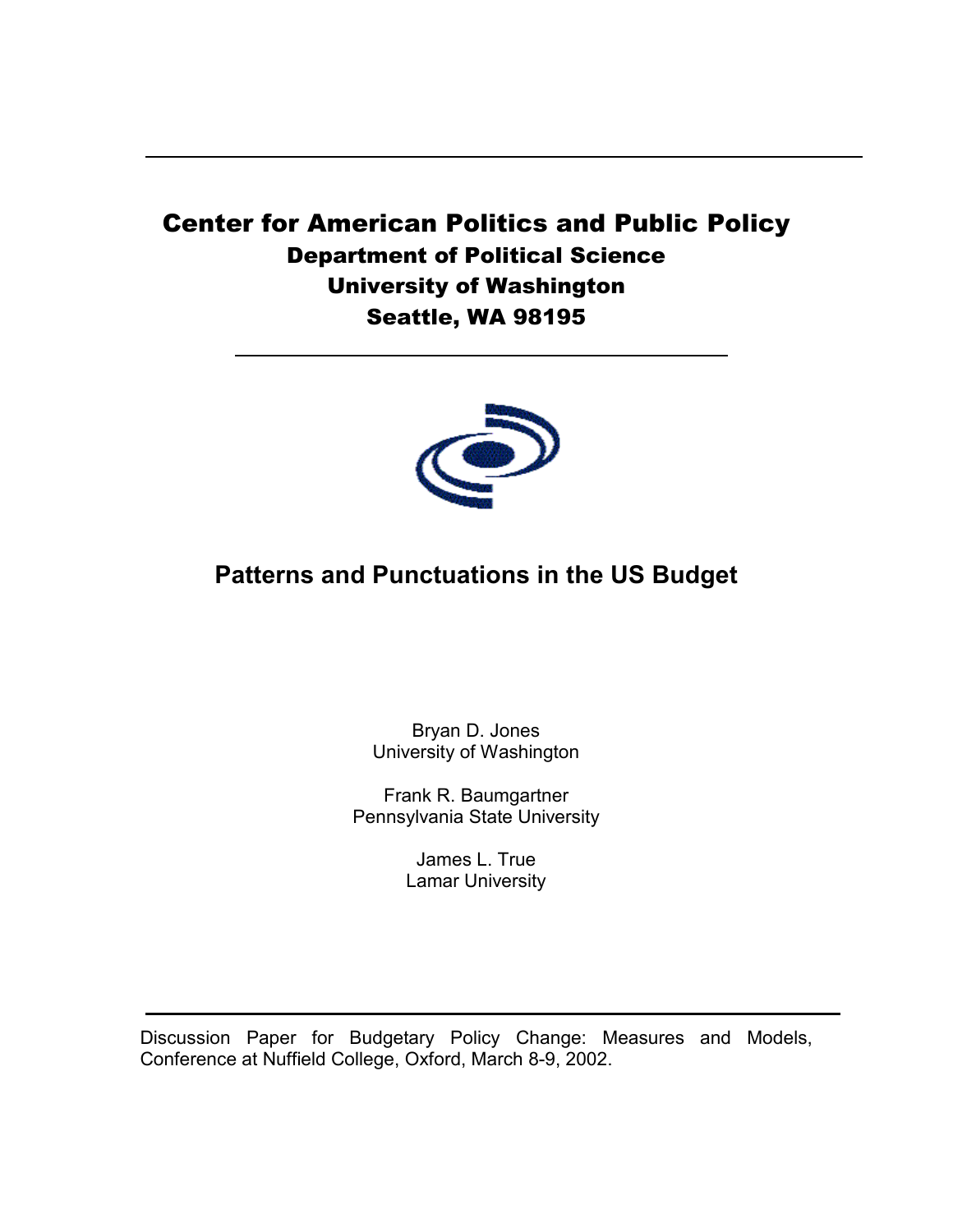## **Patterns and Punctuations in the US Budget<sup>1</sup>**

 In the previous chapter, we mapped large-scale budget changes over time. But this bird's eye view masks great turbulence underneath. In this chapter, we apply the evolutionary theory of policy change to lower levels of budget decision—the OMB subfunction level. We examine two aspects of budget change. The first is the distribution of budget changes—what proportion of these changes are incremental, and what proportion are punctuated? The second topic we address here is the time trace of volatility. Has the volatility of budget allocations to government programs changed over time?

## **PART I: Budget Distributions**

 $\overline{a}$ 

 Extending the evolutionary theory of policy change detailed in the previous chapters leads us to expect to find the following:

- Most of the time budgets don't change very much. They follow a logic of stability as programs are buttressed through a network of defenders who provide the necessary countermobilization (negative feedback) to demands for change. Attention is not directed consistently at budget adjustment to political demands; when attention is not directed at particular programs, those programs are left to drift in equilibrium.
- Sometimes budgets change dramatically, with great impact on the budgeting process, as positive feedback forces and information cascades replace more typical negative feedback for a period of time.
- Incrementalism in the fundamental sense of continuous adjustment to changing circumstances generally fails to describe budget decision-making, because moderate changes are extraordinarily difficult to make. $2$  This is a consequence of the operation of selective attention for individual decisionmakers, as well as of the necessity of mobilizations to overcome entrenched interests to force change.
- Punctuations can occur within programs, within subsystems, or at the macro level. They are not solely driven by macro-level forces. They may be so driven, but it is also possible that major budget changes are confined to a single sub-system or program, or to an interconnected net of programs.

 This set of general predictions may be distinguished from models of budgets (and political change more generally) that imply adjustment to exogenous forces. Our model demands, first, that punctuations in the policy process occur. Second, we expect that punctuations occur at all levels of scale, from the subsystem level to the

<sup>&</sup>lt;sup>1</sup> This chapter draws in part on Bryan D. Jones, James L. True, and Frank R. Baumgartner 1997. Does Incrementalism Stem from Consensus or From Institutional Gridlock? *American Journal of Political Science* 41: 1319-1339.

<sup>&</sup>lt;sup>2</sup>This kind of continuous adjustment process is what Lindblom's (1959) normative incremental decision-making would suggest.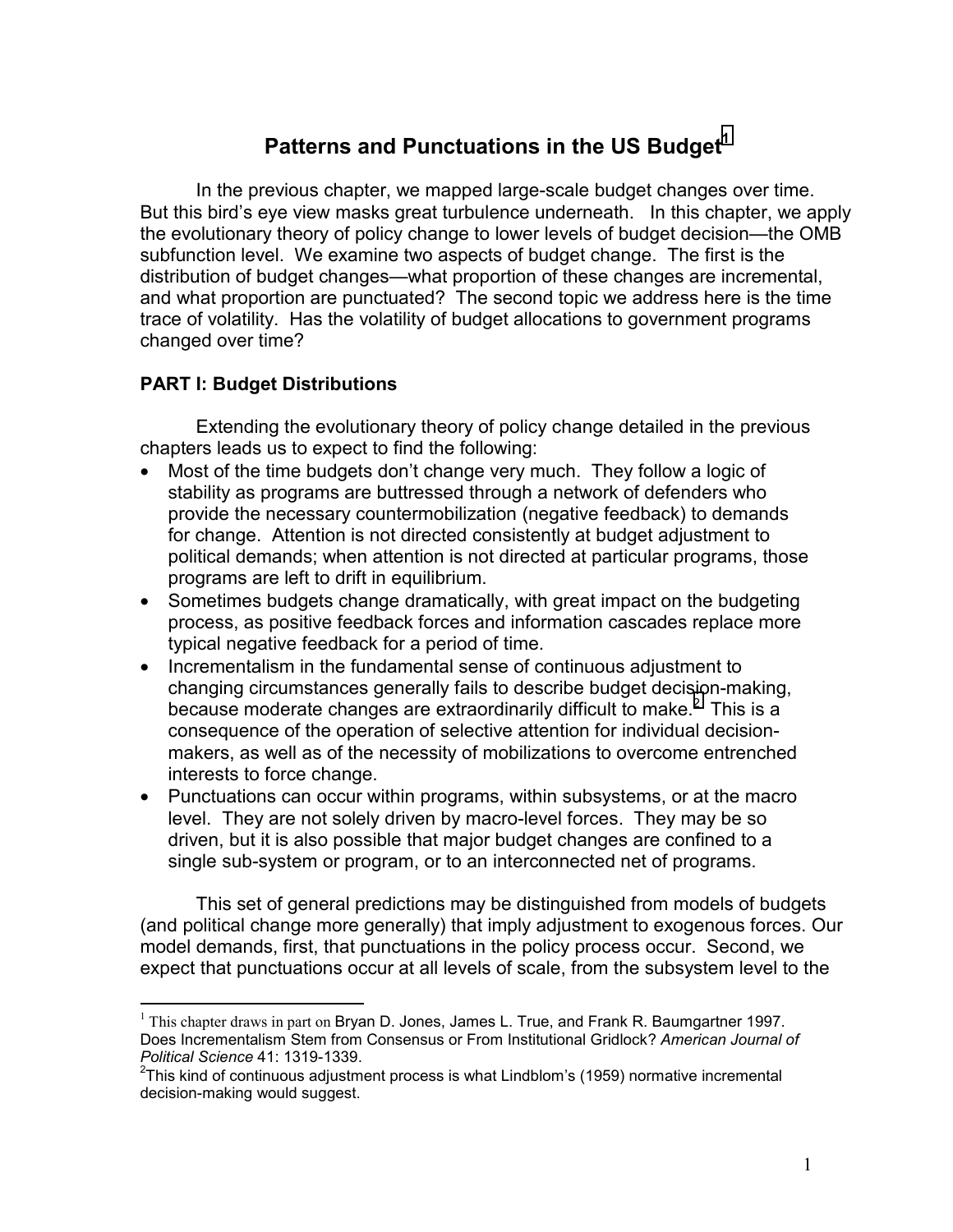macro level, and, moreover, that punctuations at the subsystem level are not always driven by macro-level punctuations.

## **"There are a Million Stories in the Budget"**

 We argue that policymaking and budget policy are closely linked, and that attention-driven choice affects both. We can begin to appreciate this by examining time series of budget allocations to policy areas. Figure1diagrams budget authority for two policy areas: the OMB functions centering on science and technology and on income maintenance (excluding social security). Each graph depicts the aggregate level of real budget authority for the function and the associated annual percentage change. Both cases are classic policy punctuations with persistence. Both punctuations are associated with major program initiatives; science policy was dominated in the 1960s by the race to the moon, with major cutbacks and stabilization afterward. Income maintenance was dramatically impacted in the mid-1970s with the addition of SSI and the Earned Income Tax Credit; unlike science policy, the area experienced no decline in expenditures after the punctuation.

[Figure 1 about here]

 Classic punctuation with persistence is not the only story in the budget, however. Figure 2 displays two other OMB functional policy areas: Education and Crime and Justice. Both areas experience explosive growth at one or more times in their developments. Education experiences continual periods of explosive growth from the early 1950s through the mid 1970s, a pattern somewhat obscured by the scale of the real budgetary commitment but clearly exposed by the percentage change graph. The largest increase occurred after 1965, with the passage of the Educational Elementary and Secondary Act (EESA). Crime and justice policy experiences a less chaotic beginning, but experienced a great increase in federal expenditure in the late 1960s with the establishment of the Law Enforcement Assistance Agency (LEAA). After a level period of funding during the 1970s and early 1980s, expenditures began a steep upward climb that continues to the present.

[Figure 2 about here]

 The budget stories for science and income maintenance, on the one hand, and education and justice, on the other, display some commonalities but considerable differences as well. All policy areas experience one or more periods of punctuation, but these periods do not all occur in a sudden 'macropunctuation'. This is graphically illustrated in Figure 3, in which the percentage change in real BA is tabulated for Natural Resources and Agriculture each against Education. Tabulating Natural Resources against Education displays similar amplitudes in the two policy areas—that is, the percentage change figures reach about the same maximums, and after the policies become established, the amplitude becomes damped. But the periods of the two series is distinctly different, with large changes in education funding occurring some years before large changes in natural resource funding. (Education funding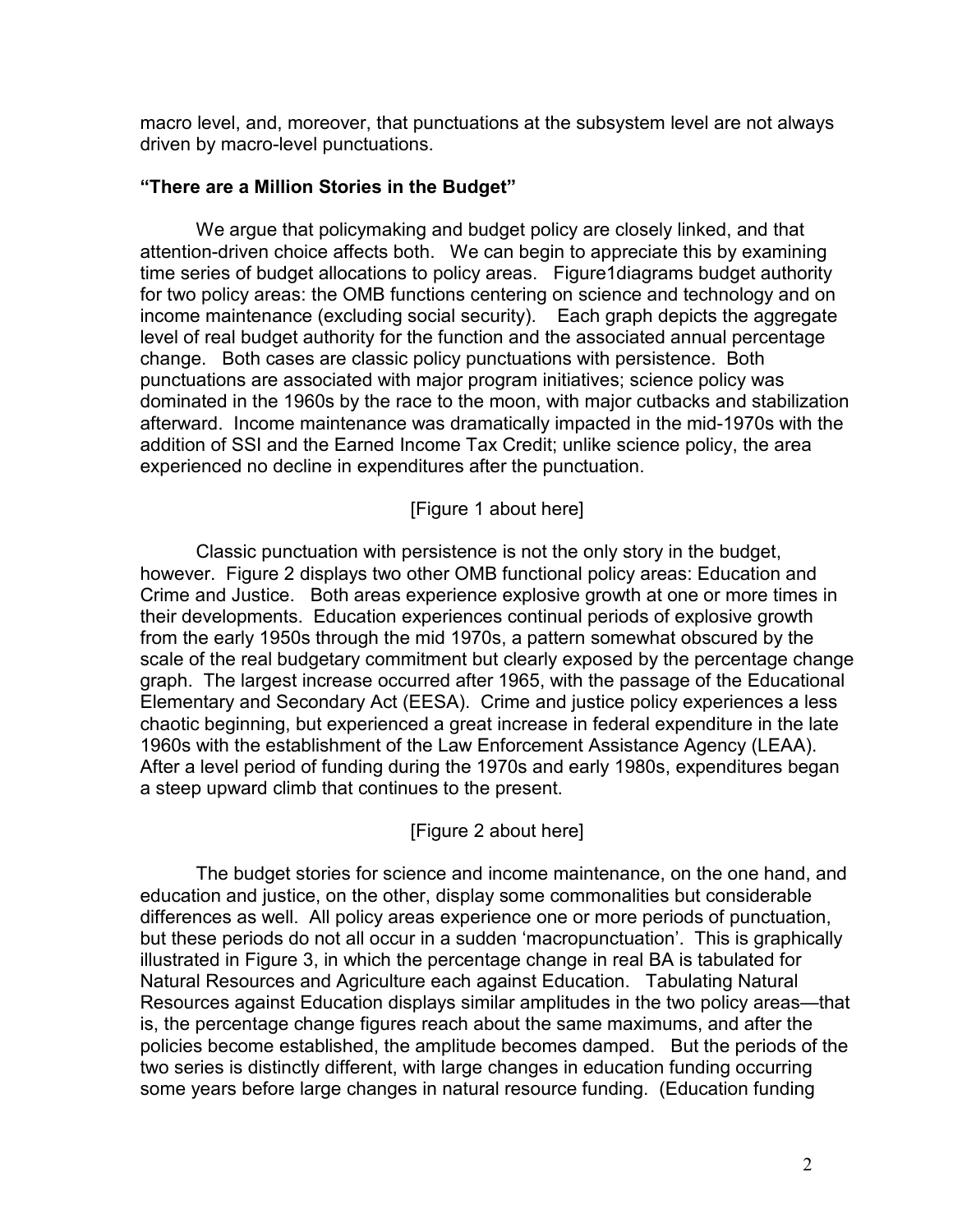experiences a longer period of large amplitude changes, as noted earlier.) If, however, we compare Education and Agriculture, we see that it is Agriculture that experiences higher amplitude increases and decreases in funding commitment. Unlike either Education or Natural Resources, Agriculture policy gives no indication of settling down to an equilibrium funding level.

#### [Figure 3 about here]

 Next we examine two great social programs—Social Security and Medicare. Interestingly, the two programs experience similar amplitudes—that means that the percentage changes in the two programs are about the same (with the exception of the great growth after the establishment of Medicare in 1965). But the periods are distinct; moreover, while Social Security has settled into a period of equilibrium (regarding current spending, at least), Medicare continues to experience spurts of growth.

### [Figure 4 about here]

We have noted that punctuations in budgets do not occur simultaneously, even though macropunctuations have occurred twice in US postwar history. It could be argued that exogenous event As a final exercise in budget specifics we take a brief look at defense budgets. In Figure 5, it is clear that war ratchets defense budgets. In particular, upward shifts seem evident in response to mobilization in Korea and Vietnam. But the Reagan buildup, driven by politics and rhetoric ("the Evil Empire") dwarfs the Vietnam effect, and drove real budget authority to its highest point in the modern era. A close look at the figure shows that Vietnam was part of a long-run increase that begun in 1955, but the Reagan Era increase jump-started from a declining trend. One might be able to predict an outbreak of war, but how does one predict an outbreak of politics?

[Figure 5 about here]

 We could continue with this issue-by-issue analysis, but there are a million stories in the budget.

#### **Leptokurtosis Implies Punctuation**

 One way to study budget changes is to take the percentage change time series we have presented in the figures above and compare them directly in a frequency distribution. Figure 6 presents a frequency distribution of annual percentage changes for one OMB subfunction, Corrections. That figure graphically displays the lack of incrementalism in the series. Five changes increased the budget for corrections more than 20.5%, while four decreased it by more than 9.5%. The whole series is shifted upward, with the typical budget allocation a solid increase. Moreover, very few of the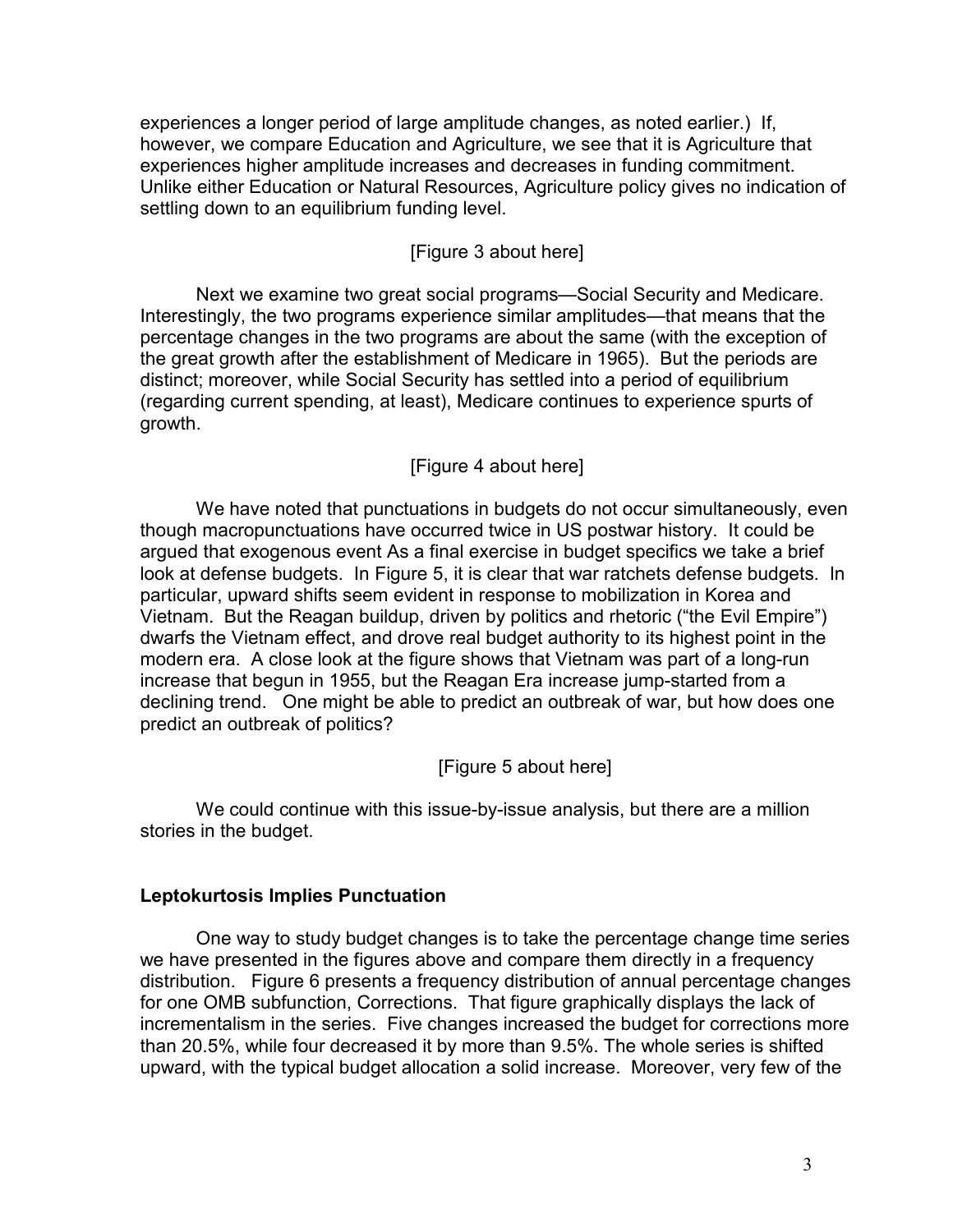changes are clustered at the median value of the series, indicating that any change is likely to be either quite sizable.

## [Figure 6 about here]

How do we know that we have not chosen an atypical example? We can order the changes from the largest change (in percentage change) to the smallest, regardless of what year or what subfunction they occurred in. This results in a frequency distribution that maps the size of the increase against the number of similar-sized changes. This is like the familiar frequency distribution of heights, in which there are very few really tall people and really few short people, but lots of moderate-sized people. In the case of heights, the frequency distribution is the familiar Normal, or Gaussian, distribution. The reason heights are distributed Normally is that lots of factors go into the determination of heights—genetic and environmental factors—that tend to cancel one another out. This tends to eliminate extreme values. The most famous theorem in statistics, the Central Limit Theorem (really several related theorems) shows that when there are many factors determining an outcome, and these factors are added up, the result is a Normal curve (in the limit, when many factors are involved).

If budgets were determined through an equilibrium process in which minor adjustments were made each year, the resulting budget *changes* would be Normal. A Gaussian distribution would be implied if continuous dynamic adjustment were the primary decisional mechanism, or if a systematic budgeting process were affected by  $\frac{1}{2}$  random Gaussian error resulting from many factors impinging on the process<sup>3</sup>.

Our model of budget change, however, implies something quite different. If we array annual budget changes in a simple frequency distribution, we expect that it will follow a particular non-normal frequency distribution. The distribution will be leptokurtic, with a large slender central peak, representing a stability logic; very weak shoulders, representing the difficulty in making moderate changes; and big tails, representing episodic budget punctuations. The distribution should be quite distinct from the more familiar Gaussian

Figure 7 presents this frequency distribution for US Budget Authority (BA) for the seventy-four non-financial OMB subfunctions. Arrayed on the x-axis is year-toyear percentage change in BA, in real (inflation-adjusted) dollars. On the y-axis are the frequencies associated with these percentage changes. It is easy to see that most changes are very small—they are bunched up near the middle. That means that the total for the subfunction category is pretty much the same as last year's total (plus or minus a little adjustment). This part of the frequency distribution operates according to the rules of limited rationality isolated so many years ago by Aaron Wildavsky and his colleagues and by Richard Fenno.

 $\overline{a}$ 

 $3$ The latter is implied by Davis, Dempster, and Wildavsky (1974). Budget shocks are systematic, but Gaussian error describes budget allocations after the removal of these shocks.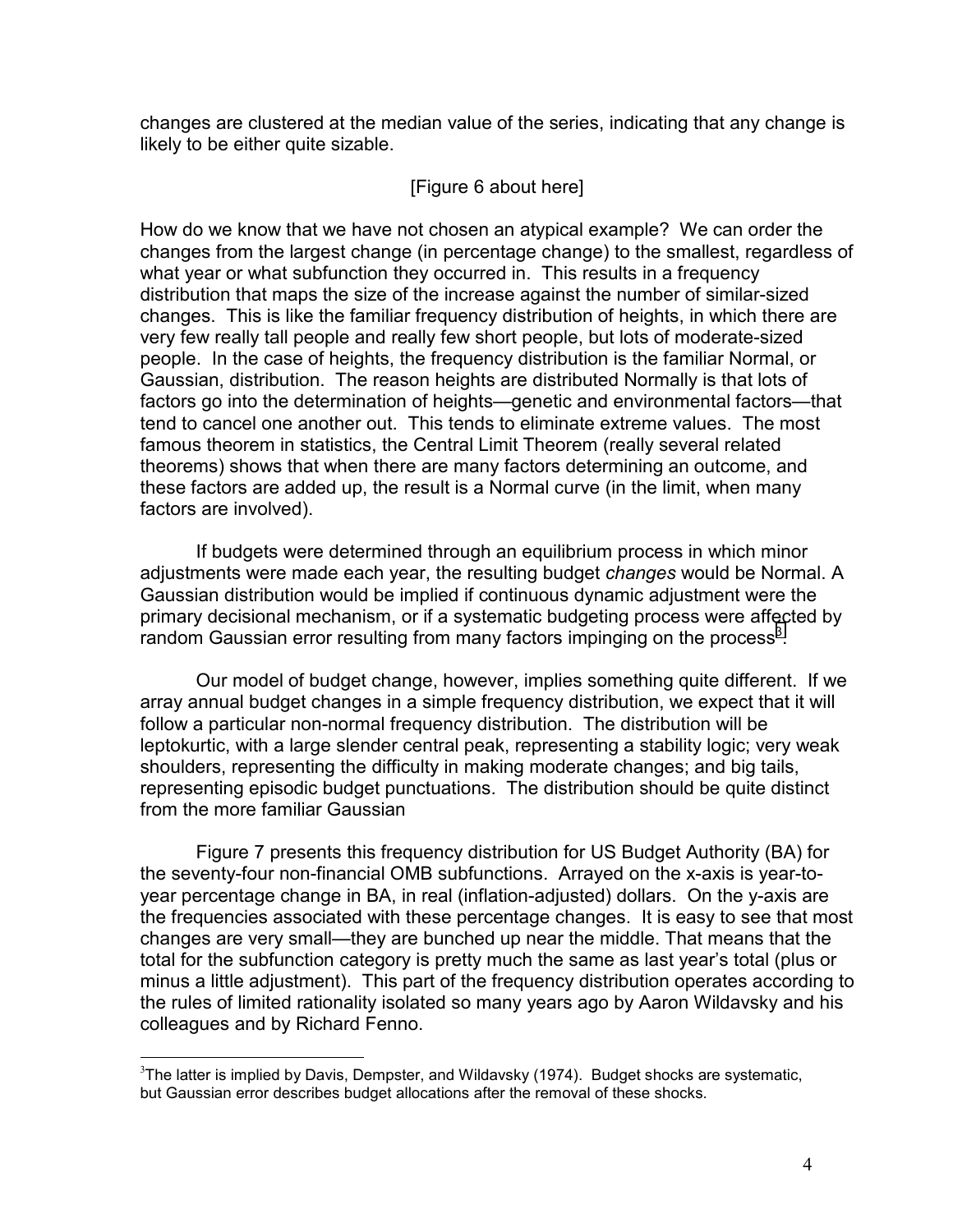There are, however, plenty of very large changes on both ends of the distribution (increases and decreases). Indeed, there are so many of these changes that it is difficult to depict the tails on a single graph, so we have simply aggregated the tails into two frequency categories (less than 80% and more than 130%, respectively). Finally, there are very few moderate changes—budget changes in the US tend to be very small adjustments or sizable punctuations. There are plenty of minute and very big changes, but moderate budget adjustment to changing economic and political circumstances is relatively rare.

#### [FIGURE 7 ABOUT HERE]

#### **Budget Patterns**

 $\overline{a}$ 

 Let us examine this general pattern in more detail. Large increases and decreases are a feature of virtually all subfunctions. Somewhat arbitrarily we may define a 'large increase' as an annual adjusted budget change of 20% or more, while a 'large decrease' is an annual adjusted budget decrease of 15% or more. All other changes are termed 'incremental'. $4$  This would doubtless include changes that few would term 'incremental', but we want to illustrate just how pervasive budget punctuations are. Of the 62 policy-relevant subfunctions, 60 experienced one or more large increase and 58 experienced one or more large decreases during the post-war period. Another way of appreciating the magnitude of episodic change in the national budget is to note that fully 33% of subfunctions in a typical year experienced nonincremental changes.

 It is difficult to analyze the likely myriad of patterns comprehensively, because simple index measures of change patterns are not adequate to do so. But we can at least examine some empirical conditional probabilities of change, and this is what we present in Table 1.

#### [TABLE 1 ABOUT HERE]

 Table 1 presents estimates of unconditional probabilities of a large budget increase (18%; n = 476 of 2569 possible changes<sup>5</sup>); a large decrease (15%; n = 381) and an incremental change (66%;  $n = 1712$ ). The conditional probability estimates indicates what happens following each of these occurrences. In 20% of the cases of a large decrease, a further large decrease occurs; in 31% a large, perhaps offsetting increase occurs; in 49% small incremental changes take place. So more offsetting, perhaps regression to the mean effects occur than further decreases. But in 69% of

 ${}^{4}$ Because the distribution is skewed upward, so that the two arbitrary cut-off points delimit approximately equal areas under the curve. Indeed, the points correspond fairly closely to the cut-off points for the intersextile range.

 $<sup>5</sup>$  There are 2698 budget entries for the 62 subfunction series. Calculating percentage changes eliminates</sup> the first entry for each of the 62 series; calculating the estimates for the conditional probabilities eliminates 62 more entries. Five bookkeeping 'credit' entries were also eliminated.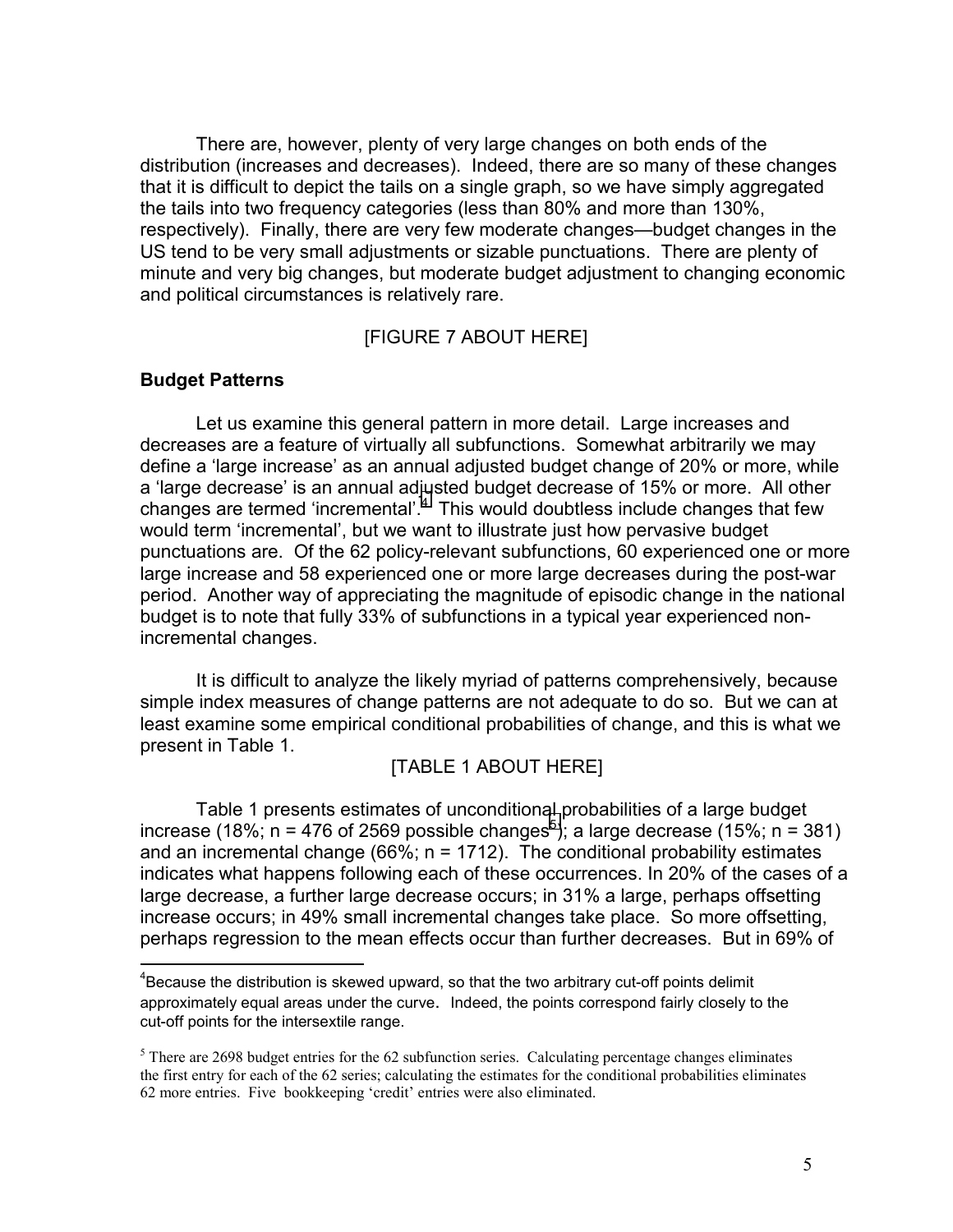the cases, one might say that the changes were confirmed in that either further major decreases occurred or the budget stabilized at a lower level. Large increases behave similarly; 68% are either followed by a large increase or an incremental change. Finally, of the incremental changes in one year, 80% are incremental in the next. But even here one ought not overestimate stability; in a single year 20% of subfunction budgets that were incrementally allocated the year before experience episodic change.

 Do some subfunctions experience more punctuated changes than others? If we aggregate subfunctions into macrofunctions associated with National Security, Discretionary Domestic, and Mandatory Domestic spending, we find the proportion of large and incremental changes varies, but large changes occur in each macrofunction as is shown in Table 2. Note in particular that mandatory domestic spending (that is, spending required by statute) experiences less episodic change than the other categories, but that this category experiences both budget spurts and plunges.

[TABLE 2 ABOUT HERE]

#### **The Robustness of Leptokurtosis and Scale Invariance**

Having described the leptokurtosis of budget changes, we ask: Is the leptokurtotic distribution invariant with respect to scale? One line of thinking argues that the macropunctuations we reported in the previous chapter simply get passed on down to the subfunction and program levels. As exogenous events change, they are reflected throughout the federal budget. Our model suggests something different. We think that mobilizations can occur in ways that reverberate throughout the budget through macropunctuations that isolate eras of budgetary politics. But mobilizations can also be more limited, to some programs but not to others. For example, the Reagan defense mobilization noted in the previous chapter seems to have caused no particular major cutbacks or buildups in other budget categories, and was not associated with a government-wide macropunctuation.

 In an attempt to address this issue, we have examined plots of the following: budget authority data after 1976; budget outlay data, 1962-1994; and agency-level budget authority data, 1976-1994. All of these series were assembled by OMB. We also plotted aggregate budget authority data for the full period, which is dependent on our categorizations prior to 1974, and subfunction outlay data after 1962.<sup>6</sup> Finally, we have categorized budget authority data by whether it involved mandatory (statutebased) domestic programs, discretionary domestic programs, or defense programs. In all cases, the distributions are leptokurtotic and roughly similar to the distribution presented in Figure 1.<sup>7</sup>

 $\overline{a}$ 

<sup>&</sup>lt;sup>6</sup> And we even plotted outlay data for the U.S. Government for the period 1800-1994, adjusted for inflation using the CPI. Again leptokurtosis was in evidence.

 $7$ Chi square and Kolmogorov-Smirnov tests allow the rejection of the null hypotheses that the observed results were drawn from a normally distributed population at the .001 level of significance. The null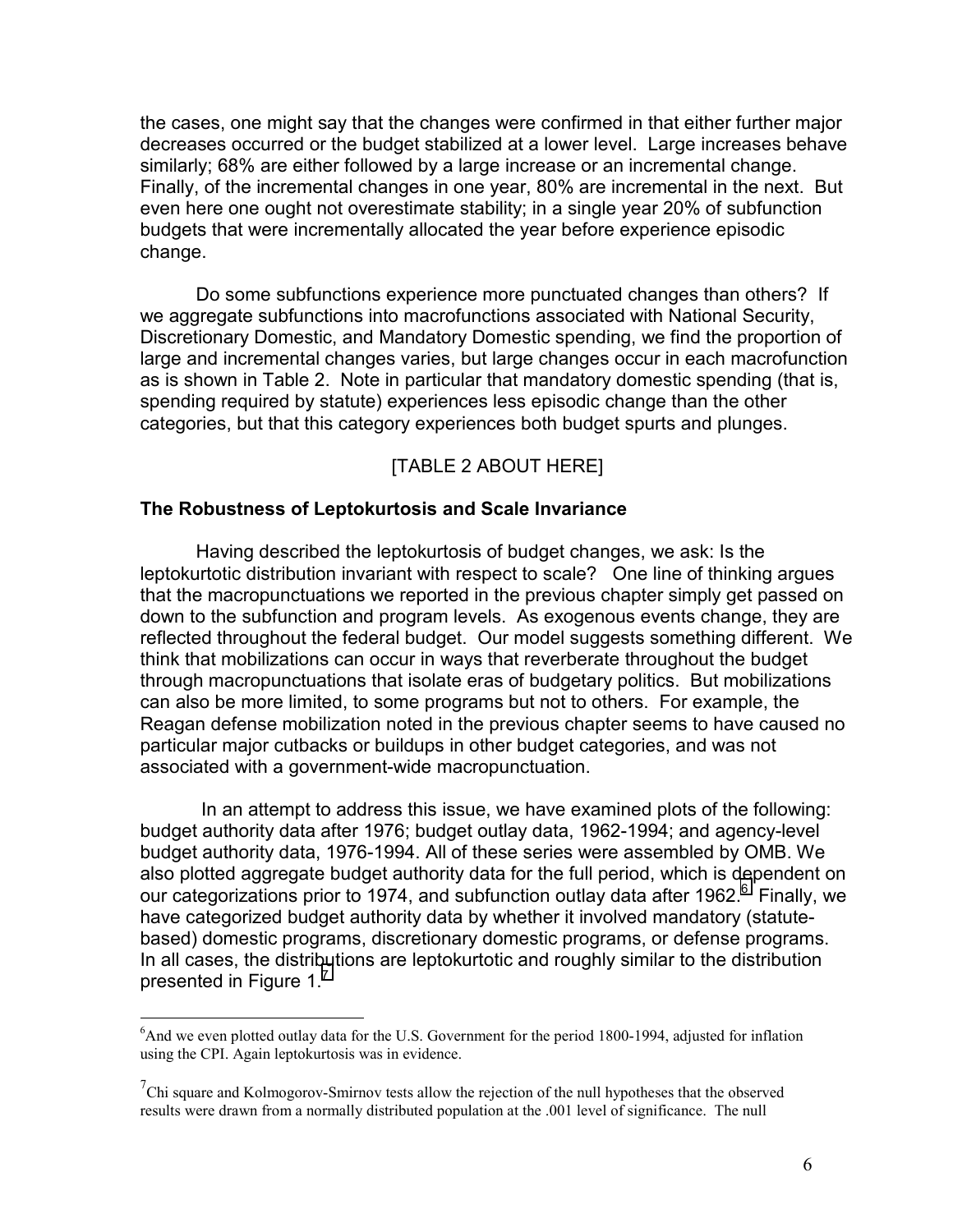There seems to be nothing in our approach that would bias the results toward leptokurtosis. The robustness of the distribution, furthermore, suggests that budget changes are characterized by invariance with respect to scale. That is, whether we aggregate budget data at the function, agency, or subfunction level, the signature leptokurtotic distribution is in evidence. This finding indicates that the debate about whether incremental patterns in budgeting emerge because of aggregation was misdirected; budget punctuations and budget incrementalism seem to emerge at all levels of scale (Natchez and Bupp, 1973; Gist, 1982).

 Nonetheless, within this ubiquity of leptokurtotic distributions, we do observe some differences. As we had expected, punctuations were somewhat more pronounced at the bottom of the organizational hierarchy than at the top. Subfunctions were somewhat more leptokurtotic than functions were, and functions were somewhat more leptokurtotic than aggregate totals were. And mandatory (so-called 'uncontrollable') spending was less leptokurtotic than either defense spending or domestic discretionary spending. These differences suggest some asymmetry in the occurrence of punctuations, and that stability is enhanced in larger programs and in programs in which spending is mandated by statute rather than being left to the vicissitudes of the budgetary process alone.

A second ramification of the scale invariance hypothesis is that different time sequences of budget authority should be similarly leptokurtotic. It is plausible that budget decisions have differed during several different 'epochs' since the Second World War. The key question for this paper is whether leptokurtosis exists in all political epochs. We have plotted our basic percentage change frequency distribution for four basic epochs: Truman-Eisenhower; Kennedy-Johnson; Nixon-Ford-Carter; and Reagan-Bush-Clinton. In all epochs, the characteristic leptokurtotic distribution is in evidence. This suggests that the decisional processes underlying budget authority are generally similar across presidential regimes, even though there has been a clear trend toward lower volatility in the budget process over time. Punctuations are more pronounced (that is, leptokurtosis is more severe) in the early part of the series.

#### **PART II: Declining Budget Volatility**

 $\overline{a}$ 

 In the view of many observers, the quiet, consensual political decision-making of the early post-war years has been replaced by a more rancorous politics involving fundamental differences over the direction of national public policy. The new politics of rancor have, according to at least some students of the budgetary process, undermined the consensual norms that previously stabilized the process of appropriating public

hypothesis of a Gaussian distribution was rejected at that level whether the tests were conducted on annual percentage changes in real budget authority or standardized annual percentage changes in logged real budget authority.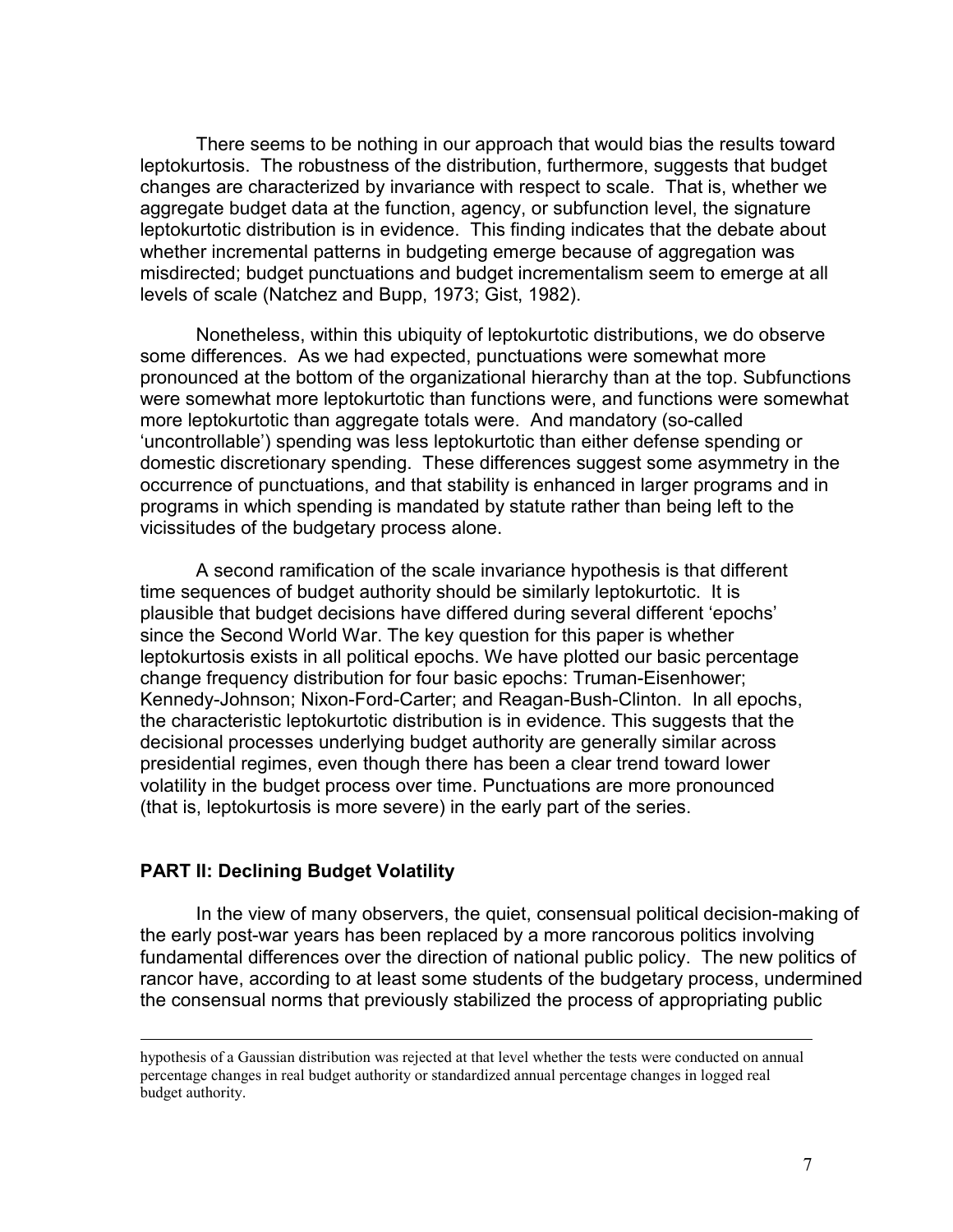funds. In the final edition of *The New Politics of the Budgetary Process*, Aaron Wildavsky (1992: xvi) explicitly associated incrementalism with consensus and large budget changes with dissensus: "Just as budgeting was incremental because it was consensual, and consensual because incremental, so dissensual budgeting leads to larger and more rapid changes, which increases disagreement".

 Wildavsky raised the issue of a linkage between consensual politics and incremental budgets and suggested that budgeting in recent times has been less incremental because politics has become less consensual. There are actually two arguments here: first, that budgeting today is less incremental than in the past, and, second, that consensual politics (reflected in the budgeting process) yields more incremental budgeting. A natural extension of this line of reasoning would suggest a role for divided government: eras of separated party control of the national policymaking institutions should lead to more dissensual and less incremental budgeting.

 There is, however, a second plausible story-line. Political dissensus could lead to classic 'gridlock,' with nothing of policy consequence being accomplished. Budgets may change little because political leaders are unable to forge broad enough coalitions to overcome the policy deadlock made possible in the American system of governance. How would one distinguish between the two potential explanations? Clearly observing changes in budget outcomes alone would not allow one to decide.

 But is budgeting more volatile or more incremental today than in the past? Second, is incrementalism a result of consensus over political goals, or does it stem from dissensus and deadlock?

We find that the federal budget has become considerably more incremental over the years. Contrary to popular myth, the early post-war years were remarkable for dramatic changes in spending priorities, not for a staid and dampened politics based on incrementalism. Overall trends in incrementalism have increased dramatically over the years, even within that part of the budget that remains in domestic discretionary programs. Moreover, this increase in incrementalism cannot be explained by an increase in consensus, as Wildavsky expected. Divided government is associated with greater volatility in spending, not greater incrementalism.

#### **Consensus and Volatility**

 Consensus, of course, can come in many guises. It may mean a general agreement among policy elites on the direction of public policy—on goals, but not necessarily means. It may mean that there is general agreement among participants on the specifics of existing programs, but disagreement about adding more programs—on means, but not goals. Consensus may have little to do with agreement and much to do with inattention to the growth of programs. It may apply to cuts as well as to growth in budgeting. Finally, a consensus may emerge that allows political leaders to ignore the size of the deficit as they allow all programs to creep upward. Hence one might have a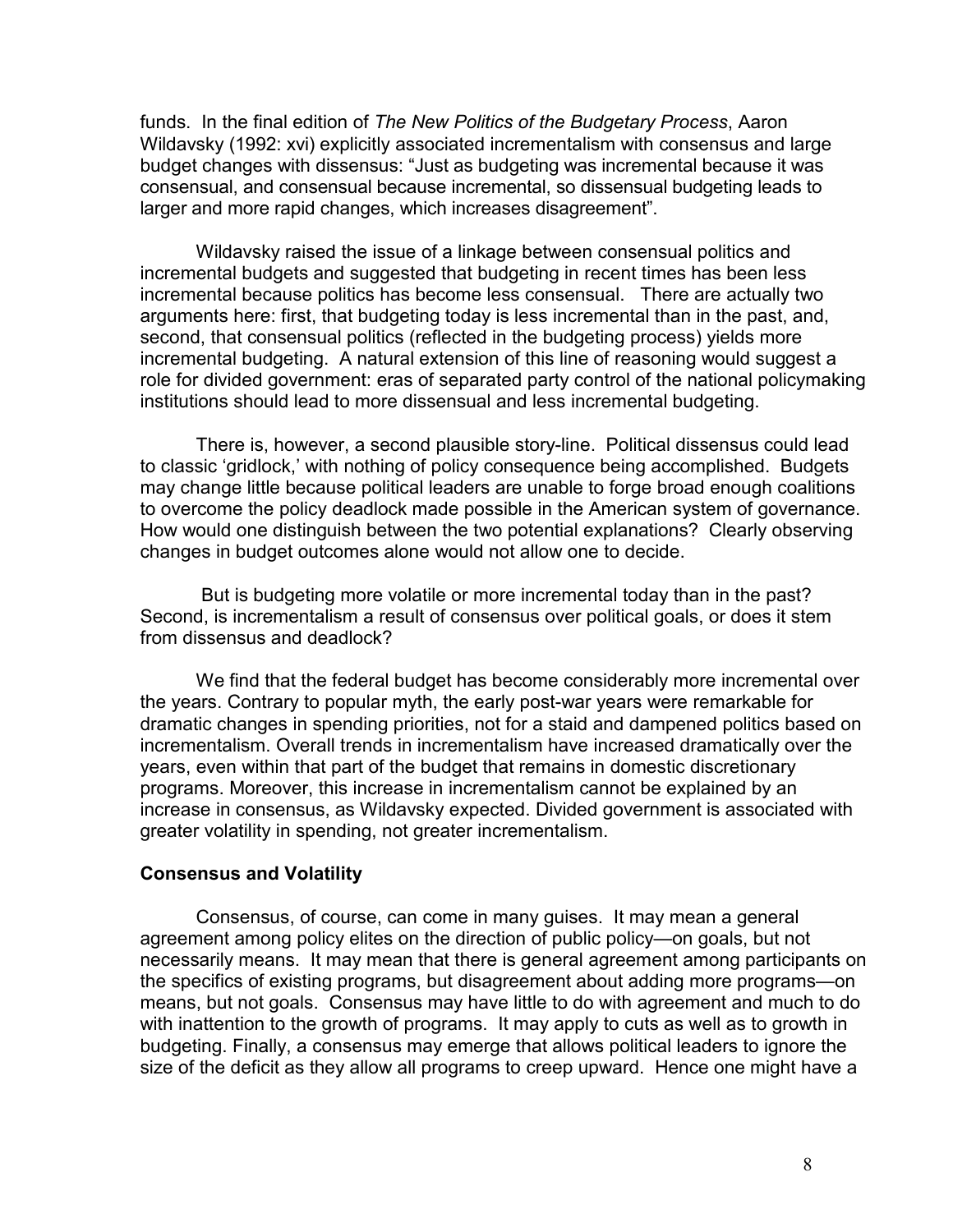budget that was easy to build (the norms of base and fair share would be honored), but hard to fund. Budgetary consensus is not the same as good public policy.

We intend 'consensus' to refer to any of the above meanings—any process that causes government programs to be treated in a similar manner rather than some being singled out for special treatment or attention. If there were considerable growth in government, a consensual pattern would imply that the growth increment is shared with reasonable equality among programs. If there is contraction (either politically- or financially-caused), then the pain is shared reasonably equally. In the budget process, this general conception of consensual politics is reflected in the norms of "base" (every program deserves consideration of its baseline budget) and "fair share" (the proportion of the available funds or the necessary cuts which are to be distributed to programs; Wildavsky 1979, 16-18).

*The consensus hypotheses.* What we term *the consensus hypotheses* claims that the norms of budgeting are built on a foundation of generally consensual politics. There are two forms. First, if consensus over government objectives has deteriorated during the postwar period, one might expect that budgeting processes would have become less incremental over time. This is Wildavsky's claim, cited earlier. As the norms of behavior associated with process incrementalism deteriorated, output incrementalism should decrease, and there should be more large changes (positive and negative) in annual budgets. More importantly, as the norms of base and fair share deteriorated, programs would be treated differently, depending on whatever considerations had replaced these understandings. Hence dissensus in the policy process should yield heightened volatility in the budgeting process.

The causes of such dissensus could be manifold. Partisan disagreement over the proper role in government might foster on-again, off-again support for particular programs; decelerating growth in the economy might engender a more general conflict over the aims of government as resources became more constrained; or disparate groups might successively press conflicting claims on government. From whatever cause, declines in incrementalism as a governing norm should lead to a higher variability in budget outcomes.

 On the other hand, budget outcomes may become less volatile over time, and that this has occurred because of an increasing consensus about the role of government. The Second World War was enormously disruptive of domestic programs (Peacock and Wiseman 1994; Hughes 1991). The early period after the Second World War and the years thereafter were times of great experimentation and energy in government. The U.S. struggled with the challenges of world leadership abroad and a neglected domestic infrastructure at home, which could have led to considerable volatility in the budgeting process. But as time progressed volatility may have declined as programs and structures were put into place and have been generally accepted as proper functions of government. As programs become established, opponents may find it difficult to attack them within the budget process, finding it necessary to use harsher and harsher language to attack the smaller and smaller number of programs about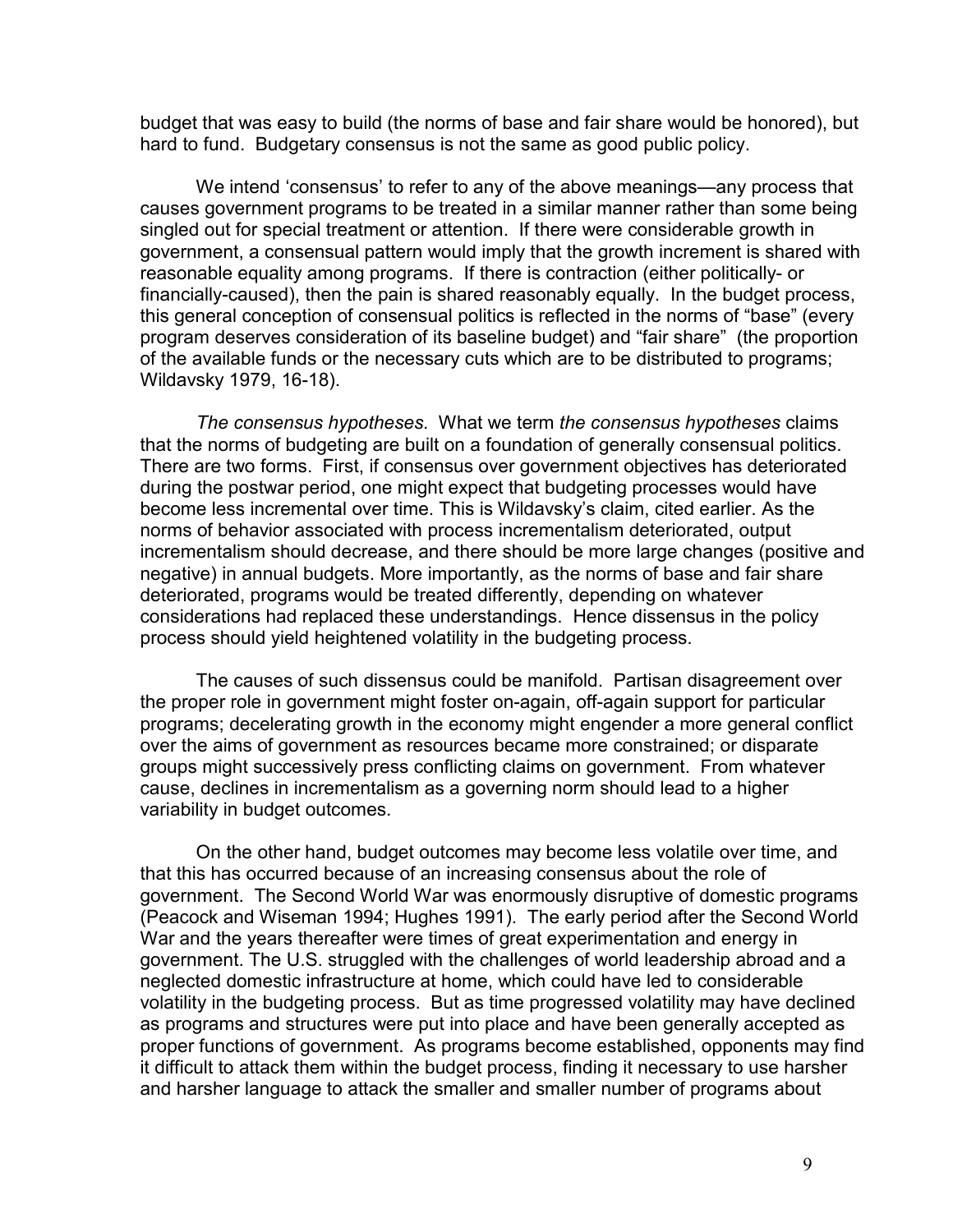which there is major disagreement. In this line of thought, volatility is associated with innovation and experimentation, perhaps within a framework of an attributed limit to the overall size of government (hence requiring either growth or cuts to fund new initiatives).

In short, as the underlying consensus over the proper role of government grows, and experimentation and innovation declines, budget volatility should decrease.<sup>8</sup> This line of thought adopts Wildavsky's reasoning that budget volatility and dissensus are linked, but suggests that the modern era is characterized by more consensus than the past.

*The gridlock hypothesis.* Political consensus, however, may not play the key role in budgetary policies envisioned by the early budget theorists. Perhaps budget volatility declines in the face of increasing political resistance to change, with gridlocked institutions precluding either substantial increases or decreases in existing government programs. If such gridlock has worsened over the years, then a decrease in budget volatility over time would occur. So it is not clear that observing budget data alone will allow one to distinguish between incrementalism as a governing norm that reflects consensus or stasis as a policy deadlock which reflects dissensus.

#### **Divided Government as Empirical Lever**

 $\overline{a}$ 

 If partisan politics plays an important role in budget volatility, the nature of that role should give us insight into the relationship between political consensus and budget volatility. During periods of unified government, when the presidency and congressional majorities are in the hands of the same political party, budgetary conflict (and hence volatility) may be suppressed because of a greater consensus about what government should be doing. On the other hand, if the 'gridlock' hypothesis has validity, divided government would lead to decreased volatility, because less activity is possible.

 Of course, periods of divided government may not differ significantly from those of unified control in regard to budget incrementalism. Charles O. Jones (1994) notes the various methods in which presidents may operate in a system of diffused responsibility and split-party control—methods which could act to impose policymaking similarities on divided and unified governments. Empirical findings concerning the passage of major legislation suggests but a scant role for unified versus divided government. David Mayhew (1991) argues that divided governments are not less innovative than unified ones, and Rohde's (1991) study of the post-reform House of Representatives indicates that divided government did not slow the pace of legislation. More directly relevant for the purposes of this paper, levels of budgeting do not seem to respond to alterations in unified and divided control: Jones, Baumgartner and True (1996b) show no effect on budgetary changes by function as a consequence of divided

 $8$  There are times when large-scale consensual mobilizations also create large budget changes, such as Democratic and Republican agreement on re-arming America at the beginning of the Cold War or going to the moon in the 1960s (Schulman 1980; Kingdon 1984; Baumgartner and Jones 1993). These instances are likely to be relatively rare, if very important. To the extent that they result in uneven budget increases, they would add to volatility.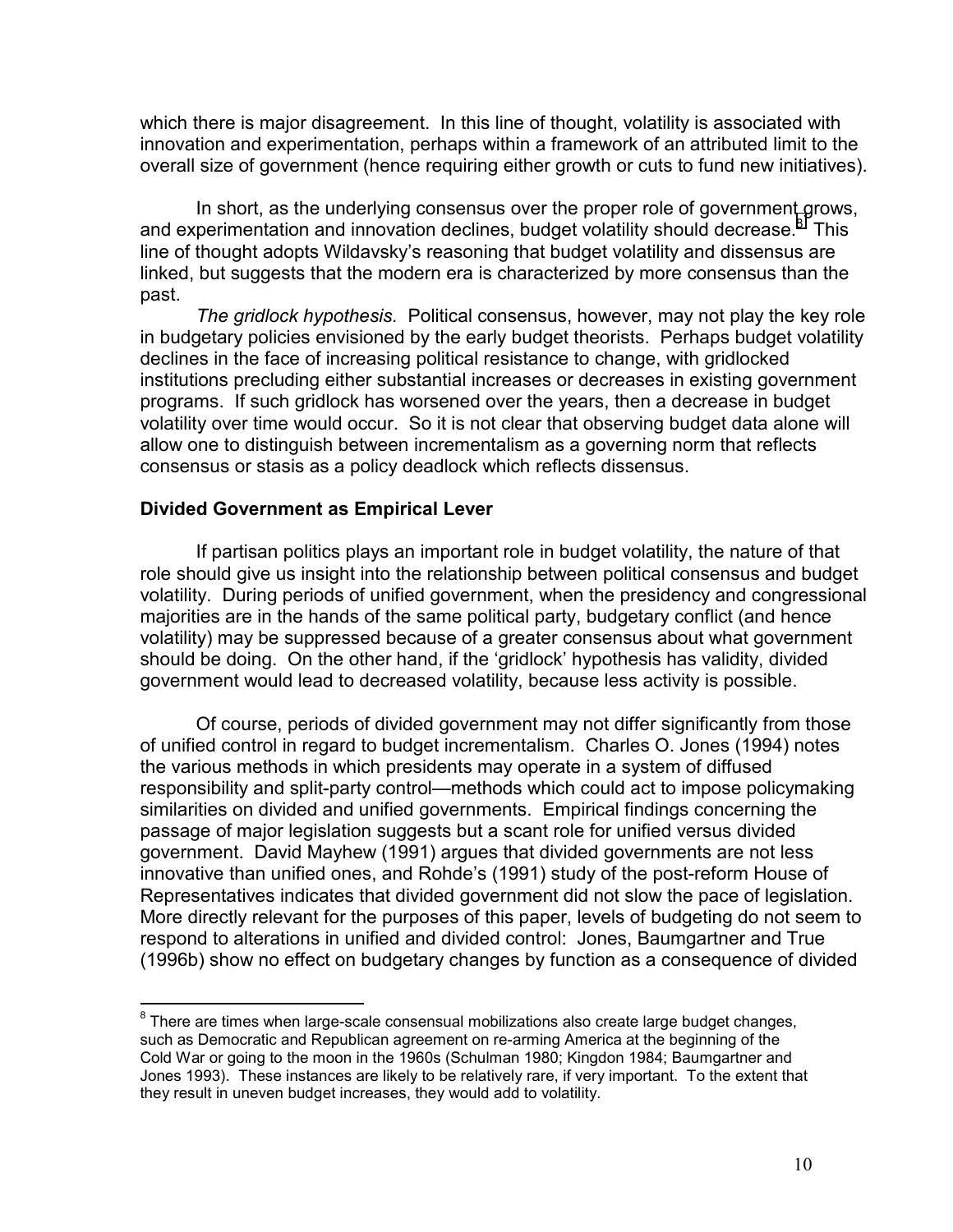government. On the other hand, presidential legislative initiatives are more likely to be blunted by opposition Congresses (Edwards, Barrett, and Peake 1997). In the American states, divided control affects the match between spending and taxing (Alt and Lowery 1994). None of these studies has addressed the issue of volatility essentially unpredictability on a year-to-year basis, however.

#### **Patterns in Budget Data**

 So the problem is that low volatility in budgeting could indicate consensus or dissensus, and we have no ready way to distinguish the two. We can, however, use divided government as a lever to pry apart the causal relationships, because it is so obviously associated with dissensus over political goals.

 Of course, budget functions and programs respond to a variety of exogenous and endogenous pressures, some exacerbate changes and some encourage stability. Consequently, to expect a complete explanation for every budget change is unrealistic. Nonetheless, the overall dynamics of the subfunctional components of the national budget over the last 54 years should provide evidence of a long-term trend in budget volatility, if there is one, as well as evidence of any effects upon it from divided government.

 Based on the above discussion, we may envision two general types of patterns, with two specific patterns for each type. These are:

 A. *First Type [The Consensual Hypotheses]:* High budget volatility implies political dissensus because divided government is positively associated with volatility:

 *Pattern I*: *[The Wildavsky Hypothesis]*. If the trend is toward *increasing* volatility, and if divided government *increases* volatility independently of the trend, then we may conclude: 1) that dissensus causes volatility; and 2) present volatility is due to a breakdown in consensual norms of governance of the past.

*Pattern II:[The Innovation Hypothesis].* If the trend is toward *decreasing* volatility, and if divided government *increases* volatility independently of the trend, then we may conclude that 1) dissensus causes volatility; and 2) the past was an era of dissensus and the present is characterized by more consensus, and that divided institutional government does detract from consensus when it occurs.

 B. *Second Type*: Budget volatility does *not* imply political dissensus because divided government is negatively associated with volatility:

 *Pattern III*: *[The Gridlock Hypothesis].* If the trend is toward *decreasing* volatility, and if divided government *decreases* volatility independently of the trend, then we may infer that 1) dissensus does not cause budget volatility, and 2) the low volatility is likely a result of institutional deadlock.

 *Pattern IV*: If the trend is toward *increasing* volatility, and if divided government *decreases* volatility independently of the trend, then we can conclude that dissensus does not cause volatility, and we have no evidence for any linkage between consensus politics and budget volatility.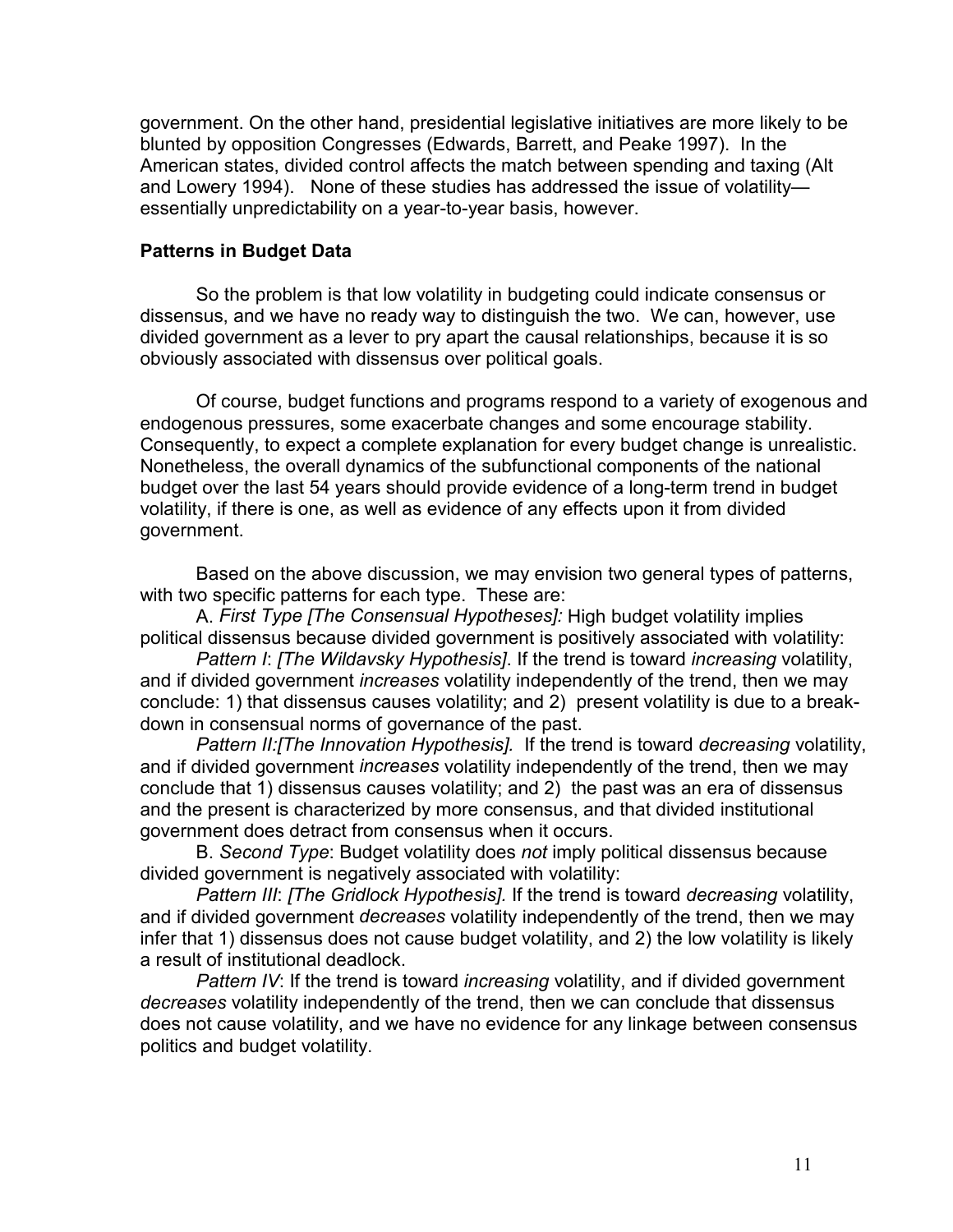Divided government is obviously not the only measure of policy dissensus one might use. Moreover, divided governments (as well as unified ones) might reflect differing levels of dissensus about the desirable course of public policy. Sometimes presidents reach across parties for support; sometimes they are opposed by factions within their own parties. As a consequence, we introduce two additional variables that can be used to assess political dissensus. The first assesses dissensus between the policymaking branches of government. It is the percentage of public acts vetoed by the president. The second assesses dissensus within the legislative branch. It is the ideological divergence between the Congressional parties as assessed by their voting records.

#### **The Empirical Study of Budget Volatility**

 Volatility in budgets implies that growth (or decline) is not uniform across the functions of government. Budget volatility could be associated with either efforts at expansion or contraction or both. Large increases, if balanced with large decreases elsewhere in the budget, would yield high volatility. If the amount of either large increases or large decreases shrinks, so does volatility. In any case, more volatility implies less incrementalism (and less predictability) in the budgeting process.

 As a consequence, we define budget volatility empirically as variability in year-toyear percentage changes in governmental subfunctions (employing in this paper all 55 domestic subfunctions with inflation removed). The larger the variation in year-to-year change, the more volatile (and less incremental) the budget process. Then we calculate a measure of variability for each year. Finally, we trace this measure of volatility across the period studied. To calculate volatility, one needs fine enough categorization to ensure a sizable enough numbers of budget categories for a given year, so that the volatility measure may be traced over time without being too influenced by a 'small-n' problem. Our focus on the subfunction level offers this statistical leverage (see the Data Appendix).

 Figure 8 plots the intersextile range of annual percentage changes in all domestic budget subfunctions for the last 54 years. The intersextile range is the absolute difference between the annual percentage change for subfunctions at the 16.67th percentile and the 83.33rd percentile. It is a robust measure of variability, less influenced by large outliers than is the variance (Western 1995). We use the intersextile range as our indicator of variability because our distributions are highly skewed and the variance is, therefore, potentially misleading.

Figure 8 summarizes the degree to which all the categories of spending were subject to an equal percentage change, or to the degree to which different categories experienced different degrees of change. The figure tells us that year-to-year change in subfunctions in the past were more variable, and that this variability has been declining steadily if not monotonically throughout most of the post-war period. Since the late 1980's, however, volatility has largely stabilized, with further declines marginal at best.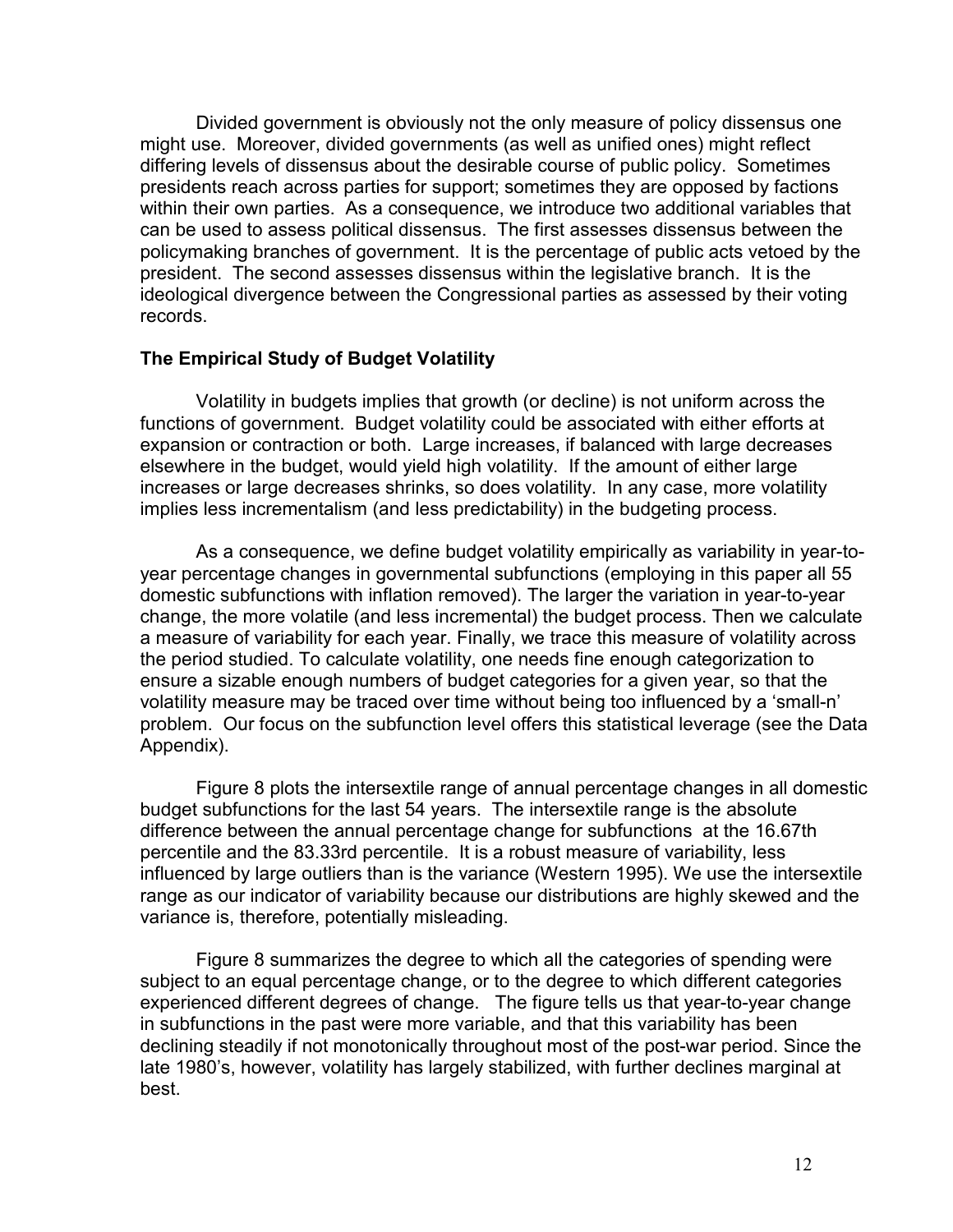## [FIGURE 8 ABOUT HERE]

 In order to pry apart the relationships between budget volatility and political consensus, we introduce divided government into the mix. We estimate a model that includes divided government and the trend in order to avoid confounding effects. The dependent variable in this analysis is the annual intersextile range of percentage changes in subfunction budget authority.  $9$  Figure 9 presents the fit of this model incorporating divided government and the trend toward lower volatility.

#### [FIGURE 9 ABOUT HERE]

 It is clear that budget volatility has decreased, and decreased dramatically, in the last half-century, but that divided government operated to decrease incremental budgeting. We still don't know exactly why volatility has declined, but several possibilities exist. One possibility is that as the budget has grown large changes have been harder to make. A second is that the growth of mandatory spending categories relative to discretionary categories has made it more difficult to make large changes (at least in the former budget categories) by handcuffing lawmakers. It turns out, however, that neither of these account for declining budget volatility. Details are in the technical appendix.

 We have also examined several different measures of political dissensus in addition to divided government—particularly polarization in Congress and the number of acts that the President vetoed. From this analysis, it is clear that divided government rather than other aspects of the changing political climate that shifts the budgeting system into a less consensual mode. Details are in the technical appendix.

#### **Conclusions**

 $\overline{a}$ 

 We have addressed the issue of budget volatility in this chapter. An examination of the frequency of annual budget changes displayed a strongly leptokurtic structure. Mostly budget changes are very small, but these small changes are interspersed with large punctuations. Moreover, these punctuations are not simple reflections of external events. Punctuations in subfunctions are not simple reflections of macropunctuations, nor can they be associated simply with external events. Budget punctuations occur at all levels of scale, from large budget functions to much more limited budget programs. Budget volatility, however, is greater at the smaller levels of scale and seems to have declined during the last half-century.

 $9$  Estimating the trend requires a little care, since a declining linear trend makes no theoretical sense here. Volatility is bounded at zero, whereas a linear estimate would imply the possibility of negative values for the measure. Instead we have estimated an exponential decay model, which is asymptotic with the x-axis.<sup>9</sup> Fitting an exponential decay trend implies very rapid change in volatility at first, but less and less change as time proceeds.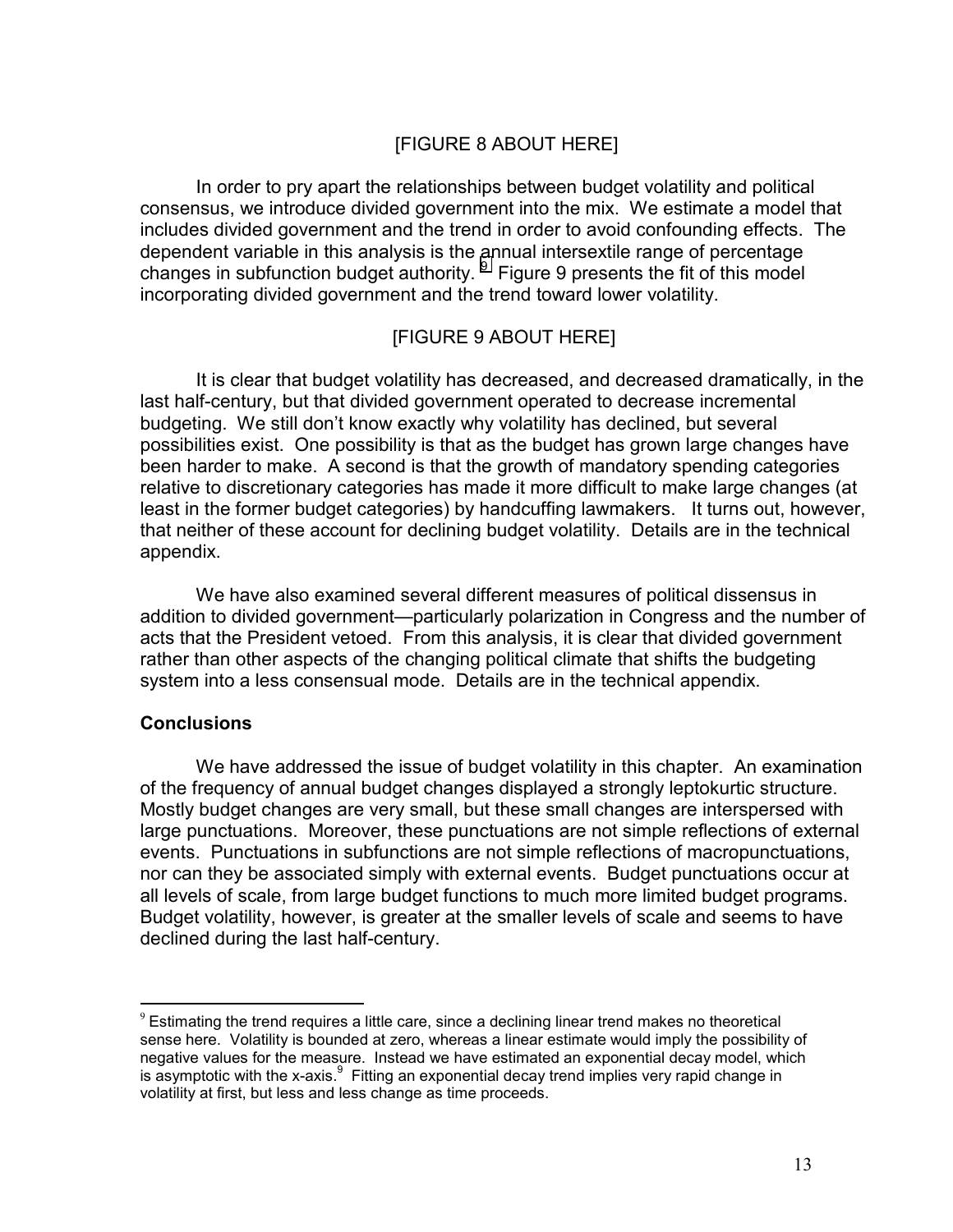Recent studies have confirmed the leptokurtic structure of budget change in different venues. Jordan (2001) shows a distinctively leptokurtic pattern in the budgets of US municipalities, and indicates that different policy areas are subject to different degrees of kurtosis. Mortensen (2001) similarly shows that Danish municipal budgeting is characterized by a pattern of strong stability and substantial punctuations, again with different policy areas displaying different degrees of kurtosis. John, Margetts, and Gilbert (2001) demonstrate generally similar patterns for national budgeting in the United Kingdom. This research raises the issue of whether different institutional arrangements lead to different patterns of punctuations and stability, given that all budgeting tends toward this pattern.

In the US, Overall budget volatility has declined since the years immediately after World War II. At the same time, volatility increased during periods of divided government, controlling for this trend. Interestingly, it is clearly not the case that divided government produces institutional gridlock. Incrementalism, assessed as subdued volatility in the budget process, is more associated with unified than divided governments. It is clear, then, that the institutional gridlock hypothesis cannot account for stasis in the budgetary process.

If institutional gridlock does not account for stasis in the budgetary process, then what does? These two findings, that budgeting is less volatile than in the past but is more volatile in periods of divided government, lead us to infer that decreasing budget volatility is due to consensus on the general direction of government policy.

 In terms of the patterns discussed in above, empirically we detect Pattern II what we termed the *Innovation Hypothesis*. Overlaying a secular trend of decreasing volatility (and increasing consensus) are specific periods of increased dissensus associated with divided government. This suggests that there was considerable budgetary dissensus during the period immediately following the Second World War, a period of considerable innovation and experimentation, and reductions in the funding of various public programs. During periods of divided control, it seems, programs are affected differentially, with some increases and some decreases. In periods of unified control, funding increments or decrements tend to be more uniform.

 Surprising to many will be our suggestion that the policymaking process was more dissensual in the past than in the supposedly rancorous present. It may be that the rancorous electoral politics of today are not as connected with the policy process as one might expect--or at least the budgetary part of the policy process. There are good reasons to suspect this. First, divided government—institutional dissensus—has little effect on mandatory spending categories. Budgeting is generally easier in mandatory categories, absent statute changes, because spending is tied to the time trace of external events, such as the number of elderly, rather than the calculations of bureaucrats, presidents, and members of congress. Second, much of the polarization in Congress may center on statutory direction, not budgetary direction—especially in periods of unified government. Third, dissensus on budgetary issues may have more effect on the timely passage of appropriations and on the language for budget execution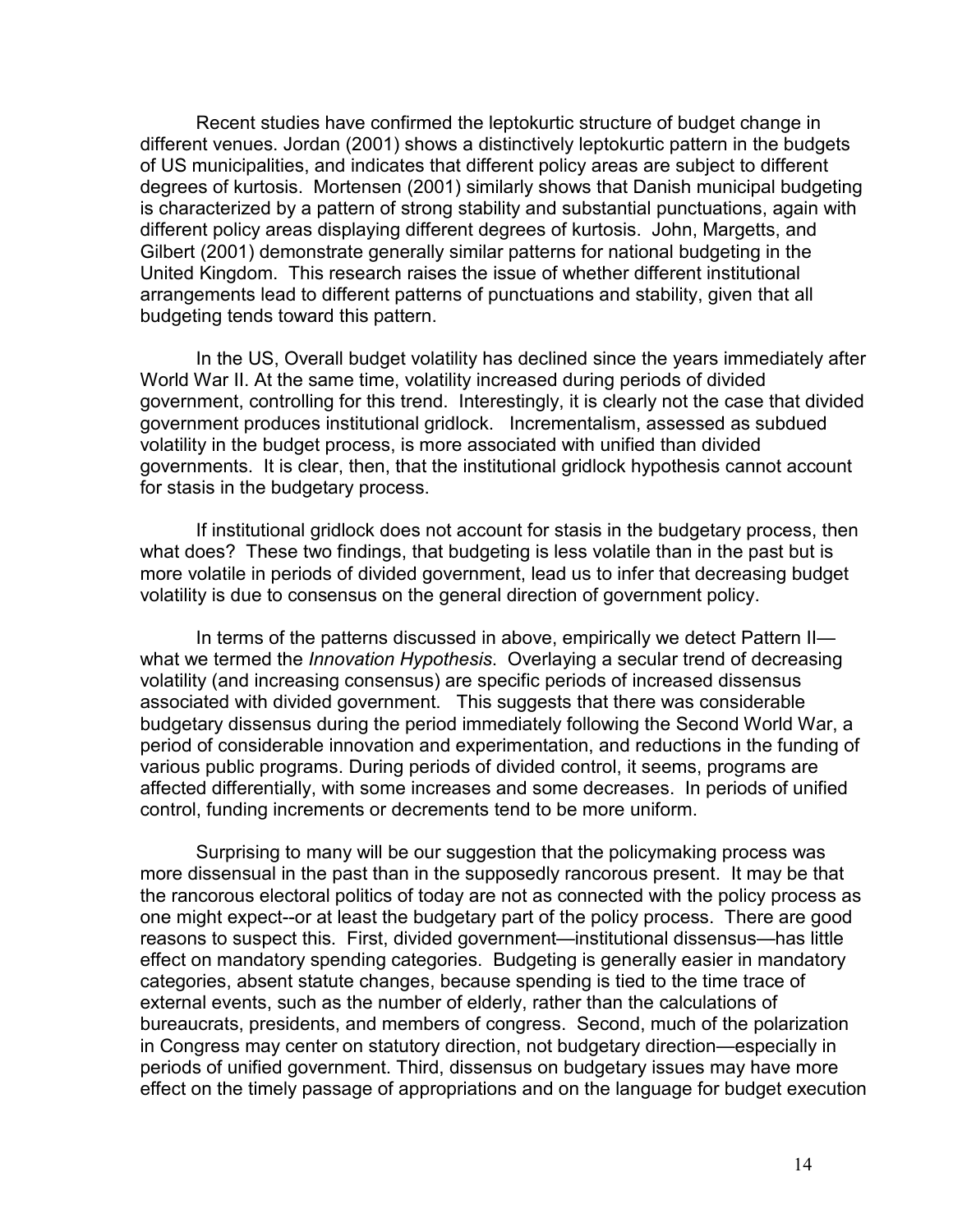than on changes in the subfunctional budget totals for each year. Finally, political rhetoric may proceed quite independently of the budgetary process. If rancor concerns character or if it concerns issues that are not prominent in funding decisions--such as many regulatory policies, or abortion and other social issues, then the political discourse and budgetary policies can become disconnected. Dissensus on these issues does not necessarily imply dissensus on budgeting.

In the end, our evidence implies that Wildavsky was wrong about modern budgets being less incremental than earlier ones, at least if one measures incrementalism in terms of damped volatility across categories of Congressional budget authority. On the other hand, he was probably right in associating incremental changes with an underlying consensus about the role of public spending in society.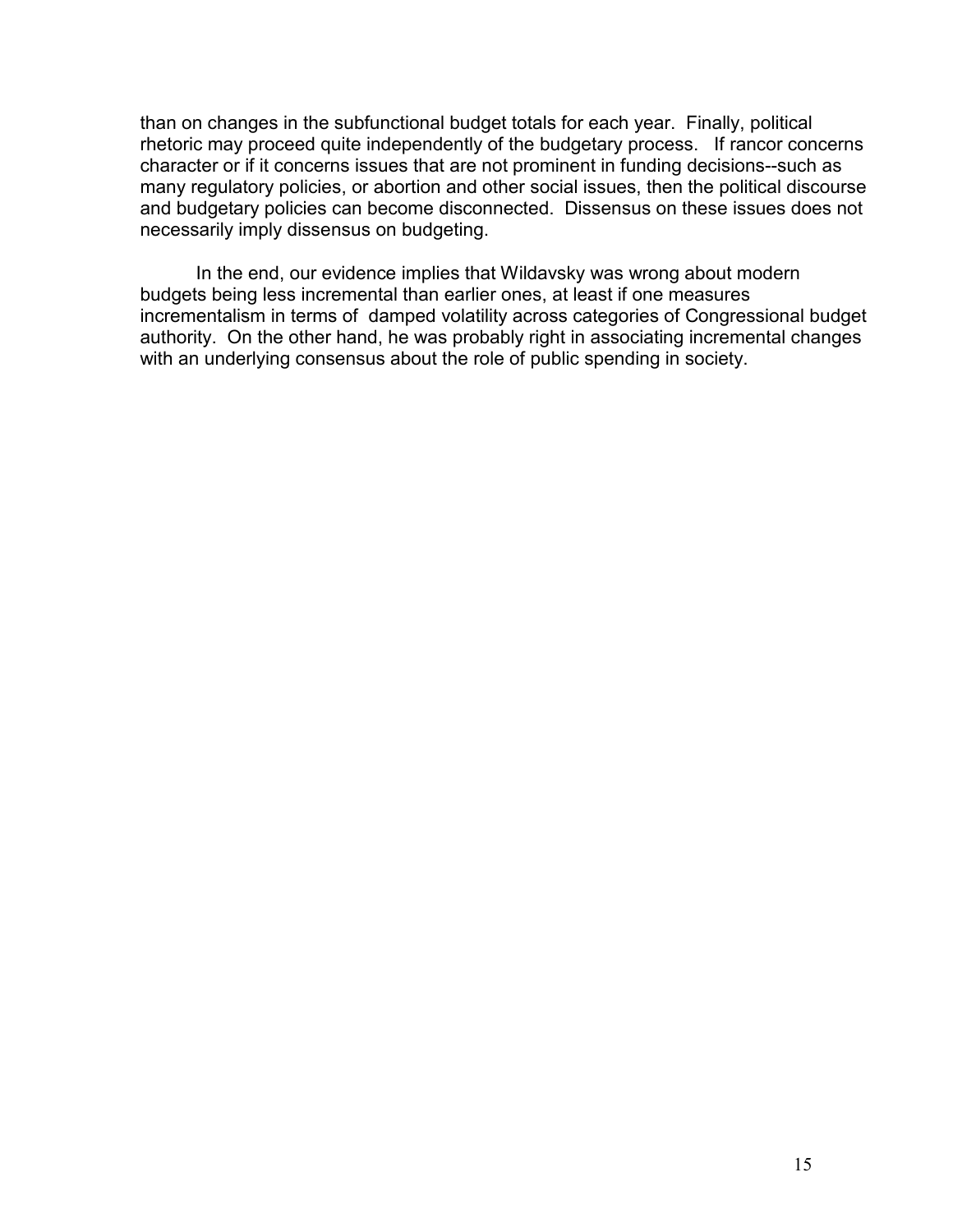#### **TECHNICAL APPENDIX**

 In this appendix we present analyses to support the finding of declining budget volatility discussed above. Table A1 presents estimates for the regression of the intersextile ranges of annual percentage changes in budget authority on the exponential trend and the dummy variable for divided government (=1 when the national government was divided; else=0).<sup>10</sup> Plots of the residuals, runs tests, and Lagrange multiplier statistics indicated no significant autocorrelation, so we employed OLS estimates for the model. The obvious heteroskedasticity of the dependent variable does not seem to have had a large effect on the estimates.<sup>11</sup>

#### [TABLE A1 ABOUT HERE]

 Divided government does have a statistically significant effect, even after we have controlled for the overall declining trend. The positive coefficient indicates that divided government is associated with increased "churning" or volatility in the final domestic budgets produced by Congress from one year to the next. The coefficient of .236 means that logged volatility increases over 20% when shifting from a unified to a divided government (controlling for the generally decreasing trend). Because the trend is non-linear, however, the relative role of divided government on (unlogged) volatility is variable. The exponential decay model implies that the trend was far more important, both relatively and absolutely, in the past than in the present, because year-to-year changes were more dramatic in the past. So the influence of divided government is somewhat ironic: in absolute terms, it was greater in the past. But relative to the declining trend, it is greater in more recent periods.

There is a second way to appreciate the role of divided government in a more explicit fashion. If we allow the exponential decay model to consume as much of the

 $\overline{a}$ 

 $10$  Governments were matched with FY budgets with a one-year lag. That is, the inaugural year of a president was matched with a fiscal year lagged by +1. So, for example, Truman 1949 was matched with FY 1950. This gives presidents credit for affecting an on-going budget process (and one in which they were not responsible for the initial budget submission). In that sense, it credits a president for affecting congressional negotiations over his predecessor's budget. This may capture recent practices better than earlier ones. Governments were coded as divided if at least one house of Congress was in opponents' hands. All of the Reagan years were scored as divided, including 1981-84 when the House was Democratic and the Senate was Republican.

 $11$  Some evidence of heteroskedasticity remains even after logs are taken of the series of intersextile ranges of domestic budget changes. SHAZAM's DIAGNOS / HET command produced a variety of statistical tests, some of which allowed for rejection of the null hypothesis of homoskedasticity at .05 level. Consequently, while these OLS estimates are unbiased, we should use a measure of caution in interpreting them as well as their related standard errors and t-ratios (Kennedy 1992:114-118; Greene 1993:394-395). However, re-estimating the model attempting to control for dependent variable heteroskedasticity did not produce large changes in the estimates. SHAZAM's HET command (White 1993:207-215) produced the following coefficients and asymptotic t-ratios for domestic spending: Trend, -0.027 (-10.86); Divided, 0.237 (3.41); and Constant, 3.97 (51.32).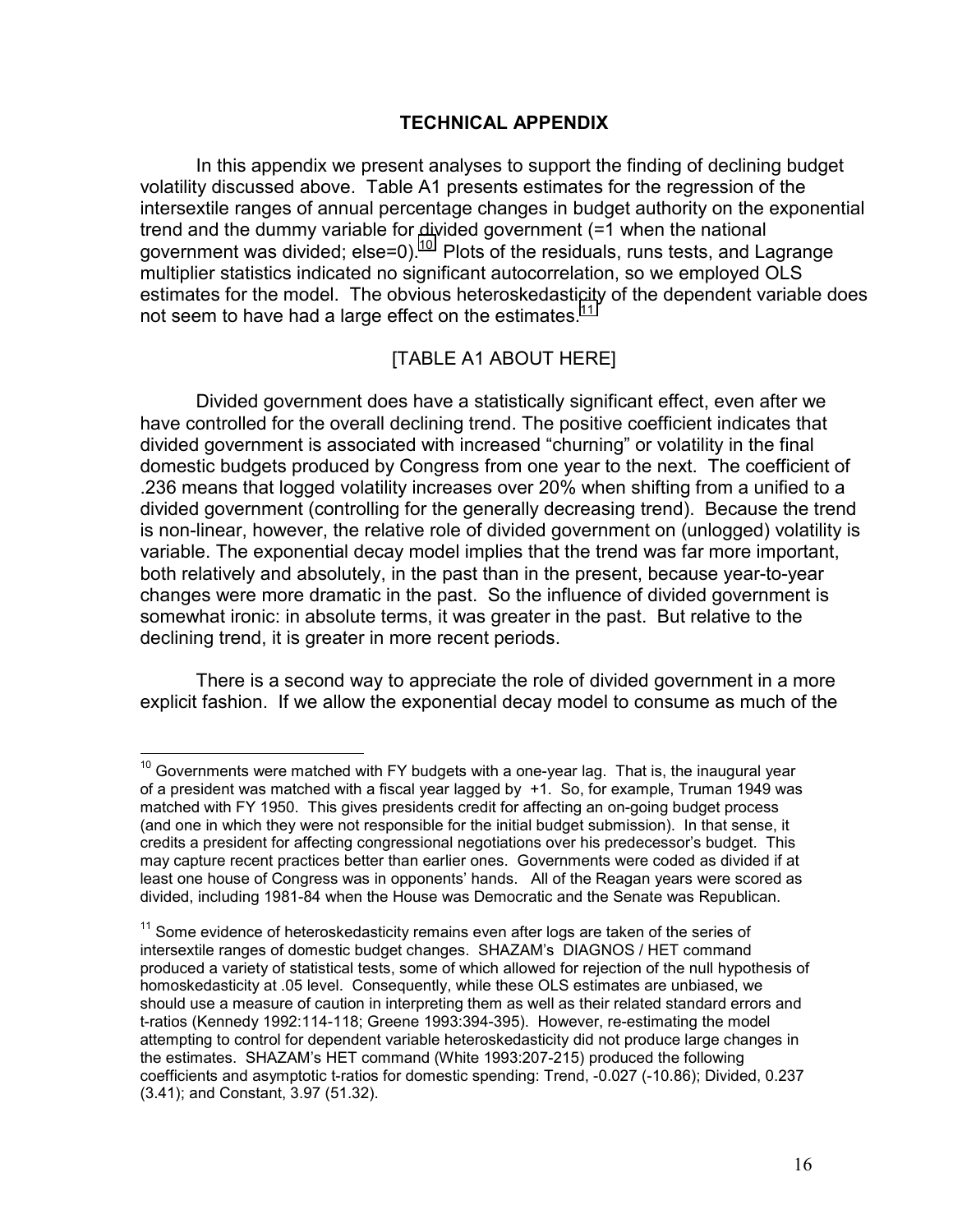variance in volatility as it can, divided government still accounts for an additional 8% of the variance in volatility.<sup>12</sup>

#### **Budget Size and Mandatory Spending**

 $\overline{a}$ 

 In Table A2, we present regression analyses to test the hypotheses that budget size and the increasing reliance on mandatory spending account for declining budget volatility. In particular, we have added the percentage of the domestic budget that falls in mandatory spending categories and the absolute size of the budget into the model presented in Table A1. The first column presents the basic results from Table 1, for comparative purposes. The second column enters percent mandatory with the trend; the third column enters both percent mandatory and budget size without the trend, and the final column enters both variables and the trend.

## [TABLE A2 ABOUT HERE]

Whatever the combination of variables entered, the divided government relationship is robust; the variable remains significant and of about the same magnitude regardless of the other variables entered into the equation. Second, percent mandatory does not add perceptibly to the trend variable. Finally, none of the three trending variables is significant if all are included in a single model. We conclude that the trend component we estimated is at least a function of budget size, but may also include other unmeasured elements (the  $R^2$  for the equation with the trend estimated but without the size of the budget [column 2] is marginally higher than the equation with budget size but without trend [column 3]). For theoretical and for statistical reasons, we proceed with the model estimated in Table A1.

While entering the percentage of mandatory spending into the equation estimated in Table A1 does not change the size or significance of the coefficient for divided government, estimating separate models for mandatory and discretionary spending does. Table A3 presents estimates separately, and divided government does not affect volatility in mandatory categories, but has a strong and statistically significant effect on discretionary spending. To the extent that divided government increases budget volatility, it does so entirely through discretionary spending categories.

 $12$  As noted above, we used intersextile ranges of the annual percentage changes in budget authority as our measure of volatility. The intersextile range is robust; that is, it is less affected by outliers, than is the variance (which gives disproportionate weight to outliers by weighting each observation by the square of its distance from the mean, which itself is sensitive to outliers). The distribution of percentage changes across budget categories is highly skewed, with extremely high outliers in many years. In such a case, measures based on means and standard deviations are often misleading and can be highly erratic. Indeed, using the variance as a measure of volatility produces such noise in the dependent variable that no model would be likely to be as efficient with this indicator. Nevertheless, we have estimated the model presented in Table 1 using the logged standard deviations in annual percentage changes instead of the intersextile ranges. The coefficients for the trend variable and the divided government variable are both in the same direction as in Table 1, but divided government is not significant, and the adjusted coefficient of\* determination drops from .67 to .21.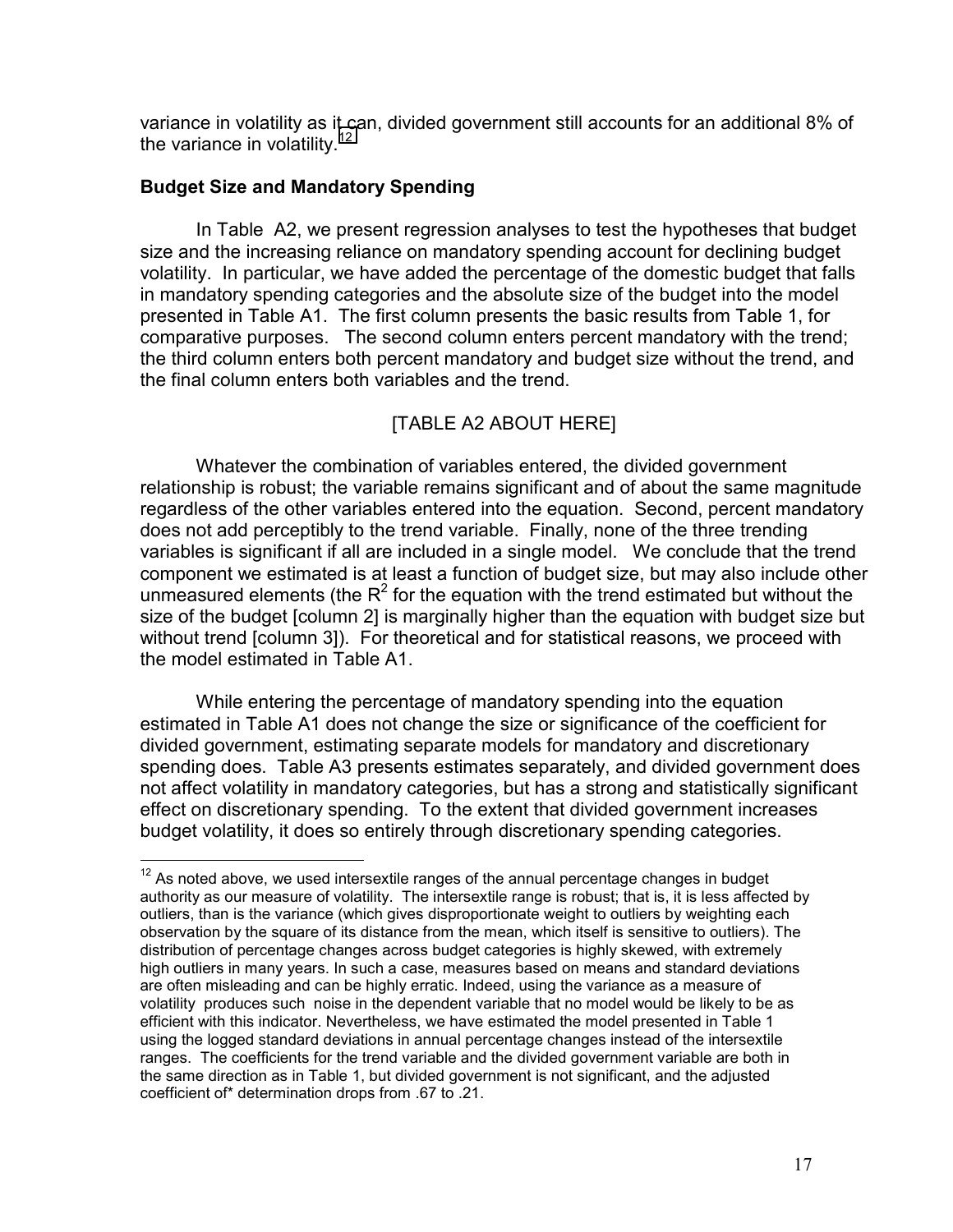## [TABLE A3 ABOUT HERE]

 Finally, we estimated a more complex model to test the hypothesis that volatility is higher during the first year of a unified government, in which much may be accomplished in a few spending categories. Our procedure was to enter a counter variable that equaled 1 in the first year of a unified government, 2 in the second year, etc. Our volatility measure would be inversely related to the unified government counter if the hypothesis of limited-category surges is correct. The counter was, however, statistically insignificant for both domestic and discretionary budget volatility. We also ran a model in which the first year of unified governments was entered as a dummy variable (=1 if the first year of a unified government; 0 otherwise). The coefficient was positive, but did not reach statistical significance.

#### **Further Evidence of the Role of Dissensus in the Budget Process**

We suggest that political dissensus causes increased budgetary volatility. In this section, we present other two other measures of political dissensus, and examine whether they are related to budget volatility. The measures we use are first, the percent of public acts vetoed by the president; and second, a measure of party polarization within Congress. The measure of party polarization is calculated as the difference in means in ADA scores for Democrats and Republicans separately for each house of Congress, and the mean between the houses is taken for the final measure. The measure is available for the period since 1962. The houses track similar time paths, but the Senate is consistently less ideological than the House (Fleisher and Bond 1996). <sup>13</sup>

These measures assess different aspects of dissensus. The percent acts vetoed taps differences between the executive and legislative branches of government, and should be higher in periods of divided control. This is in fact the case: the percentage of acts vetoed is highest during the Nixon-Ford years, peaking at over 6% in FY 1975 and 1976, and is lowest during the Kennedy-Johnson years. But vetoes differed in periods of divided government: Reagan and Bush each vetoed a higher percentage of public acts than did Eisenhower.

The party polarization measure is reasonably constant between 1962 and 1979, but has risen steadily since then. Indeed, the simple correlation between our trend counter and the polarization measure is .924. Moreover, the variable gives evidence of non-stationarity: Augmented Dickey-Fuller and Phillips-Perron tests fail to reject the null hypothesis of a unit root. Nonetheless, the series is bounded between 0 and 100, and thus must have finite mean and variance. We note, in addition, that the measures of dissensus do not track similarly—one could not, for example, think of party polarity in Congress as some kind of continuous surrogate for divided government.

 $\overline{a}$ 

 $13$  These data were graciously made available to us by Jon Bond and Richard Fleisher. The ideology scores are purged of votes in which the president took a public position, and are thus a measure of polarization independent of presidential activity.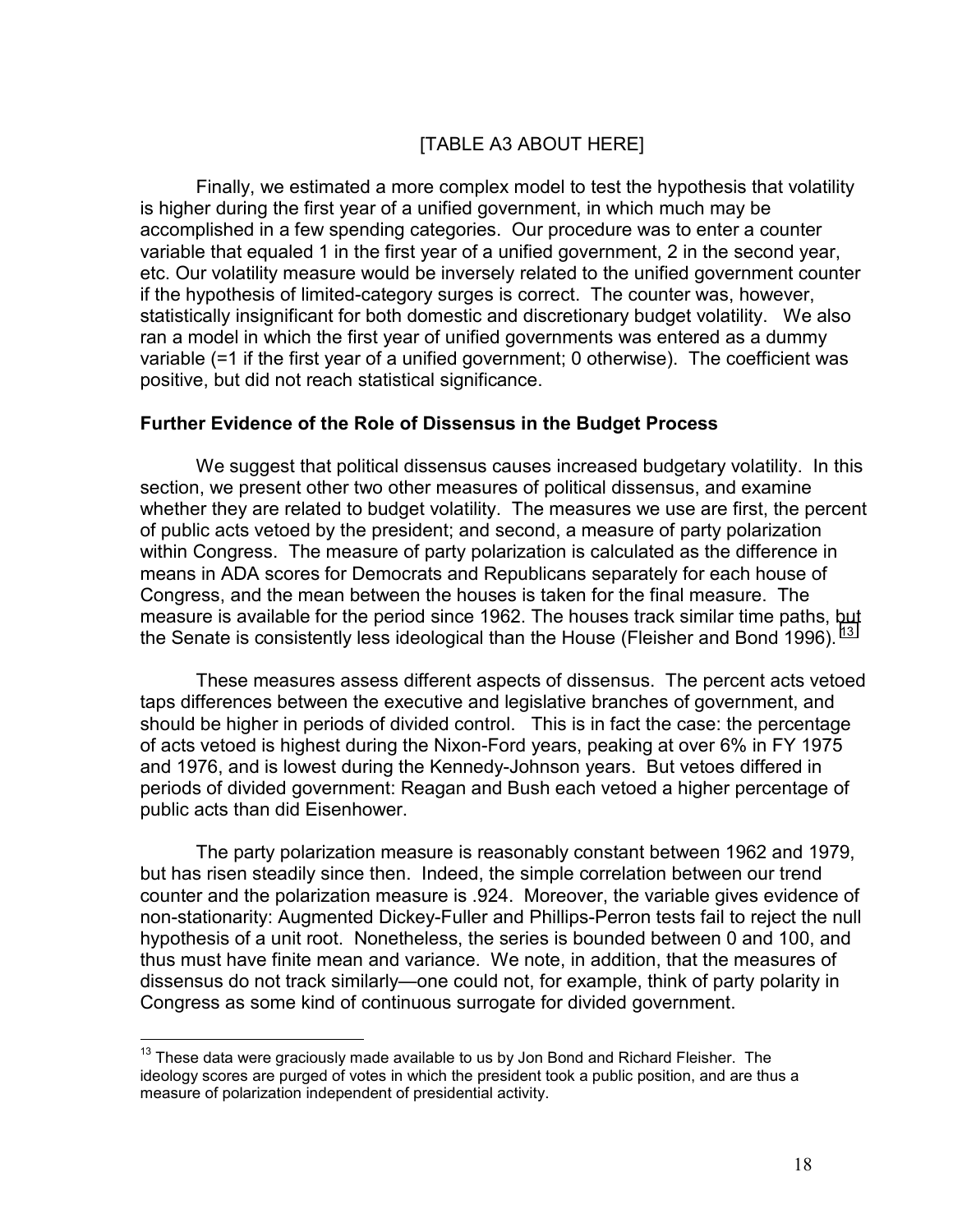First we examined the role of acts vetoed. If the percentage of acts vetoed is included in a model with the trend, it is statistically significant. If it is included with divided government, divided government is significant, but acts vetoed is not. This adds confidence that divided government is a sound measure of inter-branch policy dissensus.

In Table A4, we include both new dissensual variables in our model explaining budget volatility (now including only the period 1962-95). In the table, the first column presents an estimate of an OLS regression equation which includes divided government, percent public acts vetoed, and the trend. The second column presents an estimate including the trend, divided government, and the party polarity variable. The third column includes all three dissensus measures, but not the trend. The final column includes divided government, the trend, and the two new dissensus variables.

#### [TABLE A4 ABOUT HERE]

First, the percent public acts vetoed adds nothing to the explanation of budget volatility beyond what divided government explains. Second, the party polarization measure adds no explanatory power beyond what the trend explains—indeed, party polarization is not significant whereas the trend is, as the second column indicates. Dropping the trend variable allows party polarization to reach statistical significance, but does not displace the divided government variable. Polarity is negatively related to volatility—seemingly offering support for the gridlock hypothesis that volatility is damped by dissensual politics. If all variables are included, only divided government is significant.<sup>14</sup>

We conclude, first, that divided government is related to increases in volatility, and that the relationship is robust. There is no efficient surrogate for divided control among our other measures of dissensus. Second, the role of party polarization remains somewhat enigmatic. It adds nothing beyond our trend variable, which carries with it the size of the budget. It is not significant if the trend is included. If the trend is not included, party polarization is significant. We feel that the best interpretation is that party polarization is not important in explaining budget volatility. This interpretation is supported by the fact that during the period of greatest declines in budget volatility (approximately the 1960s), party polarization was quite stable. Hence it would seem that the secular declines in volatility are but spuriously associated with party polarization in Congress.

 $\overline{a}$ 

 $14$ One might entertain the hypothesis that divided institutions and polarized parties act in multiplicative fashion, reinforcing one another and producing extra large budget variability. A simple examination of the data allow us to rule this out. The two measures operate in opposite directions (if, indeed, there is any effect due to polarization). Divided government is associated with heightened volatility, whereas polarized parties are, if anything (and we think not) associated with damped volatility. As a consequence, they cannot reinforce one another.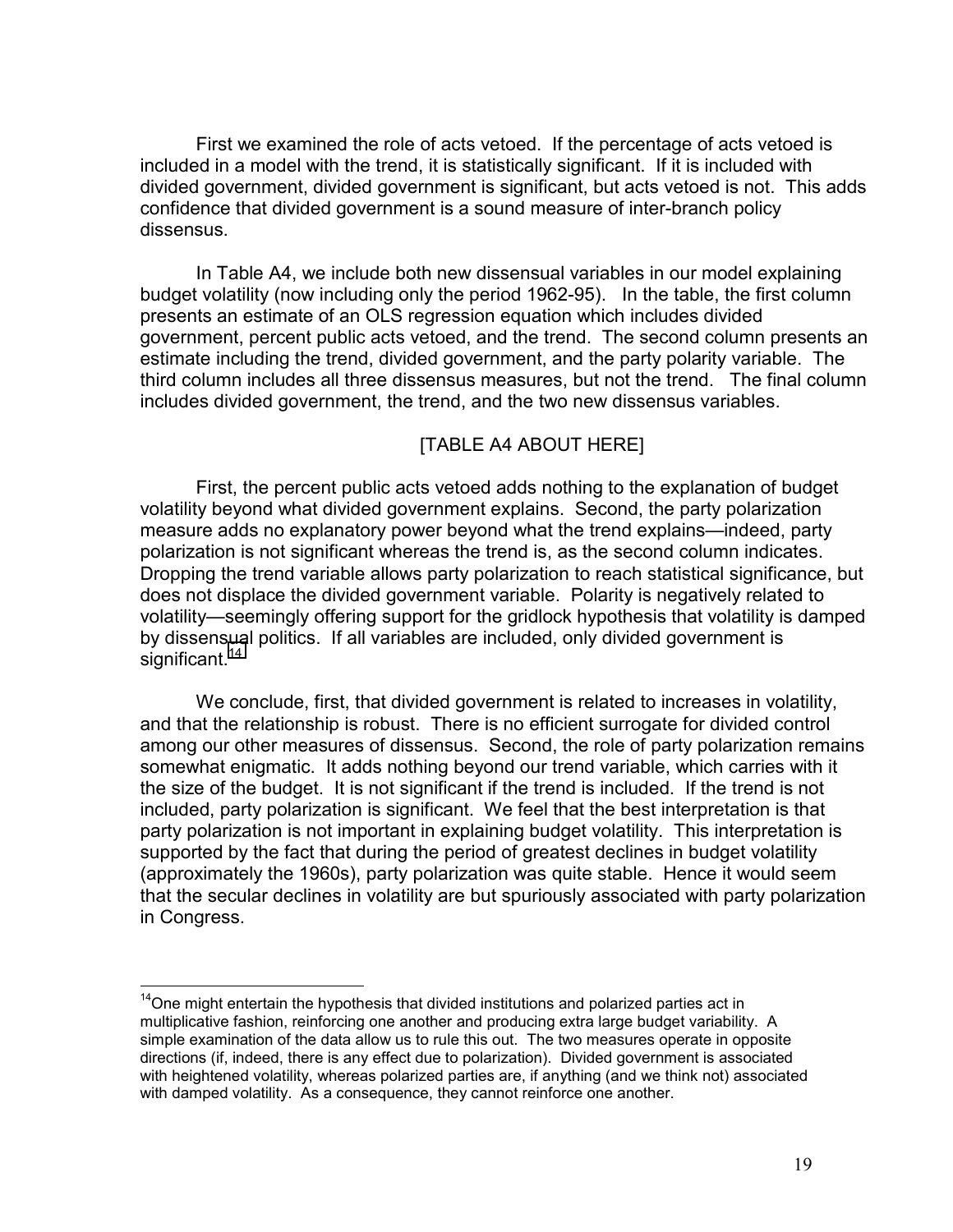The addition of other measures of political dissensus, in particular, the proportion of bills vetoed by the president and ideological polarization between the congressional parties, makes the picture somewhat more complex. First, the veto measure supports the general line of argument here, since it can serve as a continuous surrogate for the divided government dichotomous variable, albeit a somewhat less satisfactory surrogate. In the case of party polarization, however, the results are more complex. Polarization has increased in recent years. On the other hand, it is unlikely that this polarization has affected volatility. Polarization certainly has not increased budget volatility. It probably has not decreased volatility either, although this interpretation is a little more suspect because the trend toward increasing polarization and that toward decreased volatility are confounded. The key empirical point, however, is that polarization was not increasing much between 1962 and 1979, whereas volatility was experiencing major declines during these years. Finally, it is difficult to imagine that divided government and congressional party polarization have *opposite* effects on volatility, with divided government encouraging volatility and polarization suppressing it. As a consequence, we argue that, in the budget process, consensus yields stasis (in the sense of damped volatility) whereas dissensus yields increased budget changes that are not uniform in direction.<sup>15</sup>

 In the end, then, the model presented in Table 1 is our best estimate of the causes of budget volatility: a trend component representing at least the increasing size of the budget, and divided control of national governing institutions.

 $\overline{a}$  $15$  We also examined potential effects on budget volatility from two additional variables: (1) a dummy variable indicating the first two fiscal years in the administration of a president from a different party from his predecessor; and (2) a dummy variable for when a Republican president was in office. The president-of-a-new-party variable had no statistically significant relationship with budget volatility. The Republican-president variable had almost the same effect as the divided government variable, although the Schwartz criterion and the Akaike information criterion indicate that divided government is slightly superior statistically. That should not be surprising, for except for two years in the Truman Administration, and two years in the Eisenhower Administration, both variables are the same.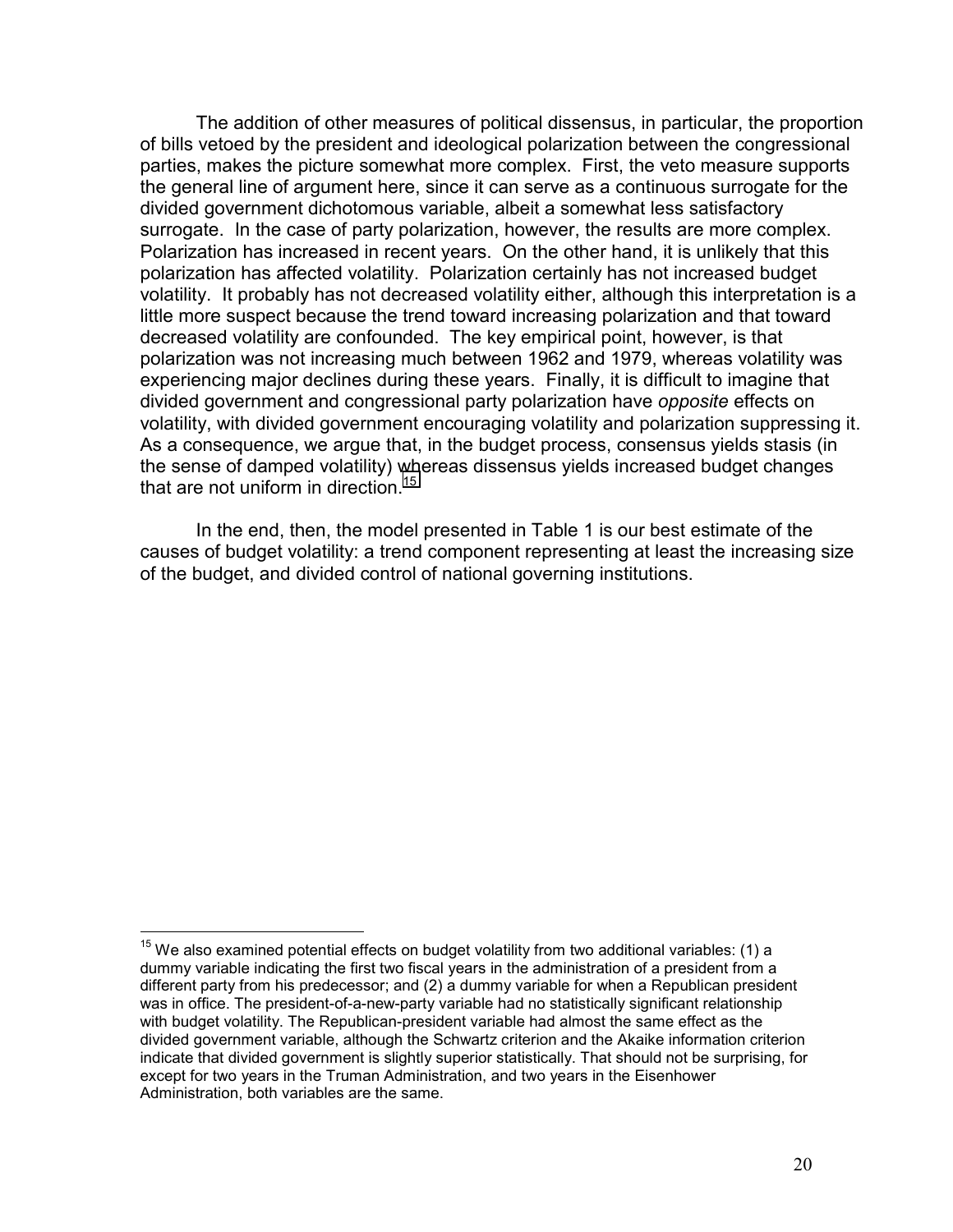## **Figure 1: Punctuations with Persistence: Science Policy and Income Maintenance**



## **a. Science Policy**

**b. Income Maintenance** 

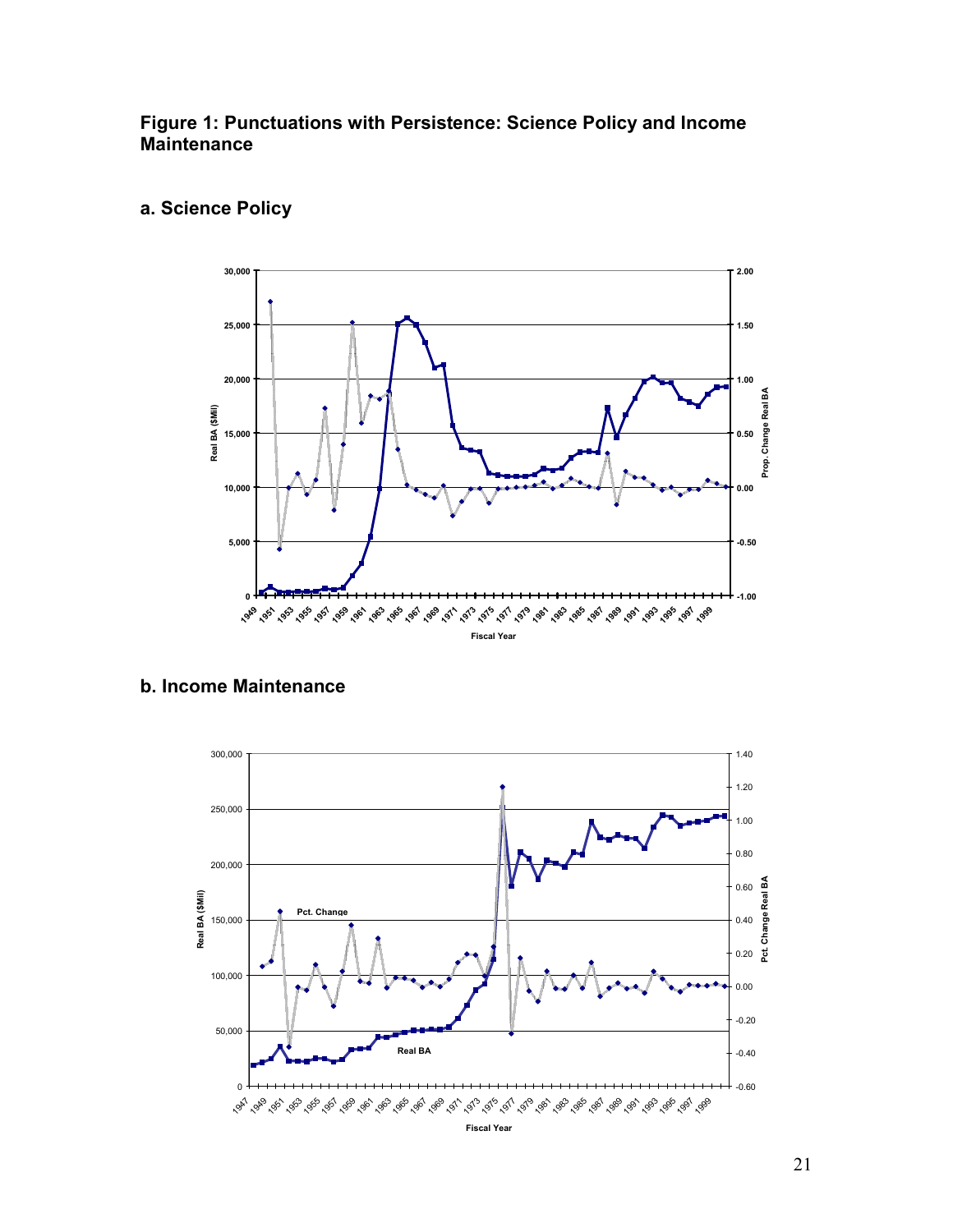**Figure 2: Education and Justice Policies** 





22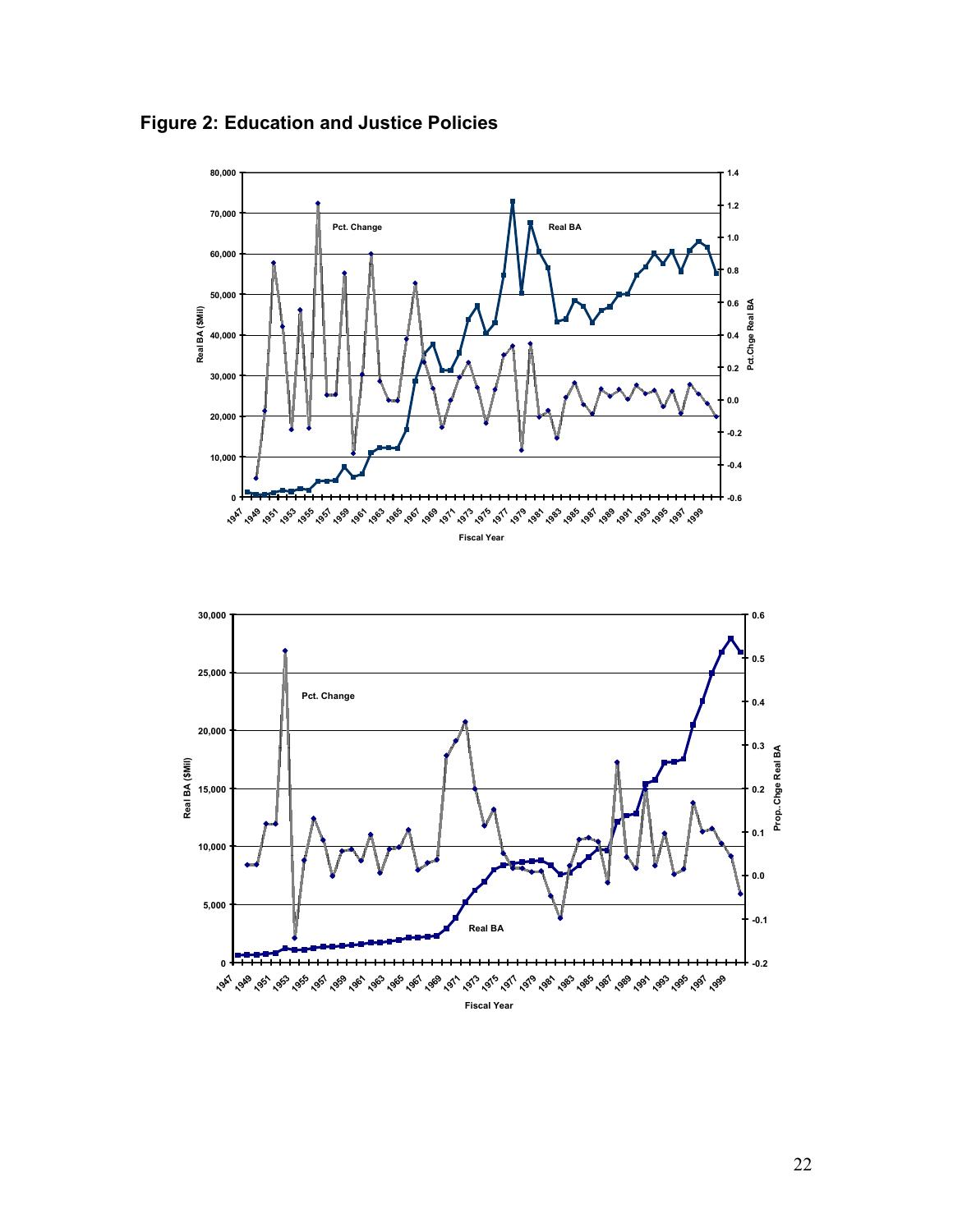

## **a. Education and Natural Resources (Environment)**

**b. Agriculture and Education** 

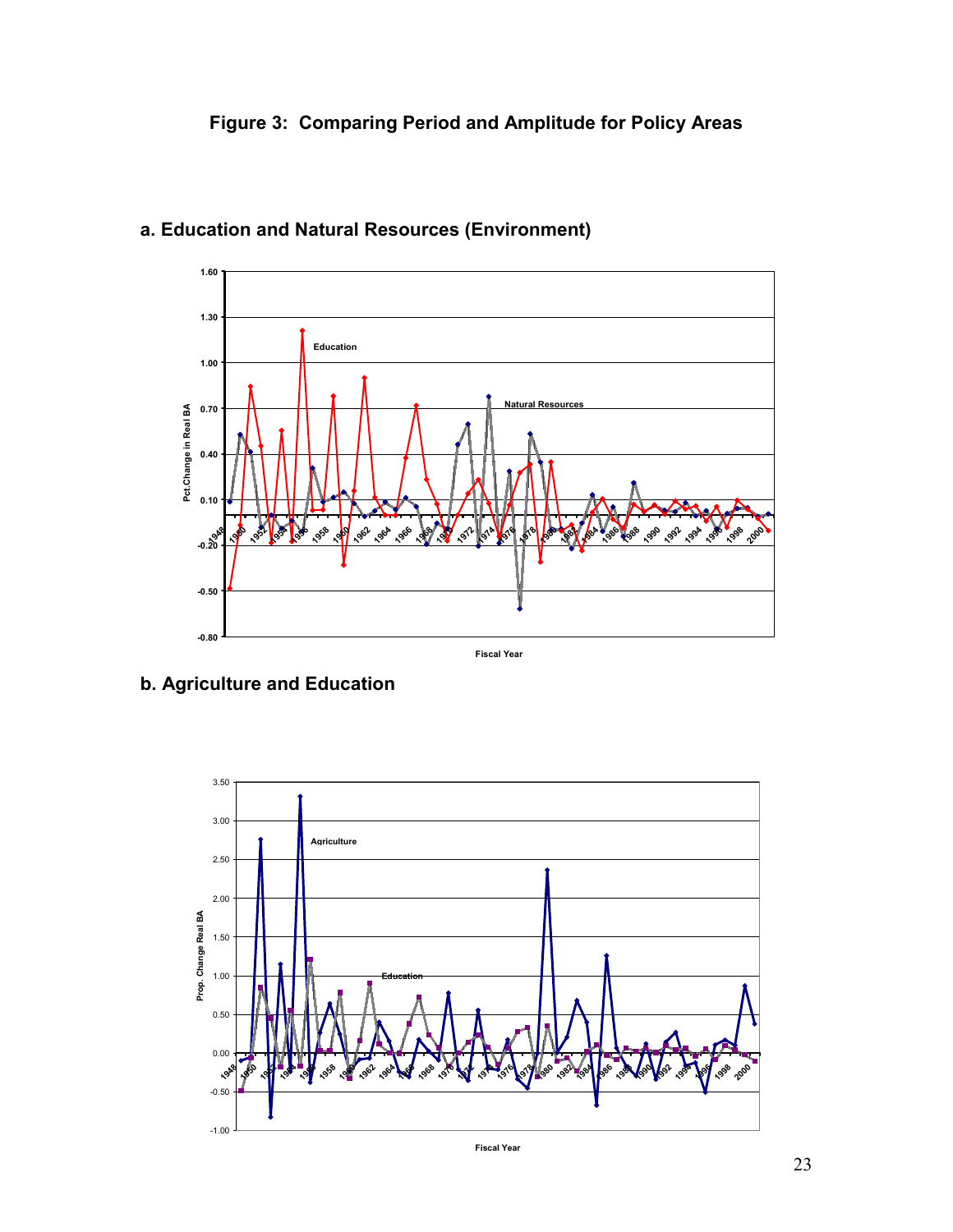



**Fiscal Year**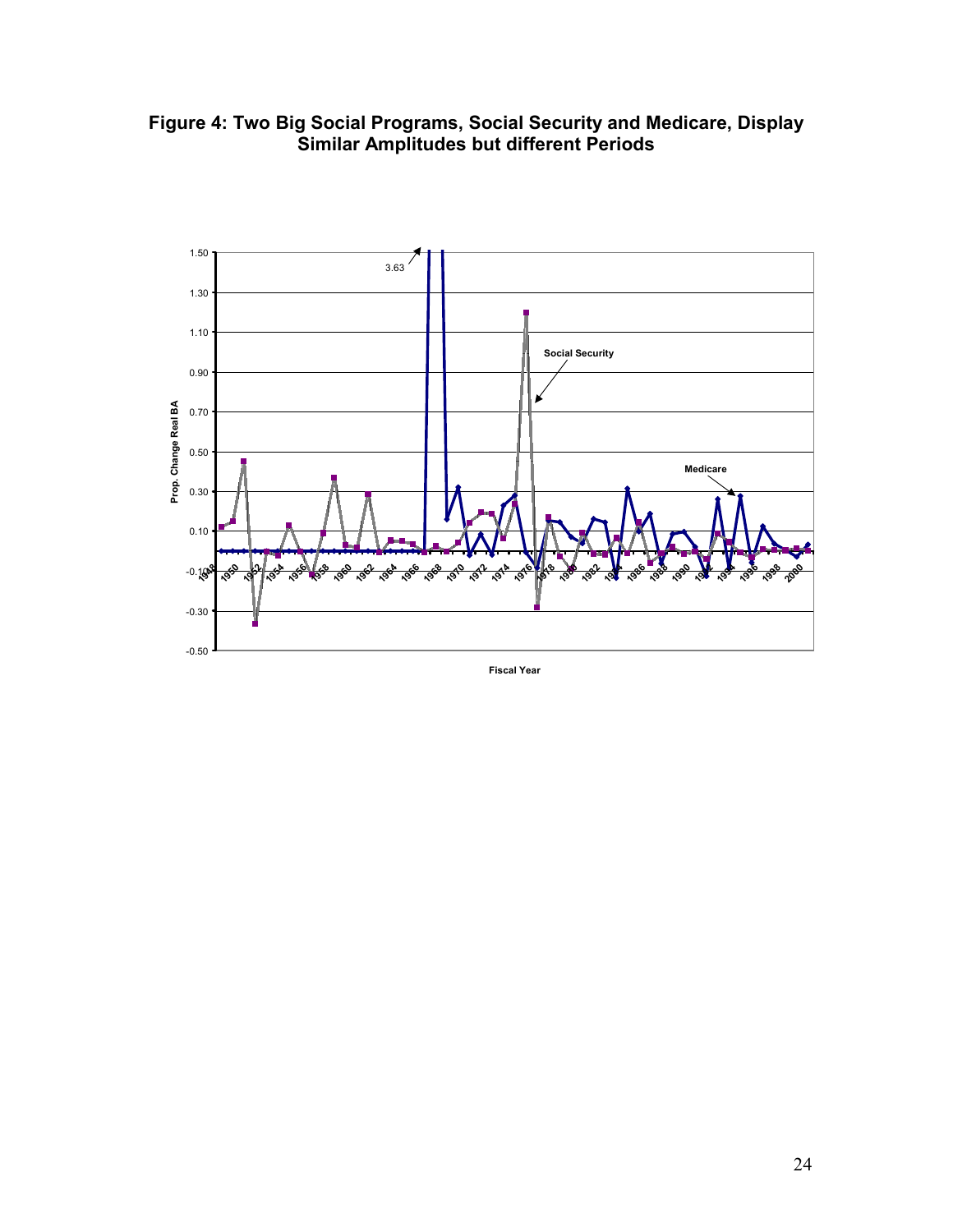

**Figure 5: Defense Budgets** 

25

**Fiscal Year**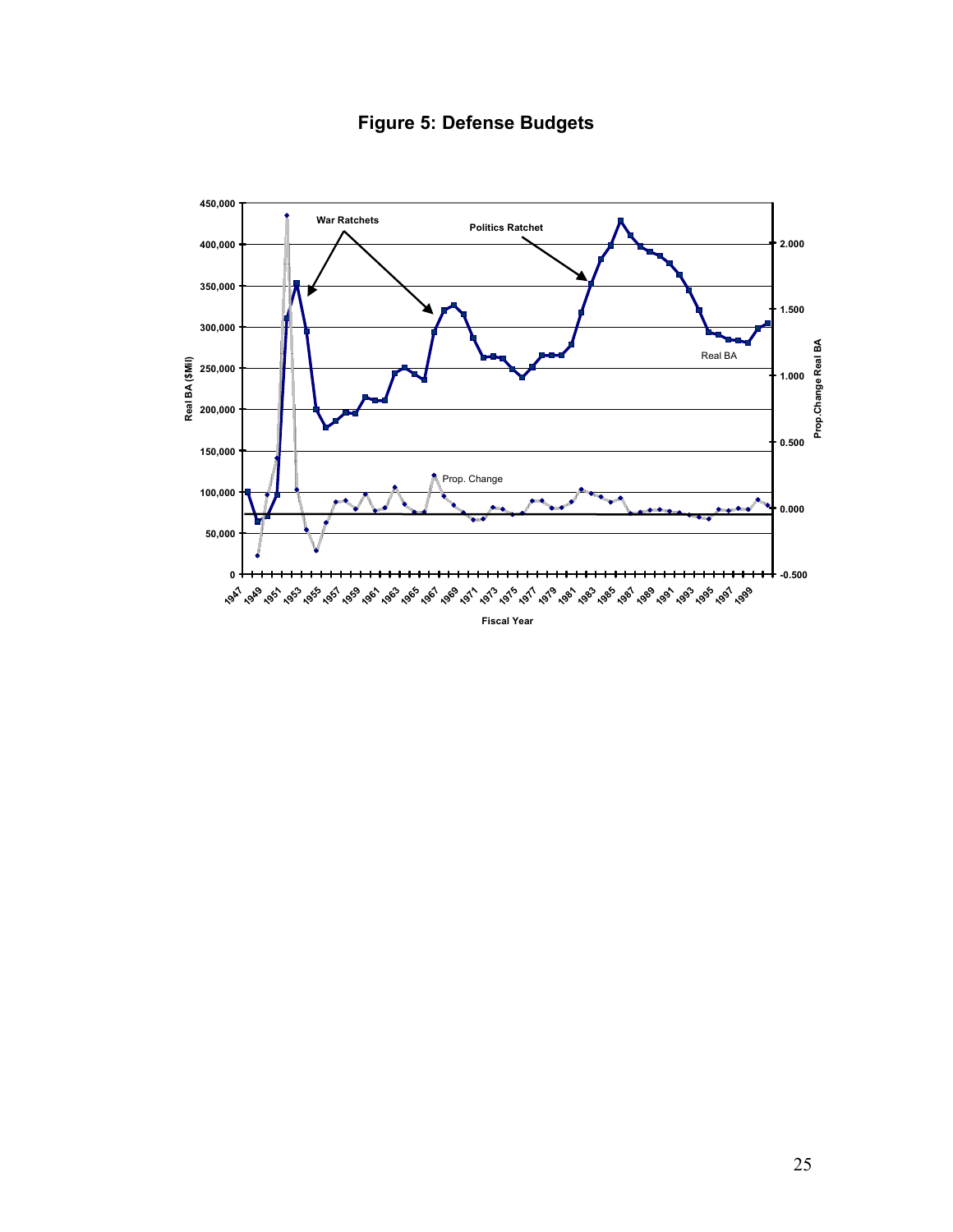**Figure 6: Frequency Distribution of Annual Percentage Changes in Real BA for Corrections** 

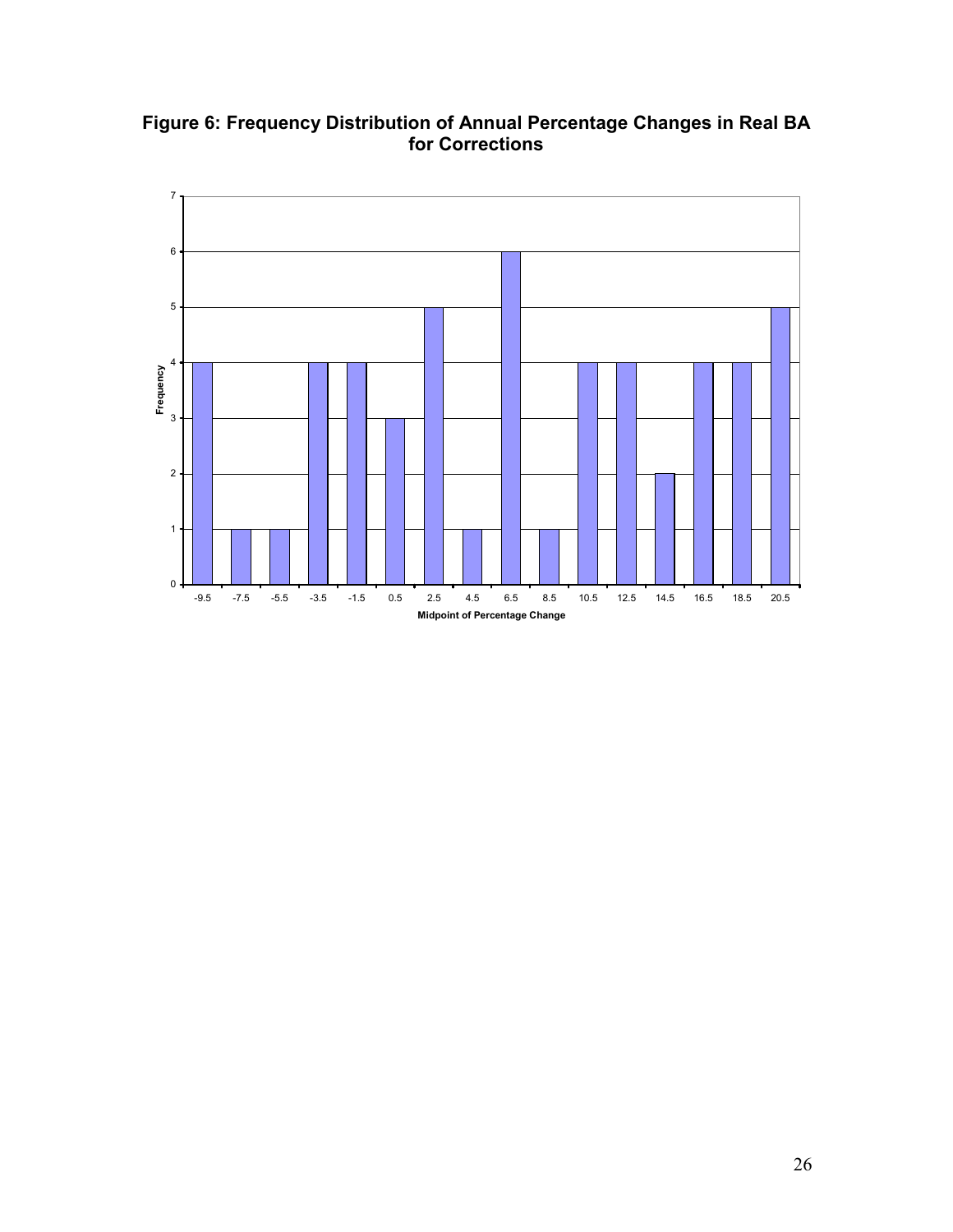**120 100 80** Frequencies **Frequencies 60 40 20 less than 80% more than 130%**thald **0 -3 67 74 88 -80 -73 -66 -59 -52 -45 -38 -31 -24 -17 -10 12**  $\sqrt{2}$   $\sqrt{3}$   $\sqrt{3}$   $\sqrt{2}$   $\sqrt{6}$ **53 60 81 95 102 109 116 123**

**Figure 7: Histogram of Real Percentage Changes in US Budget Authority, Pooled by OMB Sub-functions, FY1947 – FY2000** 

**Percentage Change**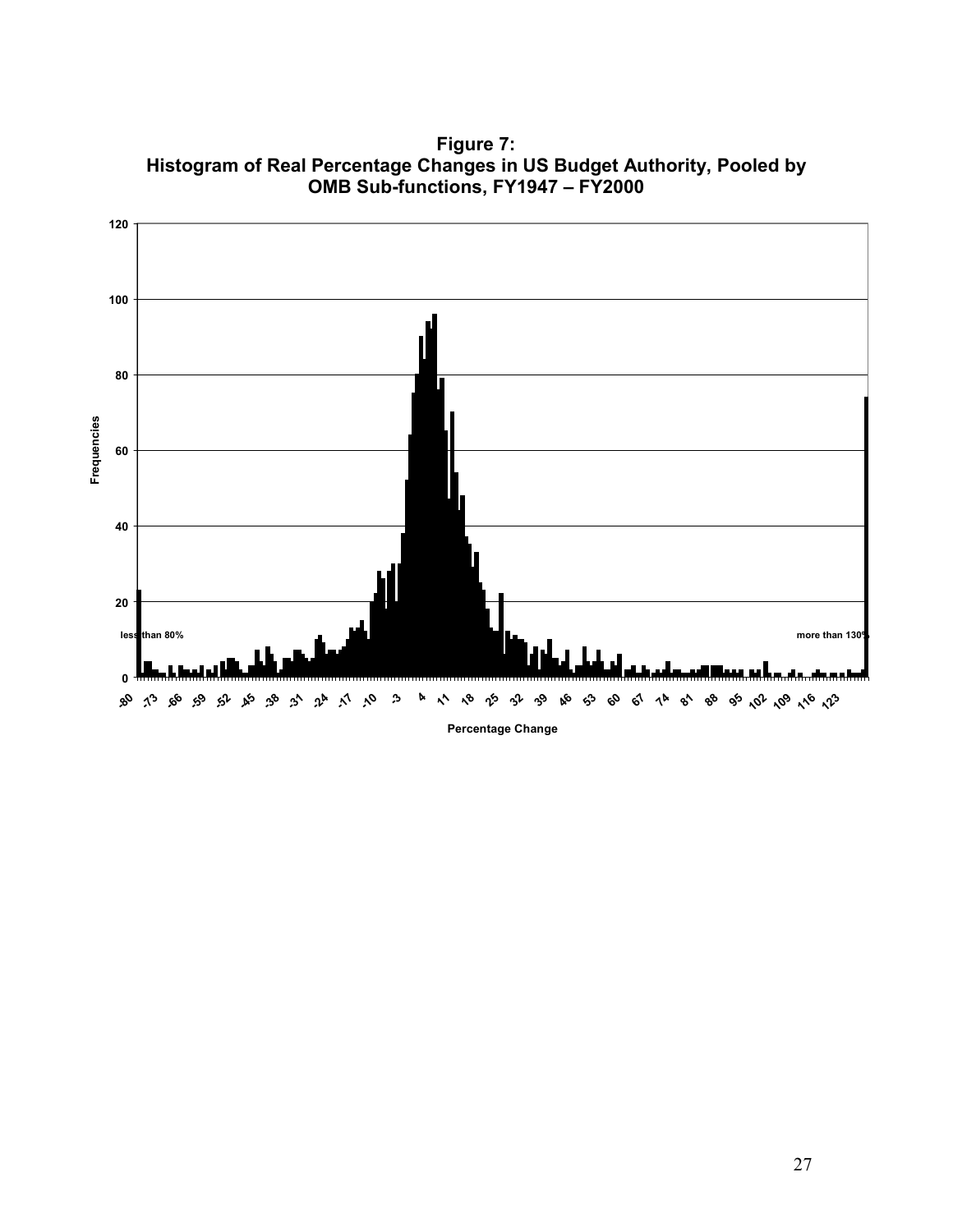

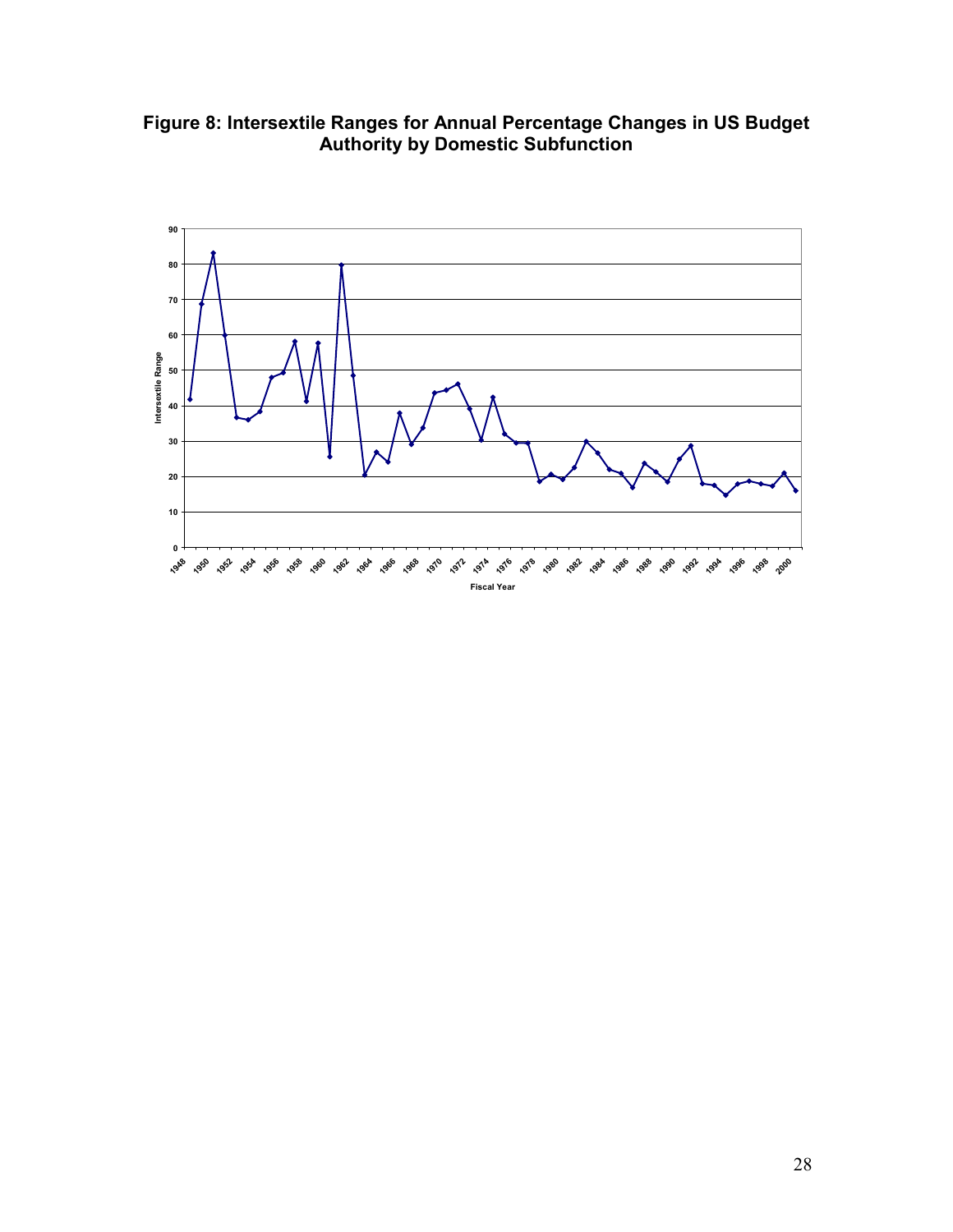**Figure 9: Intersextile Ranges for Annual Percentage Changes in US Budget Authority by Subfunction, Actual and Predicted** 

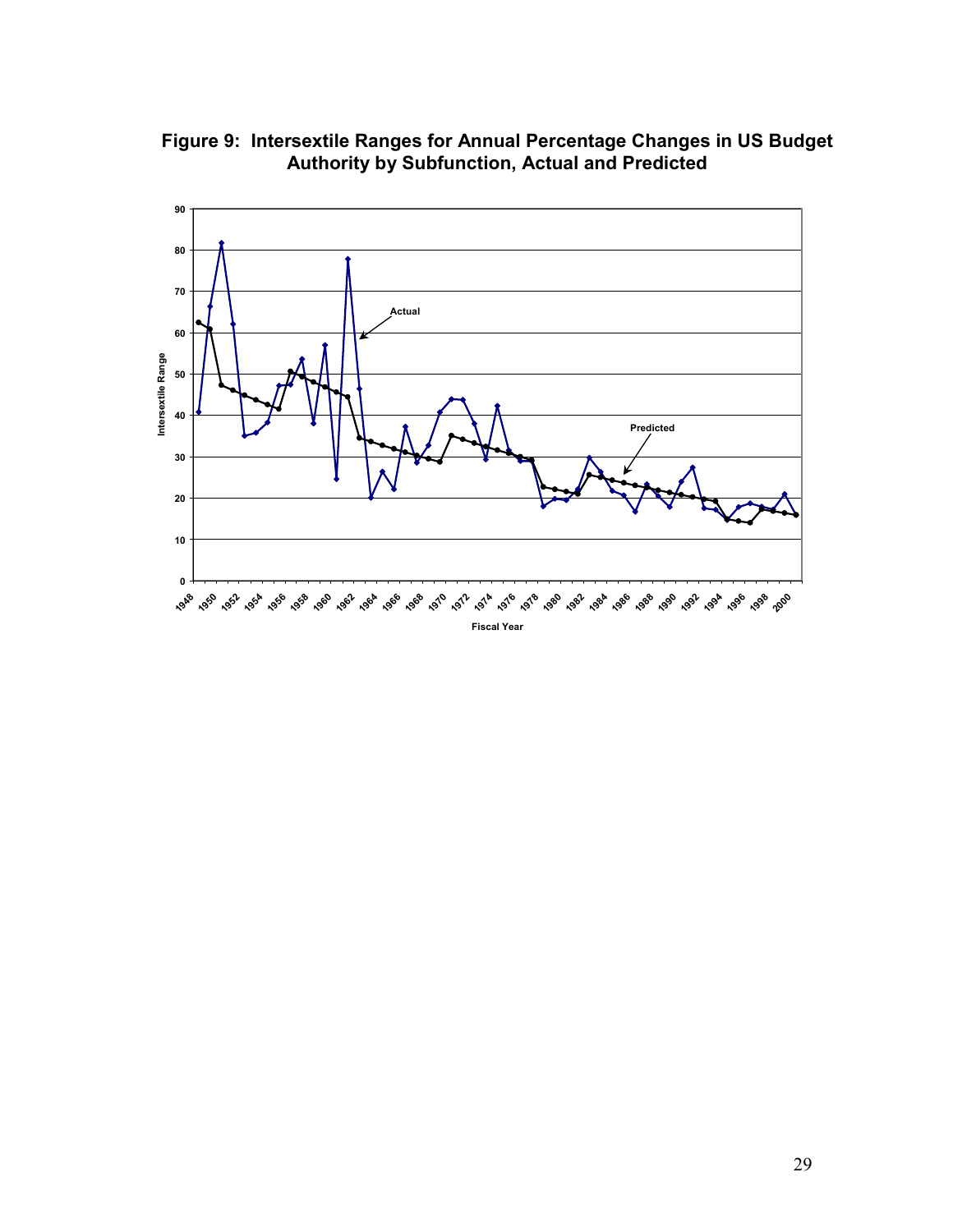## **TABLE 1: ESTIMATES OF PROBABILITIES OF CHANGE PATTERNS, FY 1947-95**

|                                                                | Large Increase<br>(18%) | Incremental<br>(66%) | Large Decrease<br>(15%) |
|----------------------------------------------------------------|-------------------------|----------------------|-------------------------|
| <b>CONDITIONAL</b><br><b>PROBABILITIES:</b><br>Large Increase: | 28%                     | 12%                  | 31%                     |
| Large Decrease:                                                | 32%                     | 8%                   | 20%                     |
| Incremental:                                                   | 40%                     | 80%                  | 49%                     |
|                                                                | 100%<br>(n = 476)       | 100%<br>(n = 1712)   | 100%<br>(n = 381)       |

## *UNCONDITIONAL PROBABILITIES*:

## **TABLE 2: LARGE AND INCREMENTAL CHANGES BY BUDGETARY MACROFUNCTION, FY 1947-95**

| <b>NUMBER OF</b><br><b>ANNUAL</b><br><b>CHANGES</b> | <b>NATIONAL</b><br><b>SECURITY</b> | <b>DISCRETIONA</b><br><b>RY DOMESTIC</b> | <b>MANDATORY</b><br><b>DOMESTIC</b> | TOTAL             |
|-----------------------------------------------------|------------------------------------|------------------------------------------|-------------------------------------|-------------------|
| <b>LARGE</b><br><b>INCREASE</b>                     | 67 (21%)                           | 328 (18%)                                | 82 (15%)                            | 477 (18%)         |
| <b>INCREMENTAL</b><br><b>CHANGE</b>                 | 196 (62%)                          | 1172 (66%)                               | 399 (75%)                           | 1767 (67%)        |
| <b>LARGE</b><br><b>DECREASE</b>                     | 53 (17%)                           | 281 (16%)                                | 53 (10%)                            | 387 (15%)         |
| <b>SUBTOTALS</b>                                    | 316 (100%)                         | 1781 (100%)                              | 534 (100%)                          | 2631<br>$(100\%)$ |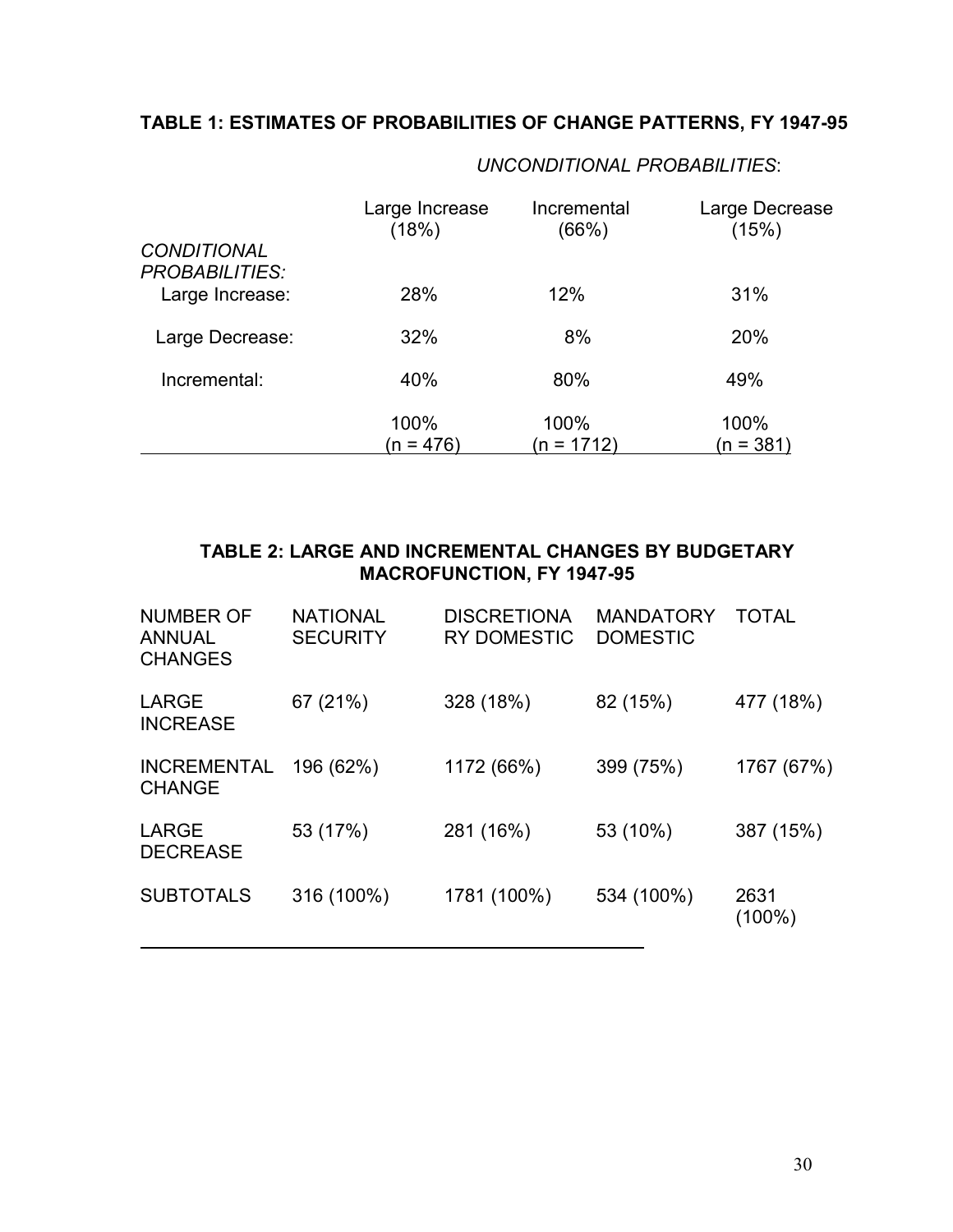## **TABLE A1: Regression Analysis of Logged Intersextile Ranges of Percentage Changes in Subfunctions of US Domestic Budget Authority, FY 1948-1995**

 $\mathcal{L}_\text{max} = \mathcal{L}_\text{max} = \mathcal{L}_\text{max} = \mathcal{L}_\text{max} = \mathcal{L}_\text{max} = \mathcal{L}_\text{max} = \mathcal{L}_\text{max} = \mathcal{L}_\text{max} = \mathcal{L}_\text{max} = \mathcal{L}_\text{max} = \mathcal{L}_\text{max} = \mathcal{L}_\text{max} = \mathcal{L}_\text{max} = \mathcal{L}_\text{max} = \mathcal{L}_\text{max} = \mathcal{L}_\text{max} = \mathcal{L}_\text{max} = \mathcal{L}_\text{max} = \mathcal{$ 

| <b>VARIABLES</b>             |                                       | Coefficient Standard Error | T-ratio       |  |
|------------------------------|---------------------------------------|----------------------------|---------------|--|
| Trend<br>(exponential decay) | $-0.027*$                             | 0.003                      | $-9.78$       |  |
| Constant                     | Divided Government 0.236*<br>$3.961*$ | 0.076<br>0.079             | 3.09<br>50.22 |  |

#### $N = 48$

 $R^2$  = .68; Adj.  $R^2$  = .67

Est. Rho = .011; Runs Test Normal Statistic: -0.28; Goldfield-Quandt Test (df=20,19): 3.86<sup>a</sup>; Breusch-Pagan/Godfrey Test (df=2): 6.12<sup>a</sup>. LaGrange multiplier statistics for a Box-Pierce-Ljung test that the residual correlations are jointly zero through lag five appear in Table 2.

 $\mathcal{L}_\text{max}$  and  $\mathcal{L}_\text{max}$  and  $\mathcal{L}_\text{max}$  and  $\mathcal{L}_\text{max}$  and  $\mathcal{L}_\text{max}$  and  $\mathcal{L}_\text{max}$ 

<sup>a</sup> - Allows for rejection of null hypothesis of homoskedasticity at <0.05 level.

Source: Budget data compiled by the authors; divided government from *Vital Statistics on Congress.*

 $\overline{\phantom{a}}$ \* - Statistically significant at <.01 level, one-tailed test.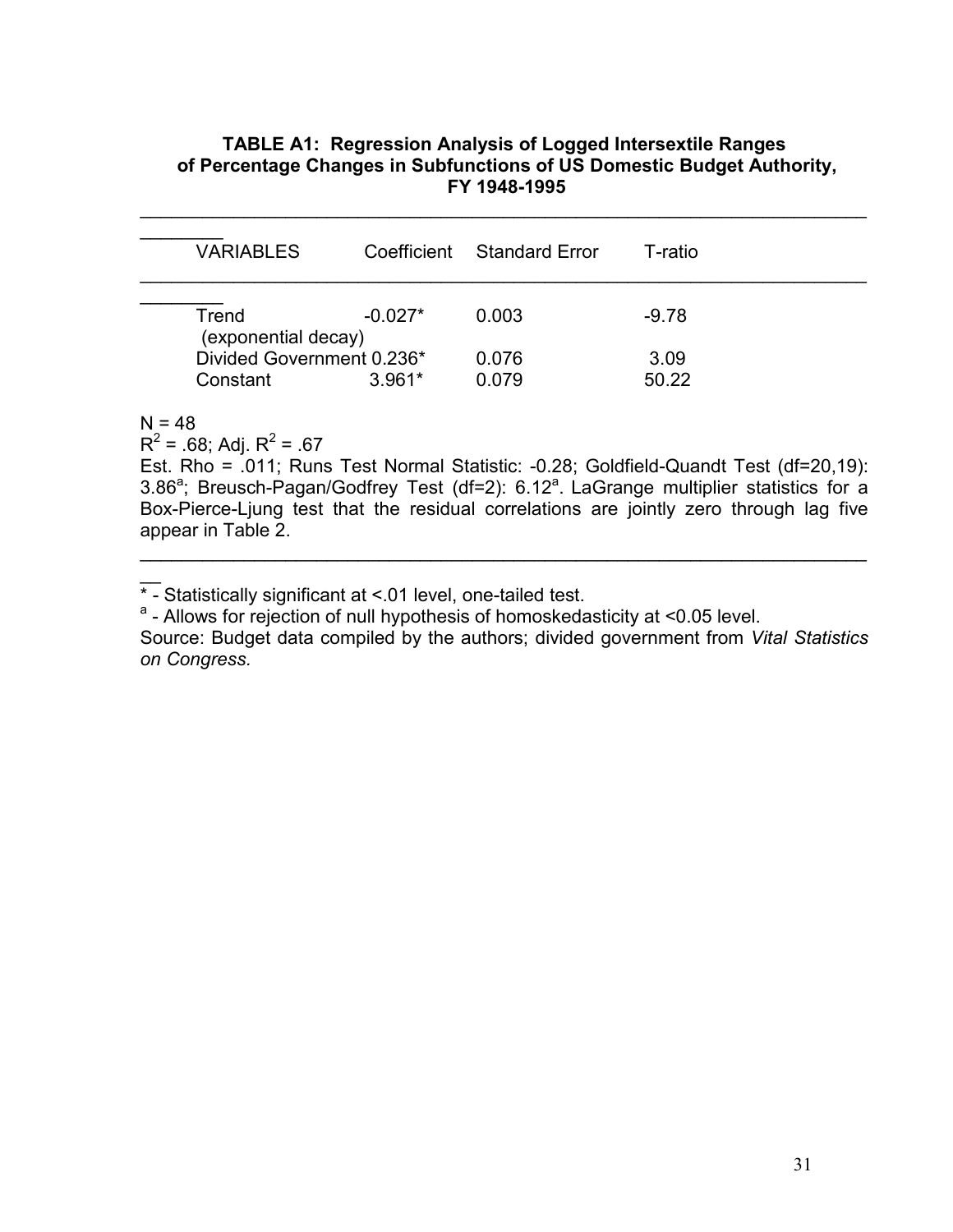**TABLE A2: Regression Analysis of Logged Intersextile Ranges Of Percentage Changes in Subfunctions of U.S. Domestic Spending on Time, Growth in Mandatory Spending, and Growth in Total Budget** 

|                                                                    | <b>Coefficient</b><br>(t-ratio) | <b>Coefficient</b><br>(t-ratio) | <b>Coefficient</b><br>$(t$ -ratio) | <b>Coefficient</b><br>$(t$ -ratio) |
|--------------------------------------------------------------------|---------------------------------|---------------------------------|------------------------------------|------------------------------------|
| <b>Trend</b><br>(exponential decay)                                | $-0.027***$<br>$(-9.78)$        | $-0.026***$<br>$(-3.74)$        |                                    | $-0.017$<br>$(-1.19)$              |
| <b>Divided Govt</b>                                                | $+0.236***$<br>(3.09)           | $+0.240***$<br>(3.06)           | $+0.223***$<br>(2.81)              | $0.235***$<br>(2.96)               |
| <b>Pct Mandatory</b>                                               |                                 | $-0.0018$<br>$(-0.030)$         | $+0.0015$<br>(0.235)               | $-0.00048$<br>$(-0.07)$            |
| <b>Total Budget (\$million)</b>                                    |                                 |                                 | $-1.11***$<br>$(-8.58)$            | $-0.038$<br>$(-0.61)$              |
| <b>Constant</b>                                                    | 3.961***<br>(50.22)             | 4.082***<br>(9.964)             | 4.016***<br>(9.63)                 | 4.050***<br>(9.74)                 |
| <b>RSqr</b>                                                        | .681                            | .682                            | .674                               | .684                               |
| Adj RSqr                                                           | .667                            | .660                            | .652                               | .655                               |
| N                                                                  | 48                              | 48                              | 48                                 | 48                                 |
| Breusch-Pagan/<br><b>Godfrey Test Stat</b><br>(degrees of freedom) | 6.117<br>$\overline{2}$         | 6.257<br>3                      | 7.306<br>3                         | 7.718<br>4                         |
| <b>Box-Pierce-Ljung Test</b>                                       | 2.469                           | 2.574                           | 3.037                              | 2.788                              |
| <b>Stat</b><br>(degrees of freedom)                                | 5                               | 5                               | 5                                  | 5                                  |
| <b>Akaike Info Criterion</b>                                       | 0.0675                          | 0.0702                          | 0.0719                             | 0.0726                             |
| <b>Schwartz Criterion</b>                                          | 0.0759                          | 0.0821                          | 0.0841                             | 0.0882                             |

**\*** - Statistically significant at <0.10 level, one-tailed test; \*\* - at <0.05 level; and \*\*\* - at <0.01 level.

Test statistics from Shazam DIAGNOS procedure with ACF and HET options (White 1993:172- 175).

Sources: Budget data from authors, and divided government from *Vital Statistics on Congress*.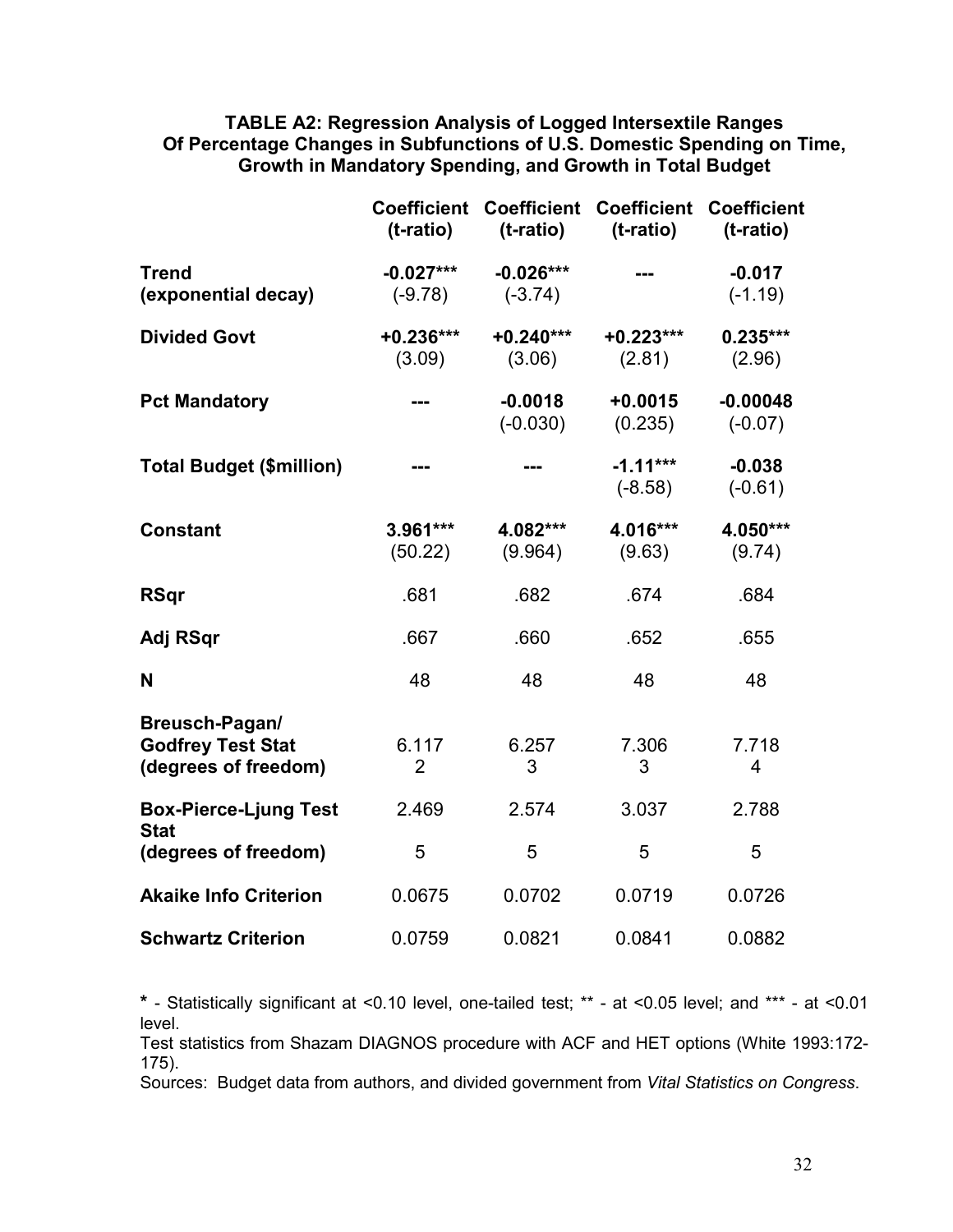## **TABLE A3: Regression Analysis of Logged Intersextile Ranges Of Percentage Changes in Subfunctions of U.S. Domestic, Discretionary, and Mandatory Spending**

|                                                                       | <b>Domestic</b><br><b>Spending</b> | <b>Discretionary</b><br>Spending | <b>Mandatory</b><br>Spending    |  |
|-----------------------------------------------------------------------|------------------------------------|----------------------------------|---------------------------------|--|
|                                                                       | <b>Coefficient</b><br>(t-ratio)    | <b>Coefficient</b><br>(t-ratio)  | <b>Coefficient</b><br>(t-ratio) |  |
| <b>Trend</b><br>(exponential decay)                                   | $-0.027***$<br>$(-9.78)$           | $-0.031***$<br>$(-8.13)$         | $-0.016***$<br>$(-3.27)$        |  |
| <b>Divided Govt</b>                                                   | $+0.236***$<br>(3.09)              | $+0.352***$<br>(3.32)            | $-0.017$<br>$(-0.13)$           |  |
| <b>Constant</b>                                                       | $3.960***$<br>(50.22)              | 4.058***<br>(37.12)              | 3.685***<br>(26.60)             |  |
| RSqr                                                                  | .681                               | .601                             | .207                            |  |
| Adj RSqr                                                              | .667                               | .583                             | .171                            |  |
| N                                                                     | 48                                 | 48                               | 48                              |  |
| Breusch-Pagan/<br><b>Godfrey Test Stat</b><br>(degrees of<br>freedom) | 6.117<br>$\overline{2}$            | 4.795<br>2                       | 3.219<br>$\overline{2}$         |  |
| <b>Box-Pierce-Ljung</b><br><b>Stat</b>                                | 2.469                              | 7.726                            | 6.430                           |  |
| (degrees of<br>freedom)                                               | 5                                  | 5                                | 5                               |  |

\* - Statistically significant at <0.10 level, one-tailed test; \*\* - at <0.05 level; and \*\*\* - at <0.01 level. Test statistics from Shazam DIAGNOS procedure with ACF and HET options (White 1993:172-175). Sources: Budget data from authors, and divided government from *Vital Statistics on Congress*.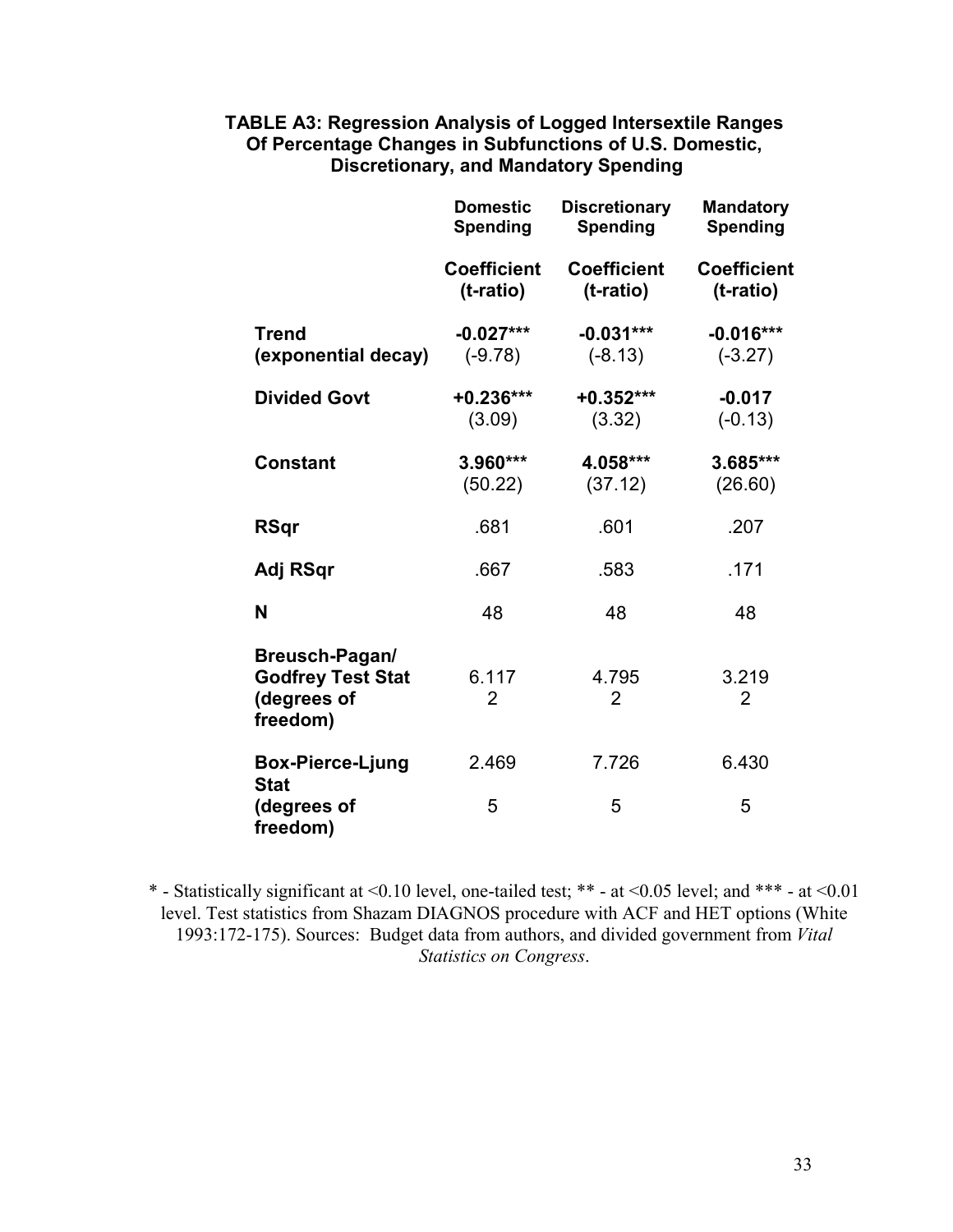| <b>TABLE A4: Regression Analysis of Logged Intersextile RangesOf Percentage</b> |  |
|---------------------------------------------------------------------------------|--|
| <b>Changes in Subfunctions of U.S. Domestic Spending FY 1962-1995</b>           |  |

|                                                                    | <b>Coefficient</b><br>(t-ratio) | <b>Coefficient</b><br>$(t$ -ratio) | <b>Coefficient</b><br>$(t$ -ratio) | <b>Coefficient</b><br>(t-ratio) |
|--------------------------------------------------------------------|---------------------------------|------------------------------------|------------------------------------|---------------------------------|
| <b>Trend</b><br>(exponential decay)                                | $-0.028***$<br>$(-6.86)$        | $-0.023**$<br>$(-2.09)$            |                                    | $-0.019$<br>$(-1.55)$           |
| <b>Divided Govt</b>                                                | $+0.337***$<br>(3.14)           | $+0.275***$<br>(3.15)              | $+0.318***$<br>(2.90)              | $+0.336***$<br>(3.12)           |
| <b>Pct Public Acts</b>                                             | $-0.020$                        |                                    | $-0.050$                           | $-0.031$                        |
| <b>Vetoed</b>                                                      | $(-0.68)$                       |                                    | $(-1.67)$                          | $(-0.97)$                       |
| <b>Ideological Polarity</b>                                        |                                 | $-0.005^a$<br>$(-0.50)$            | $-0.276***$<br>$(-6.56)$           | $-0.010^a$<br>$(-0.85)$         |
| <b>Constant</b>                                                    | 4.000***<br>(31.59)             | 4.061***<br>(20.01)                | 4.379***<br>(23.77)                | 4.162***<br>(18.23)             |
| <b>RSqr</b>                                                        | .616                            | .613                               | .595                               | .626                            |
| Adj RSqr                                                           | .578                            | .575                               | .554                               | .574                            |
| N                                                                  | 34                              | 34                                 | 34                                 | 34                              |
| Breusch-Pagan/<br><b>Godfrey Test Stat</b><br>(degrees of freedom) | 5.907<br>3                      | 7.809<br>3                         | 7.961<br>3                         | 8.901<br>4                      |
| <b>Box-Pierce-Ljung</b>                                            | 1.400                           | 2.233                              | 2.331                              | 1.971                           |
| <b>Stat</b><br>(degrees of freedom)                                | 5                               | 5                                  | 5                                  | 5                               |
| <b>Akaike Info Criterion</b>                                       | 0.0511                          | 0.0514                             | 0.0539                             | 0.0528                          |
| <b>Schwartz Criterion</b>                                          | 0.0611                          | 0.0616                             | 0.0645                             | 0.0661                          |

\* - Statistically significant at <0.10 level, one-tailed test; \*\* - at <0.05 level; and \*\*\* - at <0.01 level.

Test statistics from Shazam DIAGNOS procedure with ACF and HET options (White 1993:172- 175). Sources: Budget data from authors, and divided government from *Vital Statistics on Congress*.

a - The simple correlation between the time counter and ideological polarity is .924.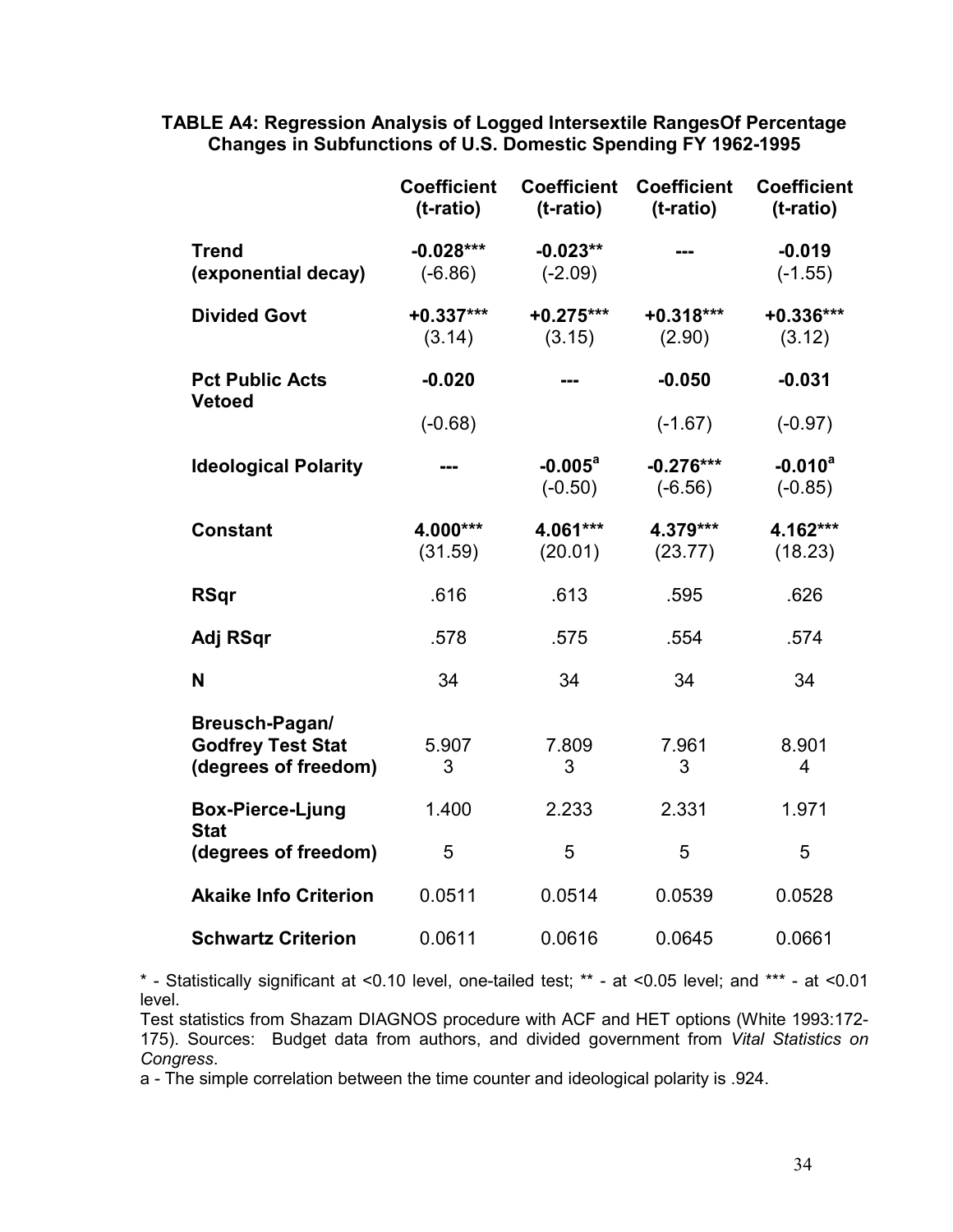#### **References**

- Baumgartner, Frank R. and Bryan D. Jones. 1993. *Agendas and Instability in American Politics*. Chicago: University of Chicago Press.
- Berry, William D. 1990. The Confusing Case of Budgetary Incrementalism: Too Many Meanings for a Single Concept. *Journal of Politics* 52: 167-196.
- Berry, William D. and David Lowery. 1990. An Alternate Approach to Understanding Budgetary Trade-Offs. *American Journal of Political Science* 34: 671-705.
- Berry, William D. and David Lowery. 1987. *Understanding United States Government Growth.* New York: Praeger.
- Blais, Andre and Stephene Dion, eds. 1991. *The Budget-Maximizing Bureaucrat: Appraisals and Evidence.* Pittsburgh: University of Pittsburgh Press.
- Collender, Stanley E. 1986. *The New Guide to the Federal Budget: Fiscal 1987*. Washington DC: Urban Institute Press.
- Collender, Stanley E. 1993. *The Guide to the Federal Budget: Fiscal 1994*. Washington DC: Urban Institute Press.
- Cootner, Paul. 1964a. Stock Prices: Random vs. Systematic Changes. IN Paul Cootner, ed., *The Random Character of Stock Market Prices.* Cambridge: The MIT Press.
- Cootner, Paul. 1964b. Comments on the Variation of Certain Speculative Prices. IN Paul Cootner, ed., *The Random Character of Stock Market Prices.* Cambridge: The MIT Press.
- Davis, Otto A., M.A.H. Dempster, and Aaron Wildavsky. 1966. A Theory of the Budget Process. *American Political Science Review* 60: 529-47.
- Davis, Otto A., M.A.H. Dempster, and Aaron Wildavsky. 1974. Towards a Predictive Theory of Government Expenditure: US Domestic Appropriations. *British Journal of Political Science* 4: 419-52.
- Dodd, Lawrence. 1991. Congress, the Presidency, and the American Experience: A Transformational Perspective. In James A. Thurber, ed., *Divided Democracy*. Washington, D.C.: Congressional Quarterly.
- Fenno, Richard F., Jr. 1966. *The Power of the Purse: Appropriations Politics in Congress*. Boston: Little, Brown.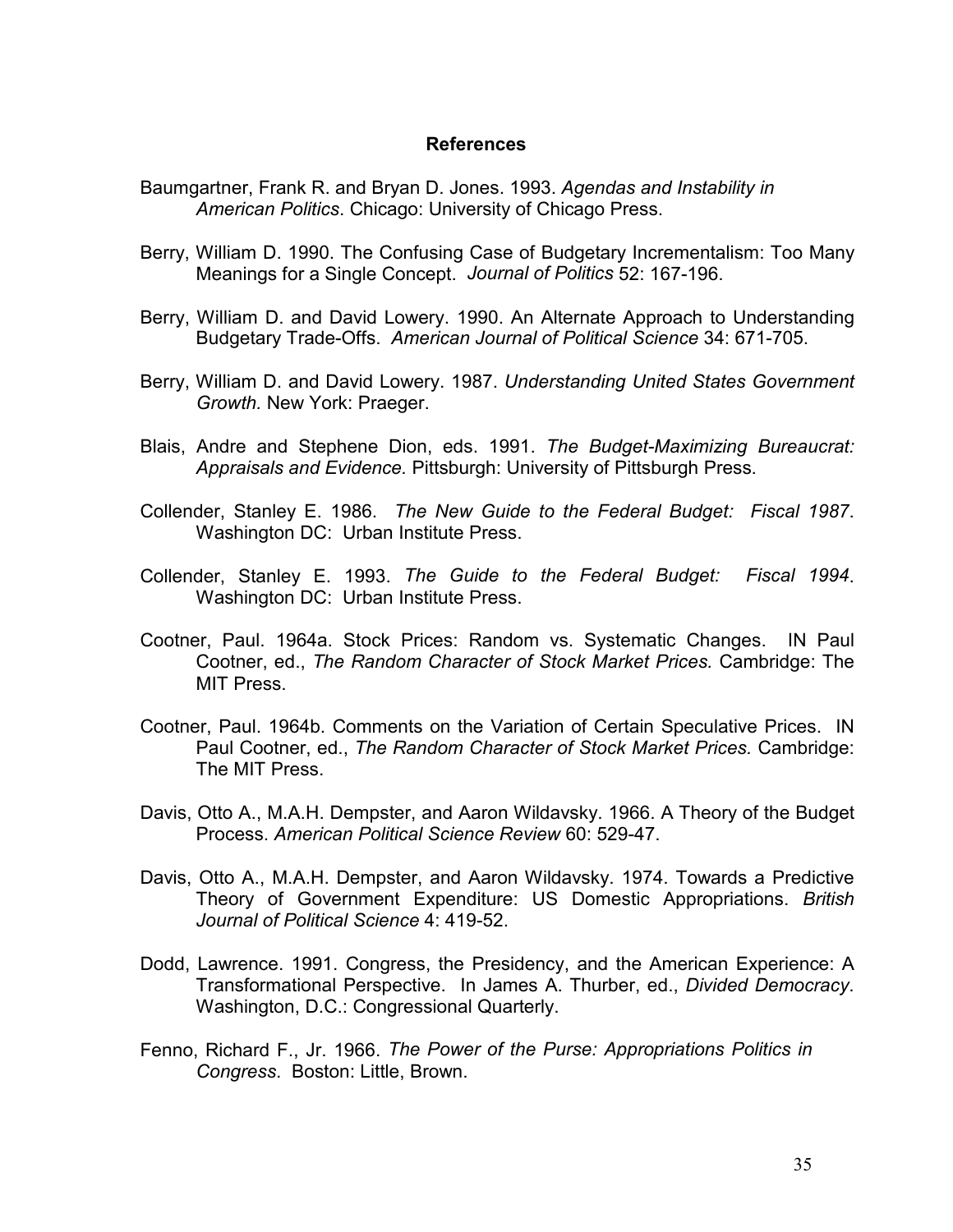- Edwards, George C., III, Andrew Barrett, and Jeffrey Peake. 1997. "The Legislative Impact of Divided Government." *American Journal of Political Science* 41.
- Fenno, Richard F. 1966. *The Power of the Purse: Appropriations Politics in Congress.* Boston: Little, Brown, and Company.
- Fleisher, Richard, and Jon R. Bond. 1996. "Why Has Party Conflict among Elites Increased if the Electorate is Dealigning?" Paper presented at the annual meetings of the Midwest Political Science Association, Chicago, Illinois.
- Gist, John R. 1982. 'Stability' and 'Competition' in Budgetary Theory. *American Political Science Review* 76: 859-72.
- Greene, William H. 1993. *Econometric Analysis.* 2nd Ed., New York: Macmillan.
- Hayes, Michael T. 1992. *Incrementalism and Public Policy.* New York: Longman.
- Hughes, Jonathan R. T. 1991. *The Governmental Habit Redux: Economic Controls from Colonial Times to the Present.* Princeton: Princeton University Press.
- Johnson, Norman L., Samuel Kotz, and N. Balakrishnan. 1994. *Continuous Univariate Distributions.* New York: John Wiley.
- John, Peter, Helen Margetts and Daniel Gilbert. 2001. "Rollercoaster Budgeting in the UK: Fluctuations and Equilibria in UK Central Government Programme Expenditures since 1945". Kent, UK: Paper Presented to the European Consortium for Political Research.
- Jones, Bryan D. 1996. Attributes, Alternatives, and the Flow of Ideas: Information Processing in Politics. Paper presented at the American Political Science Association Meetings. .
- Jones, Bryan D. 1994. *Reconceiving Decision-making in Democratic Politics: Attention, Choice, and Public Policy.* Chicago: University of Chicago Press.
- Jones, Bryan D. 2001. *Politics and the Architecture of Choice*. Chicago: University of Chicago Press.
- Jones, Bryan D., Frank Baumgartner, and Jeffrey Talbert. 1993. The Destruction of Issue Monopolies in Congress. *American Political Science Review* 87: 657-71.
- Jones, Bryan D., Frank R. Baumgartner, and James L. True. 1996a. "The Shape of Change: Punctuations and Stability in U.S. Budgeting, 1947-94." Presented at the annual meeting of the Midwest Political Science Association, Chicago.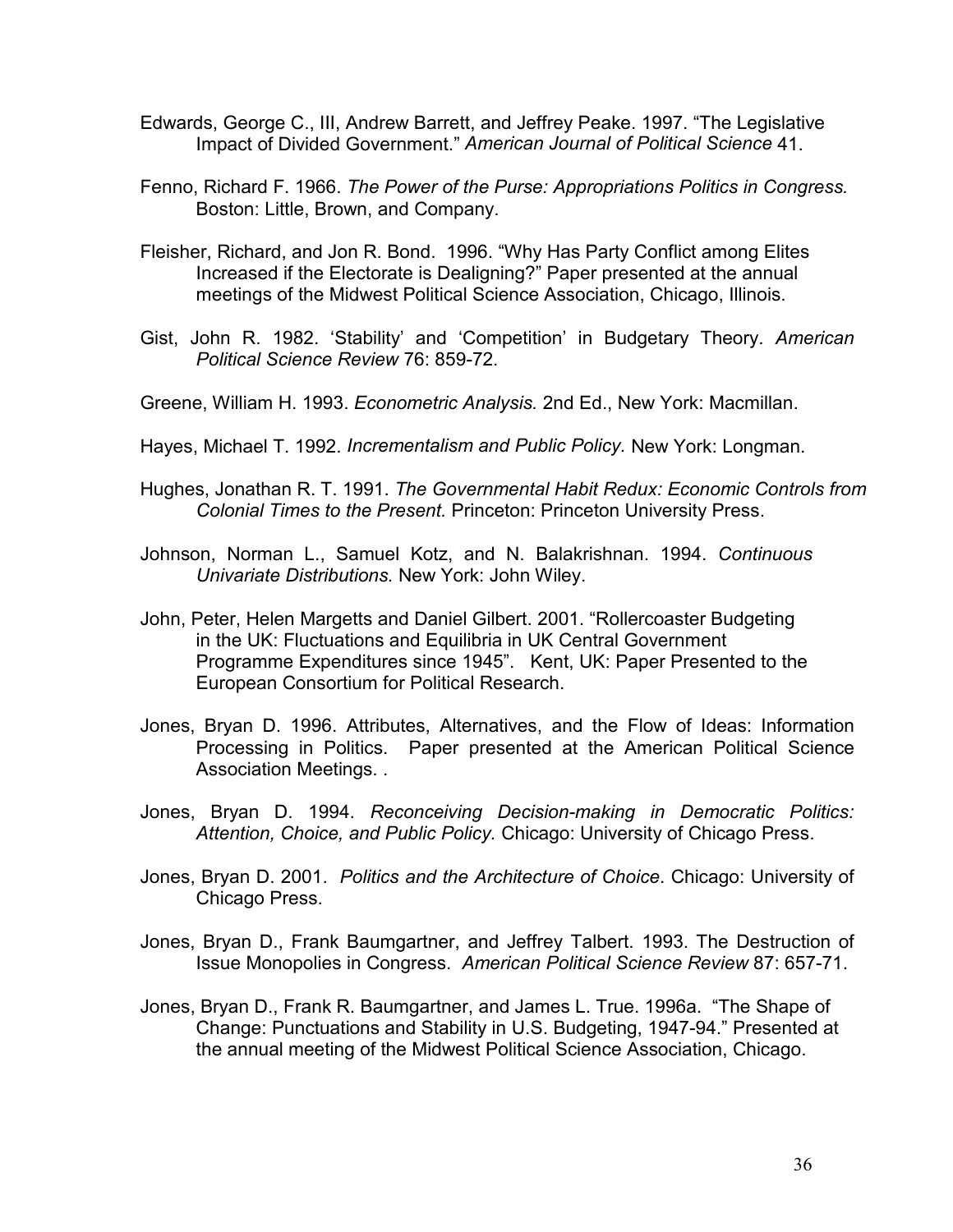- Jones, Charles O. 1994. *The Presidency in a Separated System.* Washington, DC: Brookings.
- Jordan, Meaghan. 2001. "Punctuations and Priorities: Local Government Expenditures". Little Rock: Institute of Government, University of Arkansas at Little Rock.
- Kelly, Sean Q. 1994. "Punctuated Change and the Era of Divided Government," in Lawrence C. Dodd and Calvin Jillson, eds., *New Perspectives on American Politics*. Washington DC: CQ Press.

Kennedy, Peter. 1992. *A Guide to Econometrics.* 3rd Ed., Cambridge: MIT Press.

Key, V. O. 1940. The Lack of a Budgetary Theory. *American Political Science Review* 34: 1137-44.

- Kiel, Douglas and Euel Elliott. 1992. Budgets as Dynamic Systems: Change, Variation, Time, and Budgetary Heuristics. *Journal of Public Administration Theory* 2: 139-56.
- Kingdon, John. 1995. *Agendas, Alternatives, and Public Policies, 2nd. Ed.* Boston: Little, Brown.
- Krasner, Stephen. 1984. Approaches to the State: Alternative Conceptions and Historical Dynamics. *Comparative Politics* 16: 223-46.
- Larkey, Patrick. 1979. *Evaluating Public Programs.* Princeton: Princeton University Press.
- Lindblom Charles. 1959. The 'Science' of Muddling Through'. *Public Administration Review* 19: 79-88.
- Mayhew, David. 1991. *Divided We Govern.* New Haven: Yale University Press.
- Meyers, Roy T. 1994. *Strategic Budgeting*. Ann Arbor: University of Michigan Press.
- Mikesell, John L. 1991. *Fiscal Administration.* Pacific Grove: Brooks/Cole.

Mortensen, Peter. 2001.

- Natchez, Peter B. and Irvin C. Bupp. 1973. Policy and Priority in the Budgetary Process. *American Political Science Review* 67: 951-63.
- Niskannen, William A. 1971. *Bureaucracy and Representative Government*. Chicago: Aldine.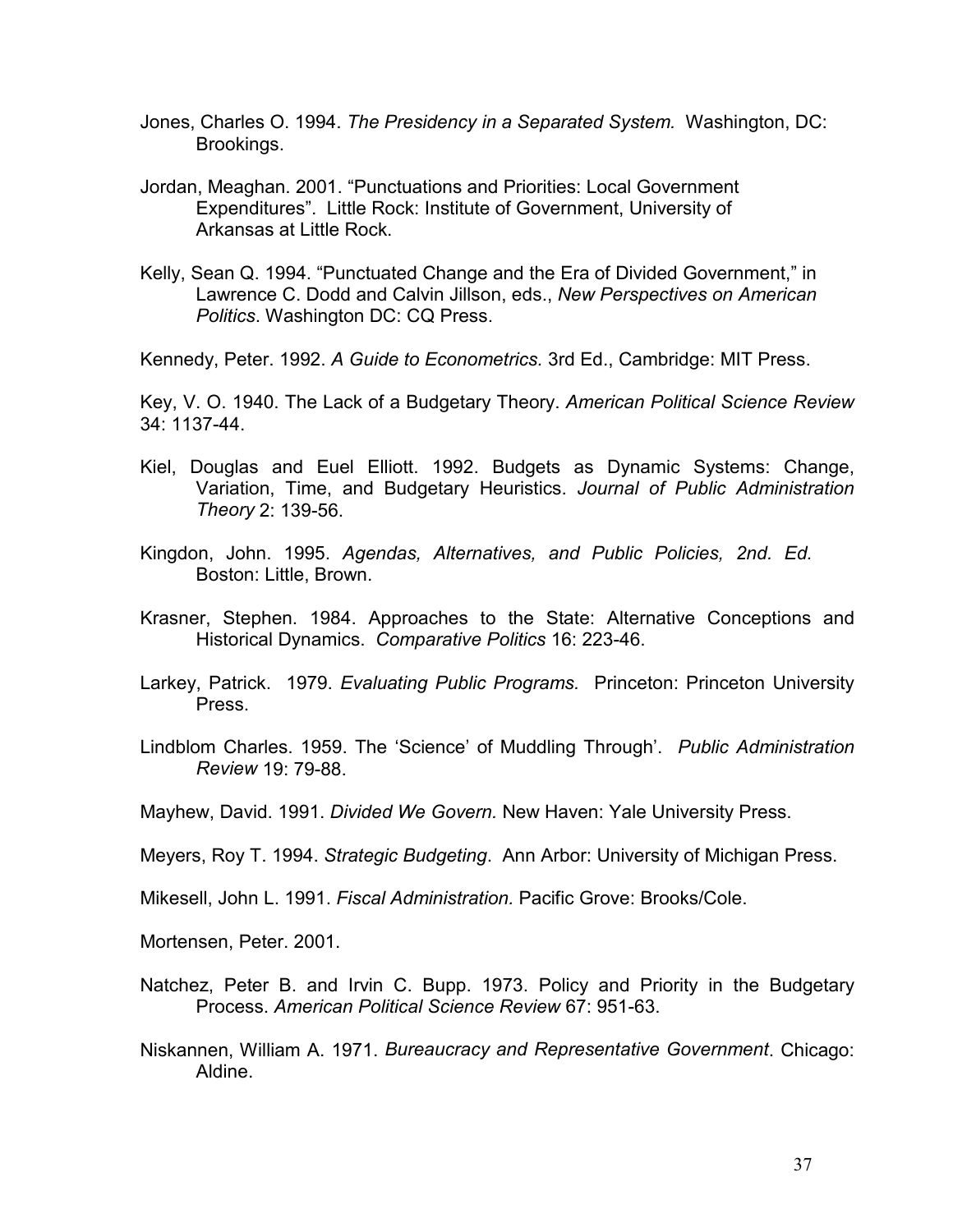- Padgett, John F. 1980. Bounded Rationality in Budgetary Research. *American Political Science Review* 74: 354-72.
- Padgett, John F. 1981. Hierarchy and Ecological Control in Federal Budgetary Decision Making. *American Journal of Sociology* 87: 75-128.
- Payne, John W., James R. Bettman, and Erick J. Johnson. 1993. *The Adaptive Decision Maker.* Cambridge: Cambridge University Press.
- Peacock, Alan T., and Jack Wiseman. 1961[1994]. *The Growth of Public Expenditures in the United Kingdom.* 2nd ed., reprinted. Aldershot, England: Gregg Revivals.
- *Report of the President's Commission on Budget Concepts* (Washington: October 1967)
- Rohde, David W. 1991. *Parties and Leaders in the Postreform House.* Chicago: University of Chicago.
- Rubin, Irene. 1988. Introduction. In Irene Rubin, ed., *New Directions in Budgetary Theory.* Albany, NY: State University of New York Press.
- Rubin, Irene. 1990. *The Politics of Public Budgeting.* Chatham NJ: Chatham House.
- Schick, Alan. 1988. An Inquiry into the Possibility of a Budgetary Theory. In Irene Rubin, ed., *New Directions in Budgetary Theory.* Albany, NY: State University of New York Press.
- Schick. Alan. 1995. *The Federal Budget: Politics, Policy, Process.* Washington, D.C.: Brookings.
- Schulman, Paul R. 1980. *Large-Scale Policymaking*. New York: Elsevier North Holland.
- Shuman, Howard E. 1992. *Politics and the Budget: The Struggle Between the President and Congress.* 3rd ed. Englewood Cliffs NJ: Prentice Hall.
- Simon, Herbert. 1977. The Logic of Heuristic Decision-Making. In R. S. Cohen and M. W. Wartofsky, eds., *Models of Discovery*. Boston: D. Reidel.
- Simon, Herbert. 1979. Rational Decision-Making in Business Organizations. *American Economic Review* 69: 495-501.
- Simon, Herbert. 1983. *Reason in Human Affairs.* Stanford CA: Stanford University Press.
- Stimson, James A. Michael B. MacKuen, and Robert S. Erikson. 1995. Dynamic Representation. *American Political Science Review* 89: 543-65.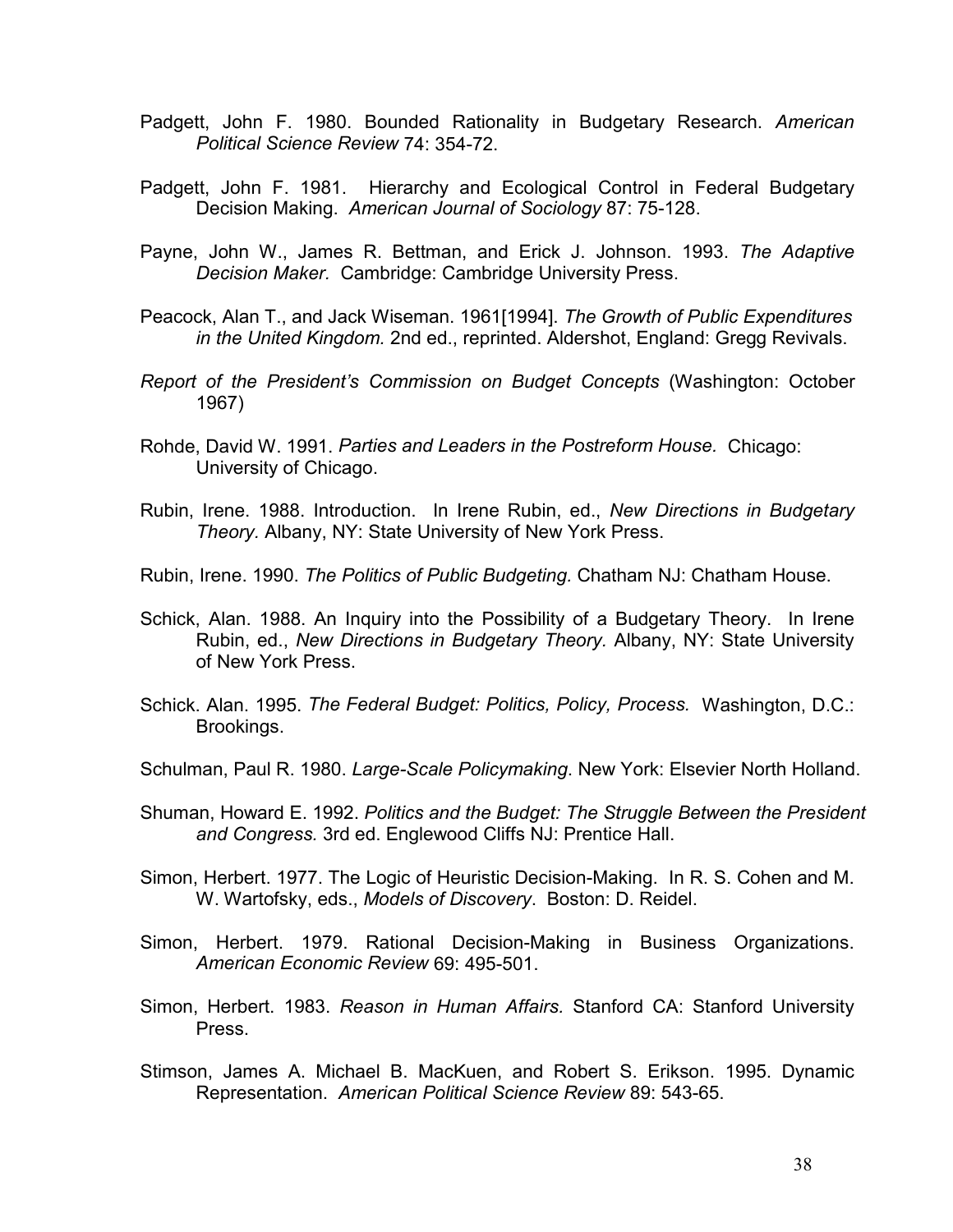- Su, Tsai-Tsu, Mark S. Kamlet, and David Mowery. 1993. Modeling U.S. Budgetary and Fiscal Outcomes: A Disaggregated, Systemwide Perspective. *American Journal of Political Science* 37: 213-45.
- Thurmaier, Kurt. 1995. Decisive Decision Making in the Executive Budget Process: Analyzing the Political and Economic Propensities of Central Budget Bureau Analysts. *Public Administration Review* 55: 448-460.
- True, James L. 1995. Is the National Budget Controllable? *Public Budgeting and Finance* 15: 18-32.
- U.S. Department of Commerce.1990. *National Income and Product Accounts of the United States* (Washington: U.S.)
- U.S. Department of Commerce. *Survey of Current Business* (Washington: U.S. Department of Commerce) [serial].
- United States Office of Management and Budget. *Budget of the United States Government* [serial, fiscal year 1948 through 1996].
- U.S. Government. *The Budget of the United States Government*. [serial] in print form for FY 1947 through FY 1994 from the Government Printing Office, Washington DC, and on compact disc read-only-memory (CD-ROM) for FY 1995 through FY 1997 from the Department of Commerce, Washington DC.
- Wanat, John. 1974. Bases of Budgetary Incrementalism. *American Political Science Review* 68: 1221-1228.
- Webber, Carolyn and Aaron Wildavsky. 1986. *A History of Taxation and Expenditure in the Western World*. New York: Simon and Schuster.
- Wildavsky, Aaron. 1964. *The Politics of the Budgetary Process.* Boston: Little, Brown.
- Wildavsky, Aaron. 1975. *Budgeting: A Comparative Theory of the Budgeting Process.* Boston: Little, Brown.
- Wildavsky, Aaron. 1992. *The New Politics of the Budgetary Process, 2nd Ed..* Boston: Little, Brown.
- Wlezien, Christopher. 1993. The Political Economy of Supplemental Appropriations. *Legislative Studies Quarterly.* 18:51-76.
- Wlezien, Christopher. 1994. The Politics of Impoundments. *Political Research Quarterly.* 47: 59-84.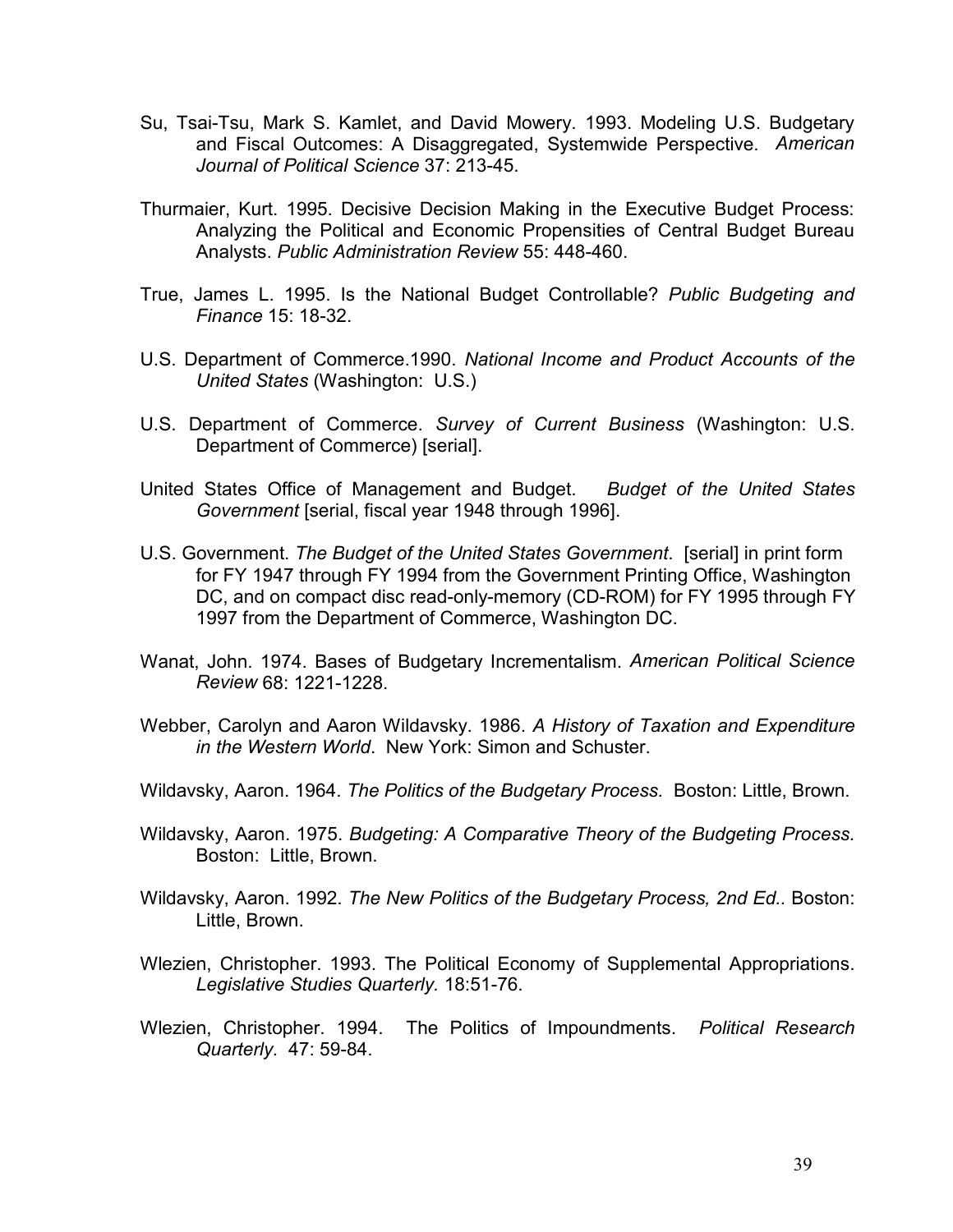- Wlezien, Christopher. 1995. The Public as Thermostat: Dynamics of Preferences for Spending. *American Journal of Political Science* 39: 981-1000.
- Western, Bruce. 1995. "Concepts and Suggestions for Robust Regression Analysis." *American Journal of Political Science* 39: 786-817.

White, Kenneth J. 1993. *SHAZAM User's Reference Manual.* New York: McGraw-Hill.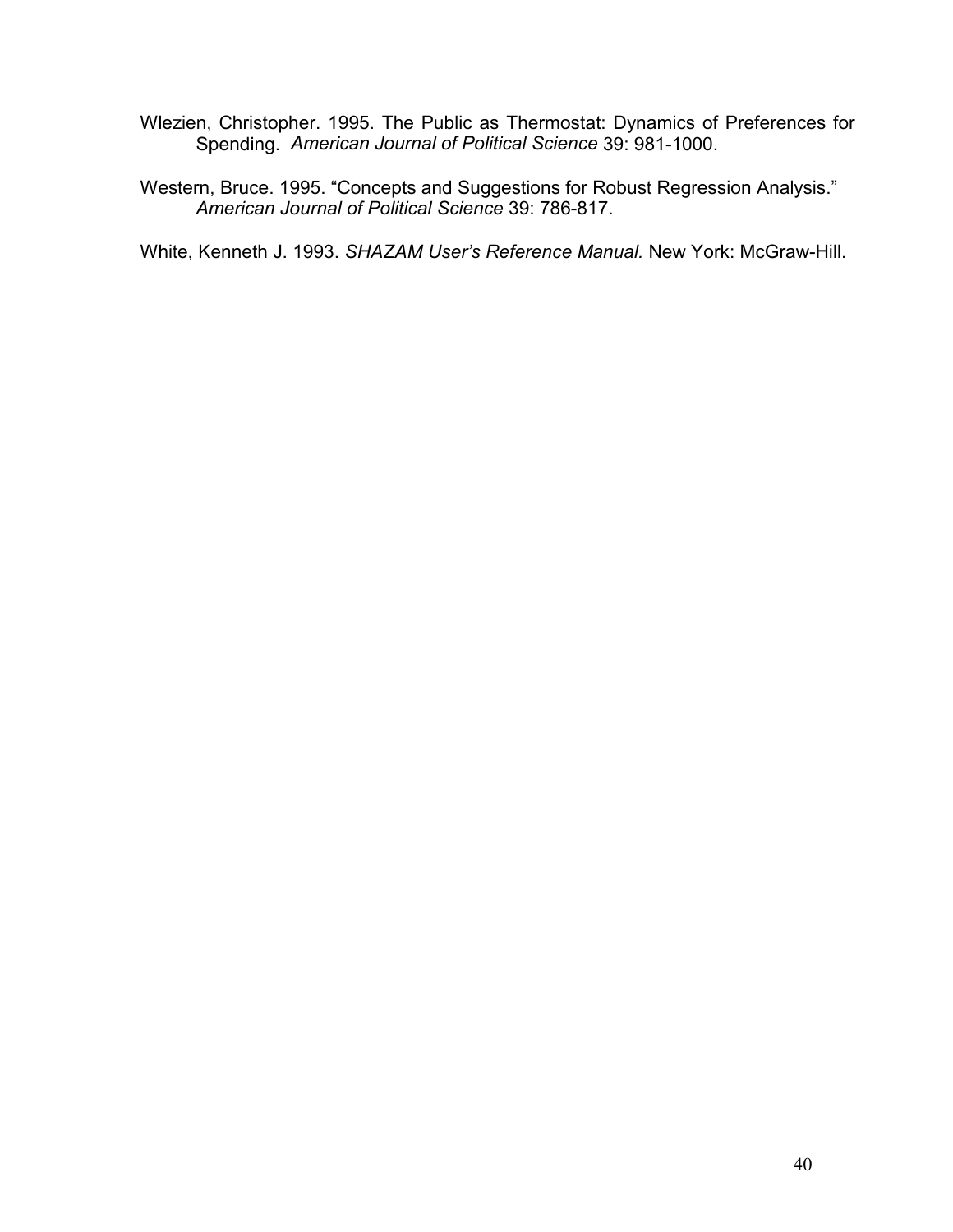#### **DATA APPENDIX**

Researchers must surmount serious technical difficulties to study budget change. First, budget categories are not consistent across time, with programs and program-units moving across agencies and subfunctions as organizational changes and analytical convenience dictates. The problem of temporal inconsistency stems from the tendency for programs to migrate across agencies (a real-world organizational problem) or across budget categories (a problem of the categories used by OMB analysts). When new categories are added, it is necessary to adjust backwards, making the previous allotments to categories consistent with the new categories, but the Office of Management and Budget has done this for budget authority only since 1976. Budget outlays are consistent for a longer period of time, but outlays in too many cases do not occur when budget decisions are made. The disjoint between outlays and decisions means that mistaken inferences about the causes of a budget allocation can be made.. In order to surmount these major difficulties, we have constructed a data set that ensures temporal consistency for US Budget Authority for the period FY 1947- FY2000.

The data are tabulated at the subfunction level. The US Office of Management and Budget groups expenditures according to common objectives. At the largest scale are the major functions. Each major function incorporates several subfunctions. A subfunction can include several programs, where the programs are directed at similar ends.

One may object that, in general, budget decisions are made at the program level rather than the subfunction level; or even at the generally larger agency level. Program data, however, are not available for a consistent time series for this length of time; our new subfunction data is the lowest level of aggregation available for an extended time period. Agency levels of aggregation are problematic for three reasons: programs can shift agency locales, measures of variability are more unstable on the smaller n's, and agency totals often include offsetting receipts from primarily financial subfunctions..

 Domestic subfunctions exclude financial functions and subfunctions as unsuitable for analysis because they consist mainly of net, rather than complete, transactions. The excluded financial subfunctions are: 155, International financial programs; 371, Mortgage credit; 373, Deposit insurance: 704, Veterans Housing; 809, Deductions for offsetting receipts; 902, Interest received by on-budget trust funds; 903, Interest received by off-budget trust funds; 908, Other interest; 951, Employer share, employee retirement (on-budget); 952, Employer share, employee retirement (offbudget); 953, Rents and royalties on the outer continental shelf; and 954, Sale of major assets. Domestic spending includes all remaining subfunctions except for those in function 050, National Defense, and function 150, International Affairs.

**Mandatory and Discretionary Domestic Spending:** We further disaggregated domestic spending by assigning its subfunctions to mandatory or discretionary categories based upon our analyses of Table 8–5, "Outlays for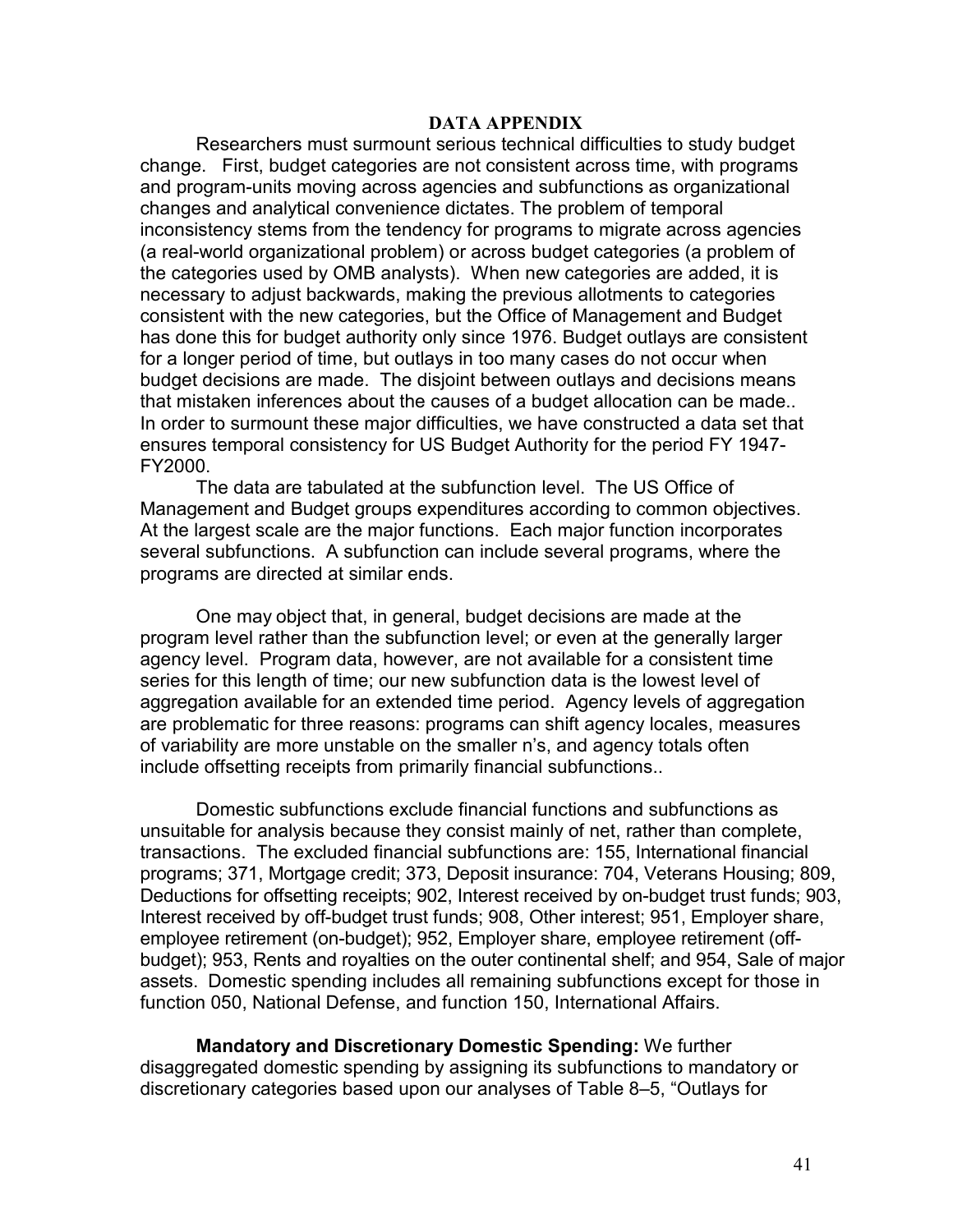Mandatory and Related Programs," in the FY 1995, 1996, and 1997 *Budgets of the United States Government*. Details are available from the authors

**Data Sources:** The primary sources of the budget authority data in this paper are the *Budget of the United States Government,* hereafter *BUSG* [serial, fiscal year 1949 through 1994, in print form published by the Government Printing Office, Washington DC and serial, fiscal year 1995 through 1997, on CD-ROM from the Department of Commerce]. Secondary sources include the *Report of the President's Commission on Budget Concepts* (Washington: October 1967) and the "Budget System and Concepts" sections of contemporary budgets, which were used in defining the contents of the contemporary budget authority by subfunction. The data were recategorized into the subfunctions extant in the FY 1995 *Budget*  and converted into constant dollar form*.* Thus this dataset uses contemporary budget records to extend the OMB historical tables from FY 1976 back to FY 1947.

**Budget Authority:** Budget authority consists of appropriations and reappropriations, borrowing authority, and contract authority. It should not be confused with budget authorizations. Legally, BA constitutes specific authority to make obligations that will result in immediate or later outlays. The present Office of Management and Budget definition of budget authority includes both federal funds and trust funds. The data presented in this paper consist of actual budget authority figures from contemporary *Budgets* which have been adjusted to conform to the current definition and corrected for inflation. The data are composed of appropriations, borrowing authority, and contract authority for both on- and offbudget federal entities from FY 1976 through FY 1994; of appropriations, borrowing authority, and contracting authority for on-budget entities from FY 1967 through FY 1975; of administrative appropriations and trust fund budget authority from FY 1962 through FY 1966; of new obligating authority and trust fund expenses from FY 1949 through FY 1961; and of appropriations and trust fund expenses from FY 1947 through FY 1948. We omit data from the three months of the transition quarter between FY 1976 and FY 1977.

**Current and Constant Dollar Figures:** We converted the contemporary actual budget figures into constant calendar year 1987 dollars by using the implicit price deflators for the U.S. gross domestic product (GDP) transformed from calendar year to fiscal year. The deflator removed the effects of inflation for the fiscal year in which the new budget authority was available for obligations by government agencies, *i.e.,* the FY 1955 deflator was used on the FY 1955 data, although an argument can be made for using the inflation rate in effect while Congress in considering budgets for the coming year (White 1995). The source of the deflators was the *National Income and Product Accounts of the United States* (Washington: U.S. Department of Commerce, 1990) and the National Income and Product Tables of the *Survey of Current Business* (Washington: U.S. Department of Commerce) [serial].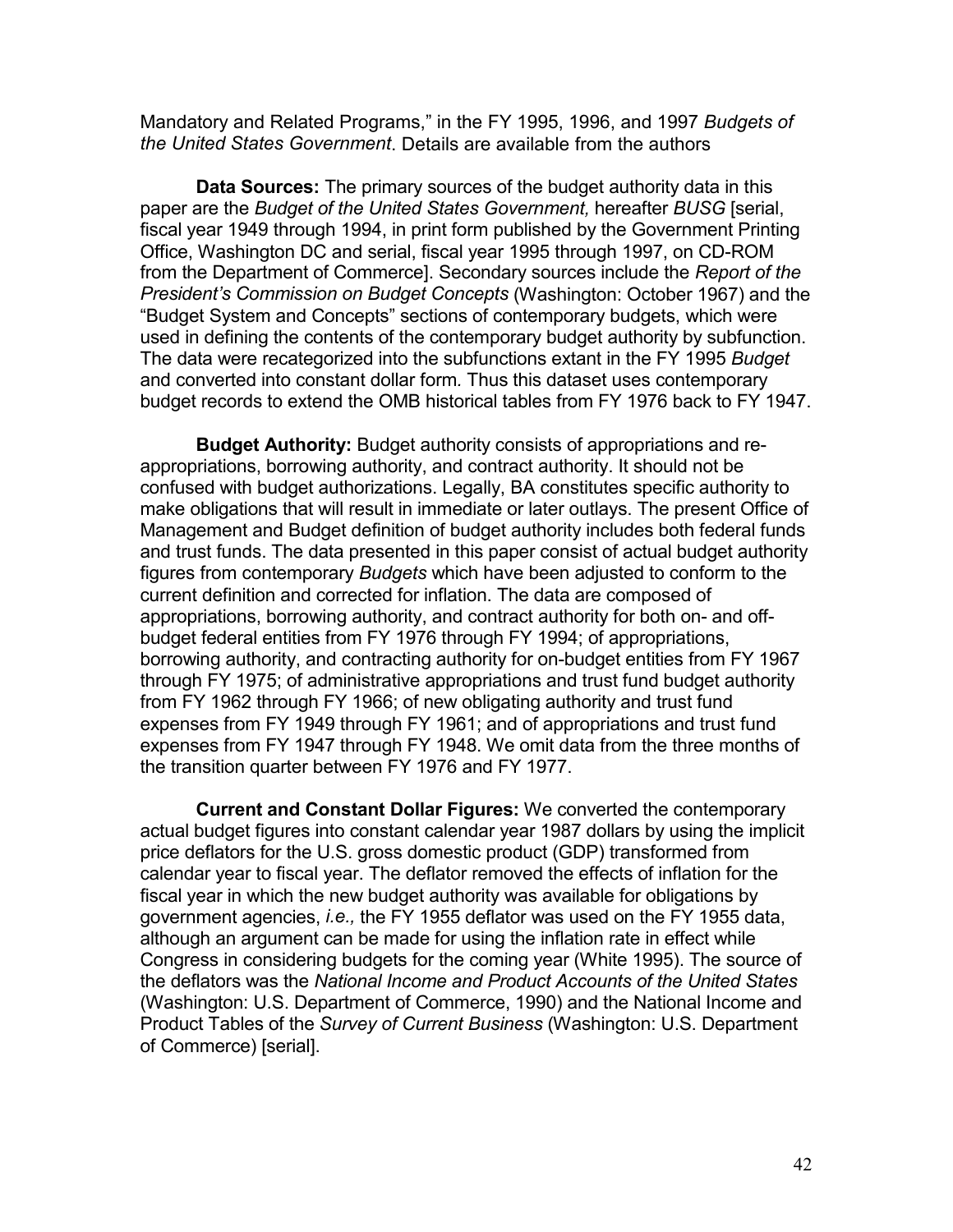**Subfunctions**: The primary sources of the current subfunction categorization were the *Budget of the United States Government for Fiscal Year 1995* and OMB technical staff paper FAB 79-1, *The Functional Classification in the Budget*, dated February 22, 1979. Criteria for functional classification may be found in "The Budget System and Concepts of the United States Government" in the *FY 1995 BUSG* and from the *Budget of the United States Government* [serial, fiscal year 1948 through 1997].

**Macrofunctions:** We further assigned the data captured in these budget subfunctions to macrofunctions of mandatory domestic spending, discretionary domestic spending, national security spending, and financial aggregates. These macrofunction aggregations parallel but do not exactly duplicate the definitions outlined in the Budget Enforcement Act of 1990. Subfunction categorization was based on our analysis of Table 8-5, "Outlays for Mandatory and Related Programs: 1962-2002," in the *Budgets* for FY 1995, 1996, and 1997. Financial functions and subfunctions were excluded from these analyses because they consist mainly of net, rather than complete, transactions. The domestic category consists of all of the subfunctions in the mandatory and discretionary macrofunctions as explained below.

**Domestic Mandatory Spending:** OMB defines mandatory spending or direct spending as a category of budget authority and outlays provided for in entitlement authority, law other than appropriations acts, and budget authority for the food stamp program. We have operationalized that definition to capture whole subfunctions associated primarily with direct spending programs. The subfunctions herein included in the domestic mandatory macrofunction are:

- 351 Farm Income Security
- 502 Higher Education
- 551 Health Care Services
- 571 Medicare
- 601 General Retirement and Disability
- 602 Federal Employee Retirement and Disability
- 603 Unemployment Compensation
- 605 Food and Nutrition Assistance
- 609 Other Income Security
- 651 Social Security
- 701 Income Security for Veterans
- 702 Veterans Education, Training, and Rehabilitation
- 901 Interest on the Public Debt

**Domestic Discretionary Spending:** This macrofunction contains budget authority which is usually provided in annual appropriations acts. The domestic discretionary macrofunction excludes subfunctions assigned to the mandatory, national security, and financial macrofunctions. The subfunctions included in the domestic discretionary macrofunction are:

• 251 General science and basic research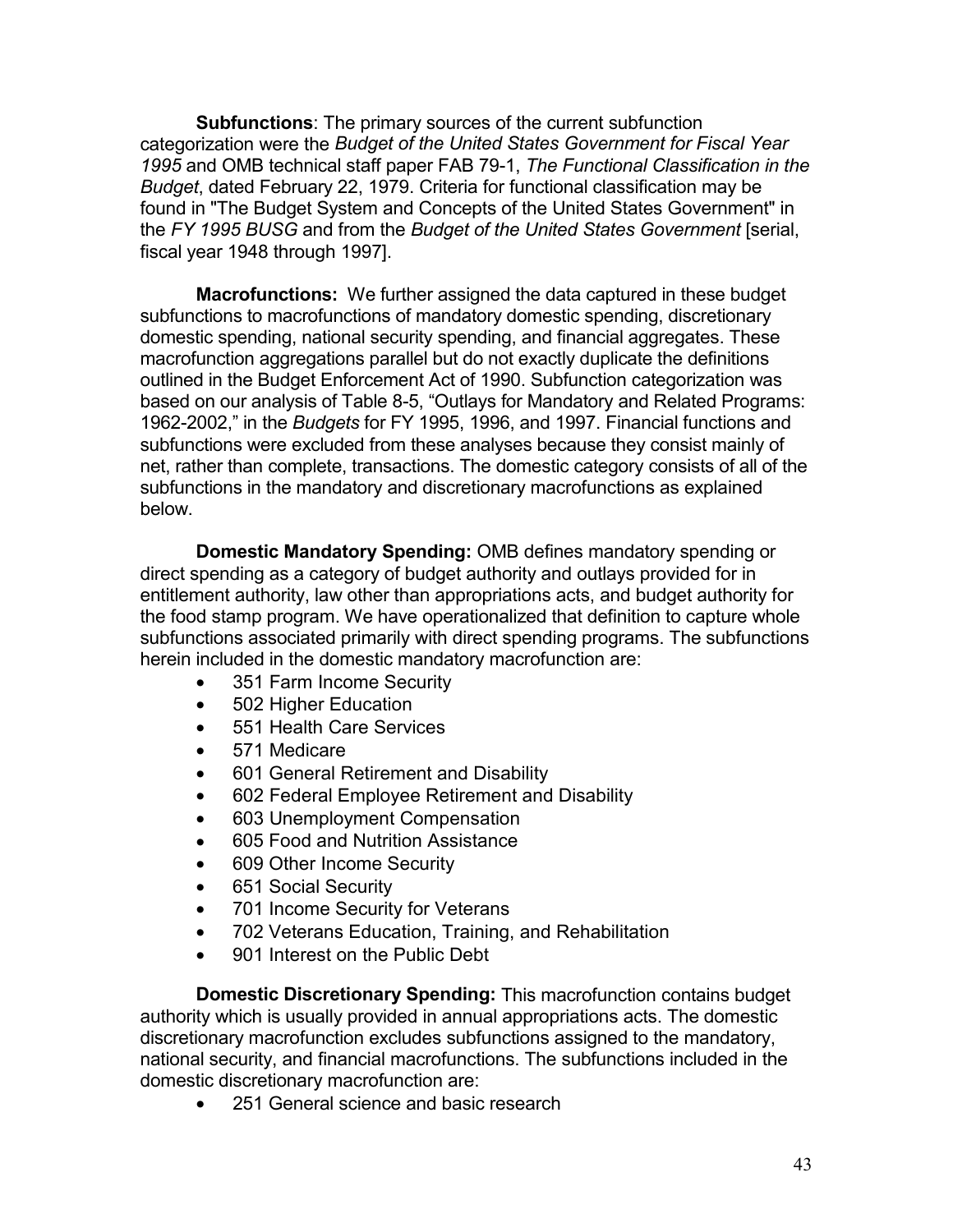- 252 Space flight, research, and supporting activities
- 271 Energy supply
- 272 Energy conservation
- 274 Emergency energy preparedness
- 276 Energy information, policy, and regulation
- 301 Water resources
- 302 Conservation and land management
- 303 Recreational resources
- 304 Pollution control and abatement
- 306 Other natural resources
- 352 Agricultural research and services
- 372 Postal Service
- 376 Other advancement of commerce
- 401 Ground transportation
- 402 Air transportation
- 403 Water transportation
- 407 Other transportation
- 451 Community development
- 452 Area and regional development
- 453 Disaster relief and insurance
- 501 Elementary, secondary, and vocational education
- 503 Research and general education aids
- 504 Training and employment
- 505 Other labor services
- 506 Social services
- 552 Health research and training
- 554 Consumer and occupational health and safety
- 604 Housing assistance
- 703 Hospital and medical care for veterans
- 705 Other veterans benefits and services
- 751 Federal law enforcement activities
- 752 Federal litigative and judicial activities
- 753 Federal correctional activities
- 754 Criminal justice assistance
- 801 Legislative functions
- 802 Executive direction and management
- 803 Central fiscal operations
- 804 General property and records management
- 805 Central personnel management
- 806 General purpose fiscal assistance
- 808 Other general government

**National Security Spending:** This macrofunction consists of spending associated with national defense (function 050) and international affairs (function